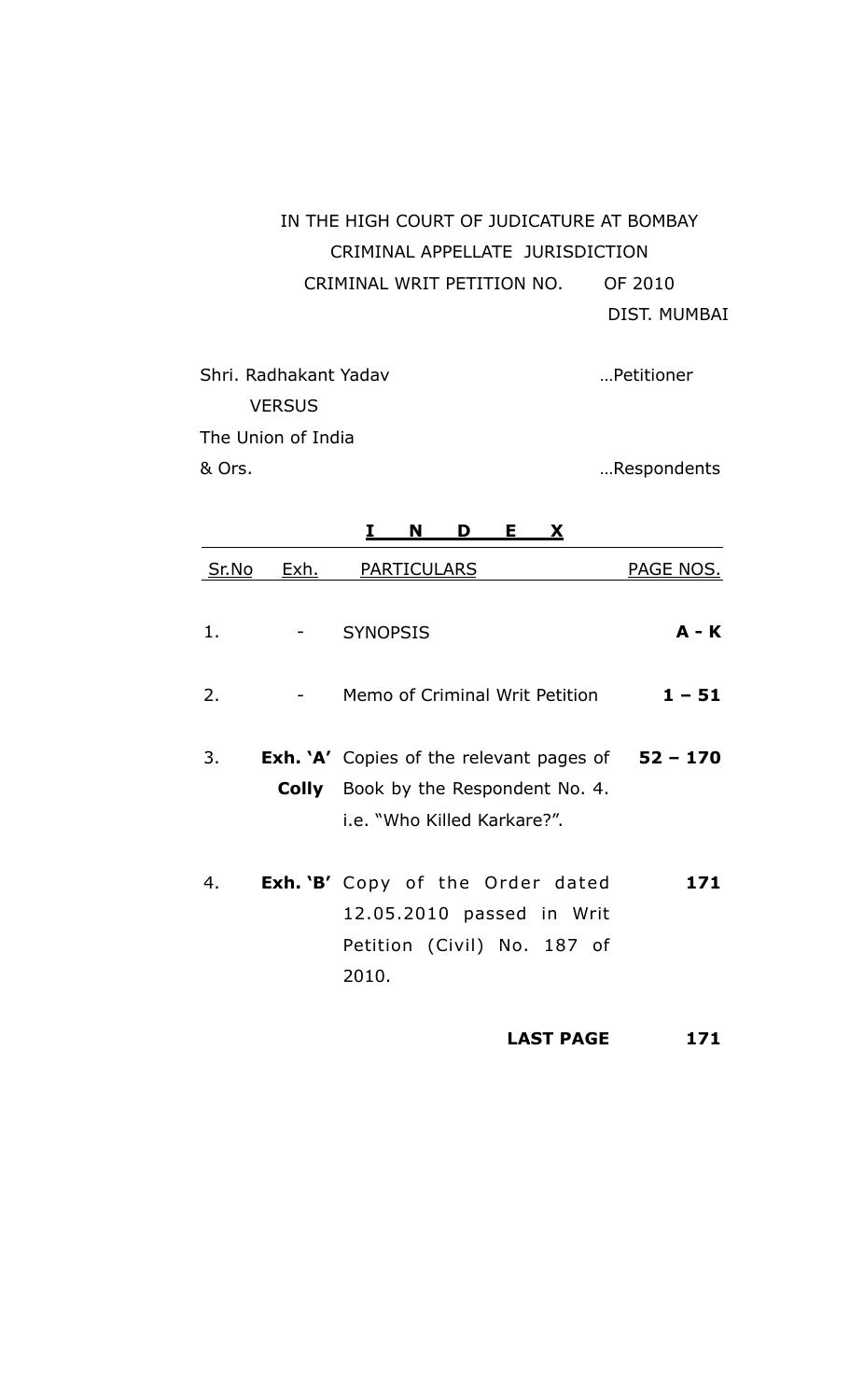IN THE HIGH COURT OF JUDICATURE AT BOMBAY CRIMINAL APPELLATE JURISDICTION CRIMINAL WRIT PETITION NO. OF 2010 DIST. MUMBAI

| Respondents |
|-------------|
|             |

### **S Y N O P S I S**

| <b>DATE</b> | <b>PARTICULARS</b>                                                                                                                                                                                                                          |
|-------------|---------------------------------------------------------------------------------------------------------------------------------------------------------------------------------------------------------------------------------------------|
|             |                                                                                                                                                                                                                                             |
| 29.10.2008  | Bomb blast took place in Malegaon<br>town of Nashik District, Maharashtra,                                                                                                                                                                  |
|             | killing six persons and injuring more<br>than 100.                                                                                                                                                                                          |
| Sept to Nov |                                                                                                                                                                                                                                             |
| 2008        | Anti Terrorist Squad (ATS),<br>Maharashtra headed by Hemant<br>Karkare started investigation of the<br>case, arrested many important<br>accused persons like Sadhvi Pragya<br>Singh Thakur, Lt. col. Purohit and<br>Mahant Dayanand Pandey. |
|             | From the interrogation of the accused<br>and from the information contained in                                                                                                                                                              |
|             | the lap-tops recovered from Lt. Col.                                                                                                                                                                                                        |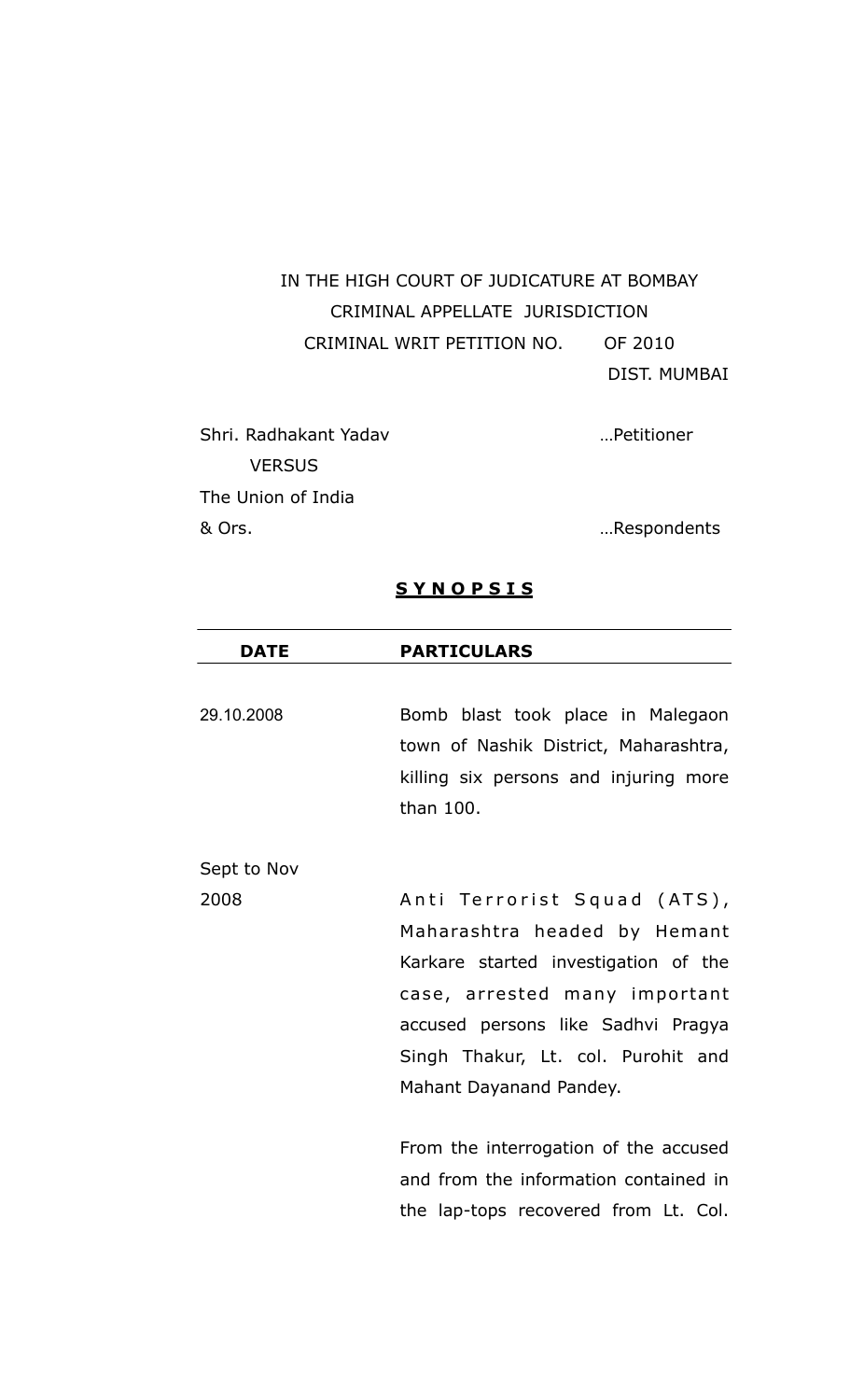Purohit and Dayanand Pandey, it was disclosed that a right wing radical Hindu organization "Abhinav Bharat" had been conspiring to over throw the constitutionally established present Government, to scrap therefore present constitution and to establish a "Hindu Rashtra" with its separate constitution and separate flag and that they had been seeking help of foreign powers to achieve their objective.

In the investigation, the names of many political and religious leaders conniving at this conspiracy and also names of industrialists, builders etc. who donated for this devilish cause were revealed and Hemant Karkare was about to arrest some of them.

The conspirator of "Abhinav Bharat" the right wing political and religious leaders and their sympathisers and supported in the I.B. had been thinking of many alternative methods to get rid of Hemant Karkare who was not ready to budge from his principled stand.

19.11.2008 The I.B. received an absolutely specific information through RAW that a ship of LeT terrorists had left Karachi to attack Mumbai.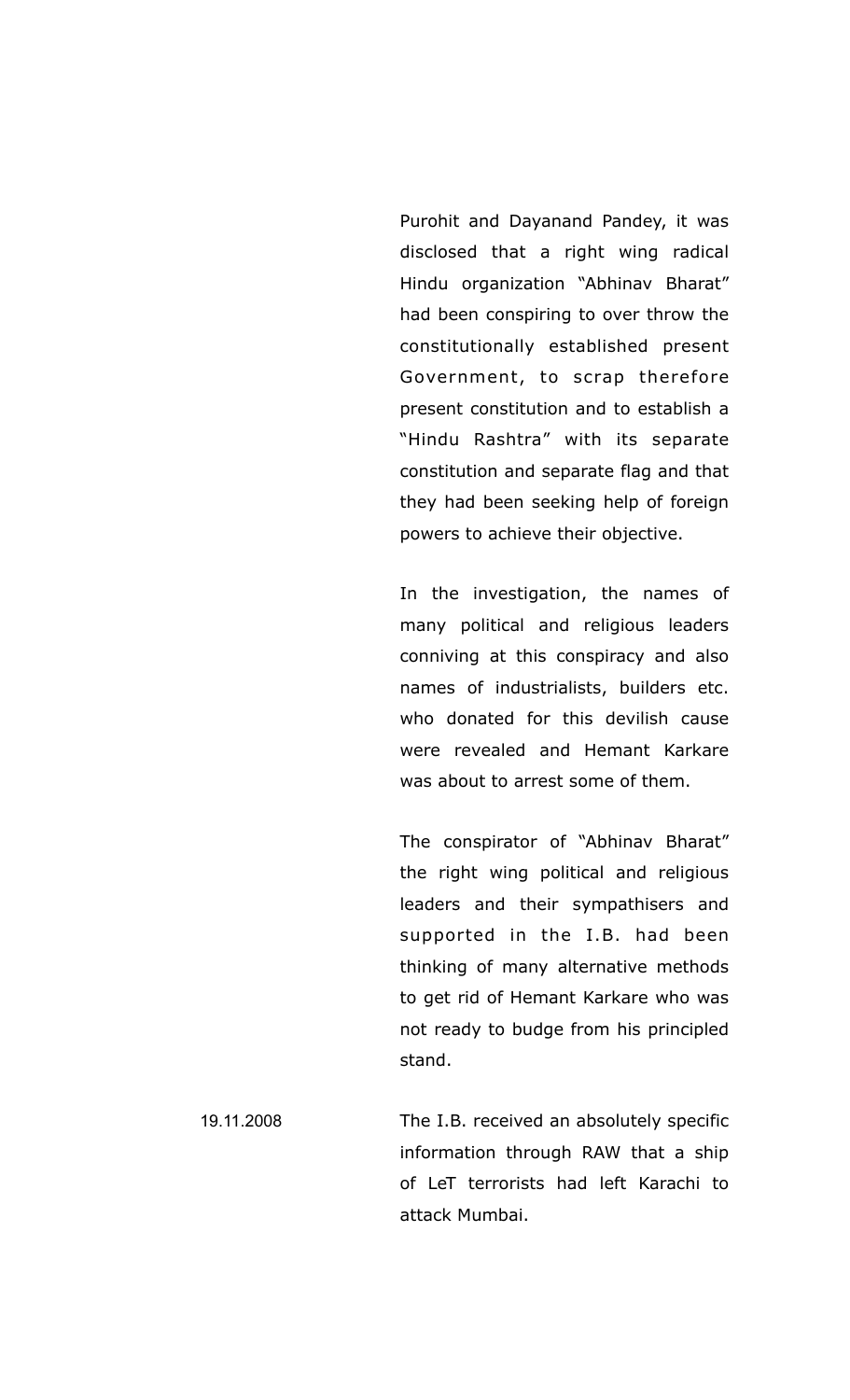21.10.2008 The I.B. also received numbers of 35 mobile phones which the LeT terrorists were likely to use during their journey and operation.

> But apparently, the I.B. did not pass on this absolutely specific and highly sensitive information to Mumbai police to whom it reached the Western Naval Command which had the capability to destroy the LeT's ship within minutes. (But later development indicates that they passed it on to the right wing native terrorists of "Abhinav Bharat").

> So far as mobile phones are concerned the I.B. later confessed that it forgot to keep them under surveillance till the midnight of 26/11. (But here also, the later developments almost confirmed that they kept the phones under observation but used the phone so received for dubious purpose, as logically proved by Mr. S.M. Mushrif in his book "Who Killed Karkare?")

26.11.2008 The LeT terrorists struck Mumbai, they wreaked have at Hotel Taj, Leopold Restaurant, Hotel Oberoi, Hotel Trident and Nariman House, killed and injured many people and also kept some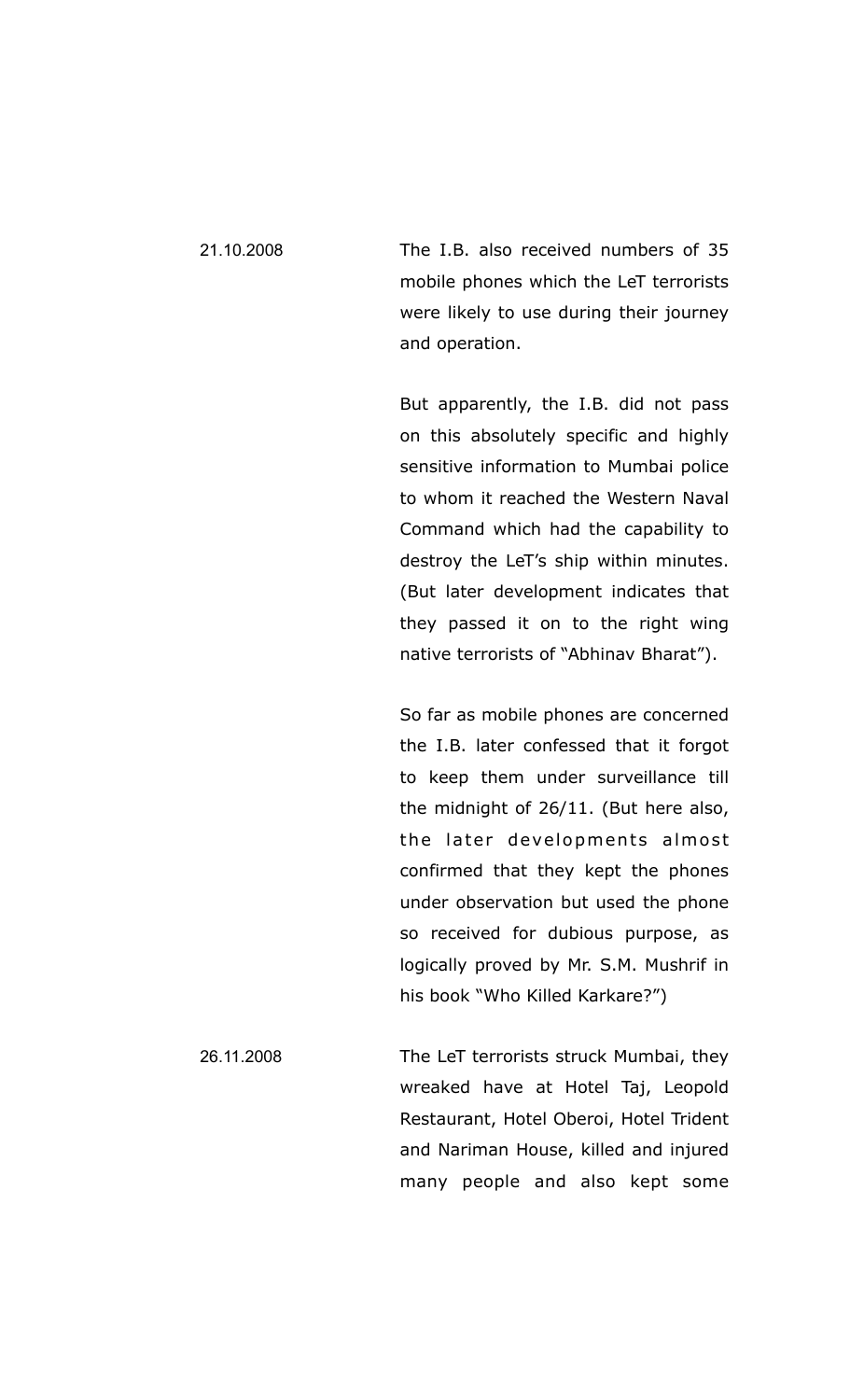persons, mostly foreigners, as hostages.

A parallel operation was planned and executed by the native right wing terrorist of "Abhinav Bharat", with the connivance and active help of the communal elements in the I.B. Perfectly coinciding with the LeT's attack, they started their operation in CST, Cama Hospital and Rangabhavan Lane area, killed and injured many people and finally achieved their main objective of eliminating Hemant Karkare.

The I.B. with the help of crime branch Mumbai, stage-managed on 'encounter' at Girgaum Chowpatty by sending their "special terrorists" from the the "stock", the I.B. generally had and created an impression that one of the 'terrorist' was killed, one was injured and caught alive and that they belonged to the group of LeT terrorists that attacked the hotels.

27.11.2008 Within hours of the attack, the previous chief of ATS, K.P. Raghuvanshi who happened to be on very friendly terms with Lt. Col. Purohit, the main conspirators of the "Abhinav Bharat" anti national plot,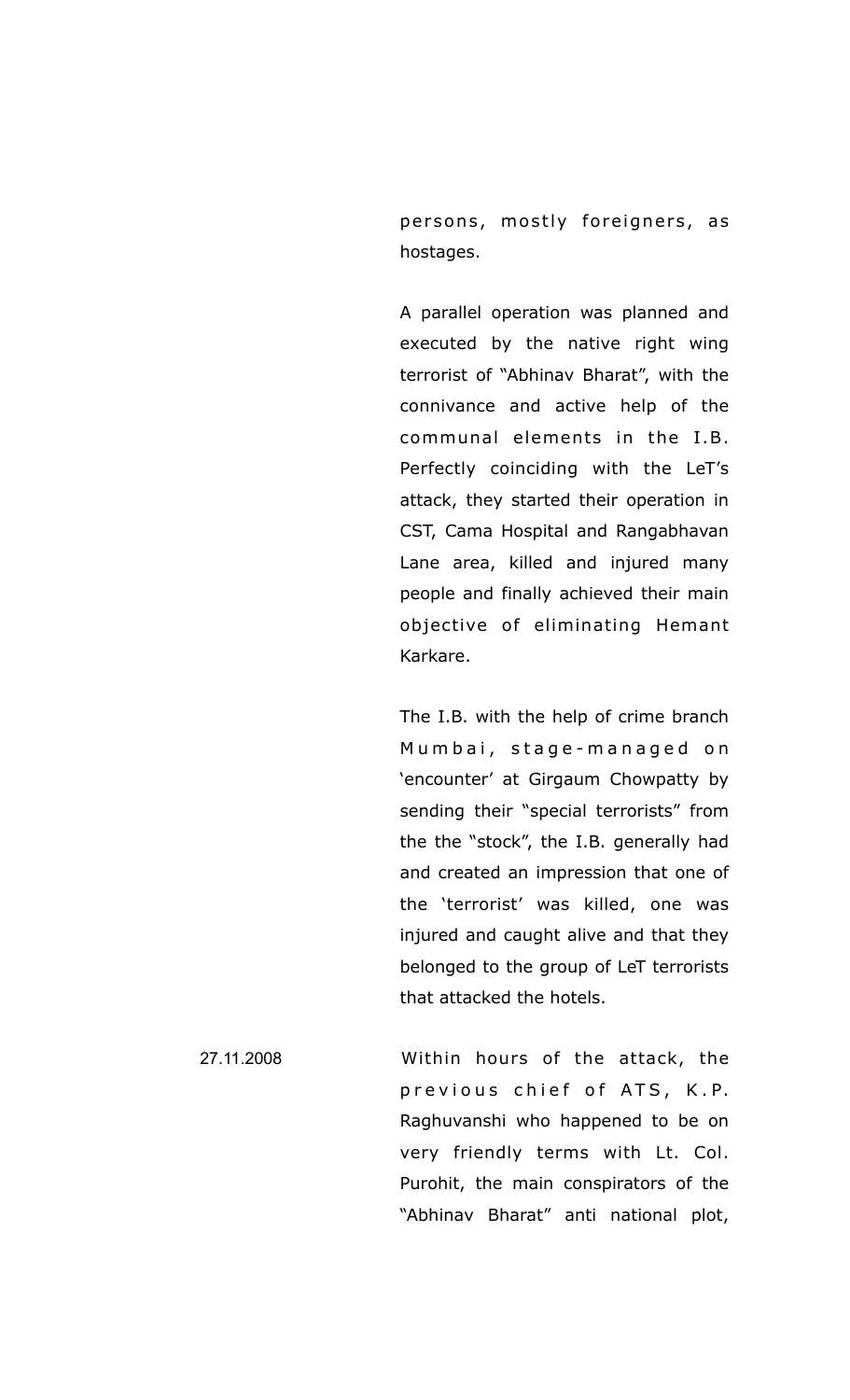was "temporarily" appointed as the hear of the ATS, which was then investigating the Malegaon blast case of 2008 of which Purohit was the main accused and hence whose role in Karkare's killing was seriously suspected.

Feb 2009 The I.B., the crime branch Mumbai and the ATS, headed by K.P. Raghuwanshi, cooked up a story that the two "terrorists" who were killed/injured in the 'encounter' at chowpatty were responsible for the mayhem at CST, Cama Hospital and Rangabhavan Lane and for the killing of Hemant Karkare and that they belonged to the group of terrorists who wreaked have in Taj, Oberoi hotels and in Nariman house. The I.B. and the investigation agencies lid or destroyed the real evidence and manipulated and fabricated evidence including the confessional statement of the accused No. 1, Ajmal Kasab, to suite their theory. 26.2.2009 The crime branch, Mumbai completed the investigation and filed the charge-

Nov to 2008 to

Oct. 2009 Mr. S.M. Mushrif, former Inspector General of Police, Maharashtra, published a book, entitled "Who Killed

sheet in the Court.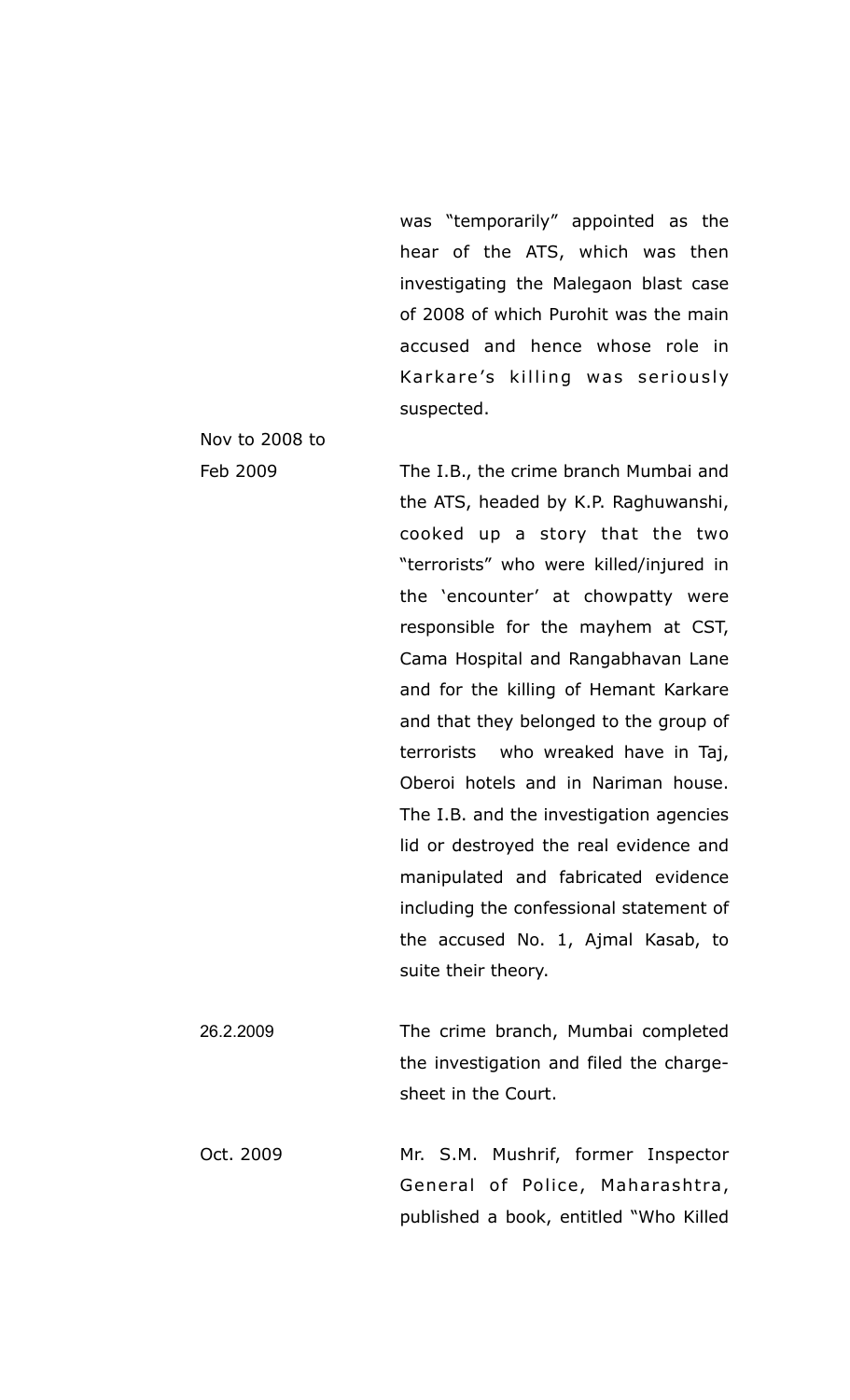Karkare?"-The Real Face of Terrorism in India," in which, among other things, he has dealt with the Mumbai terror attack, the killing of Karkare and its back ground and has logically proved on the basis of the charge sheet of the Mumbai terror attack case of 26/11, the charge-sheet of the Nanded blast case of 2006, the charge-sheet of the Malegaon blast case of 2008, on, on the basis of the news-reports published in the reputed news-papers and on the basis of the part of the control room  $W/L$ communication which was in therefore public domain, that the theory of the I.B. and the crime branch Mumbai, is wrong, that the group at CST-Cama Hospital-Rangbhava Lane part of the attack was different from the group of LeT terrorists in the Taj-Oberoi-Nariman House section and that Karkare was killed by the native terrorist of "Abhinav Bharat" with the active help of the I.B for his exposing the anti-national terror plot.

29.04.2010 The petitioner was convinced about the theory put forth by Mr.S.M.Mushrif in his book ad filed a Writ Petition in Public Interest in the Supreme Court, under Article 32 of the Constitution of India [Writ Petition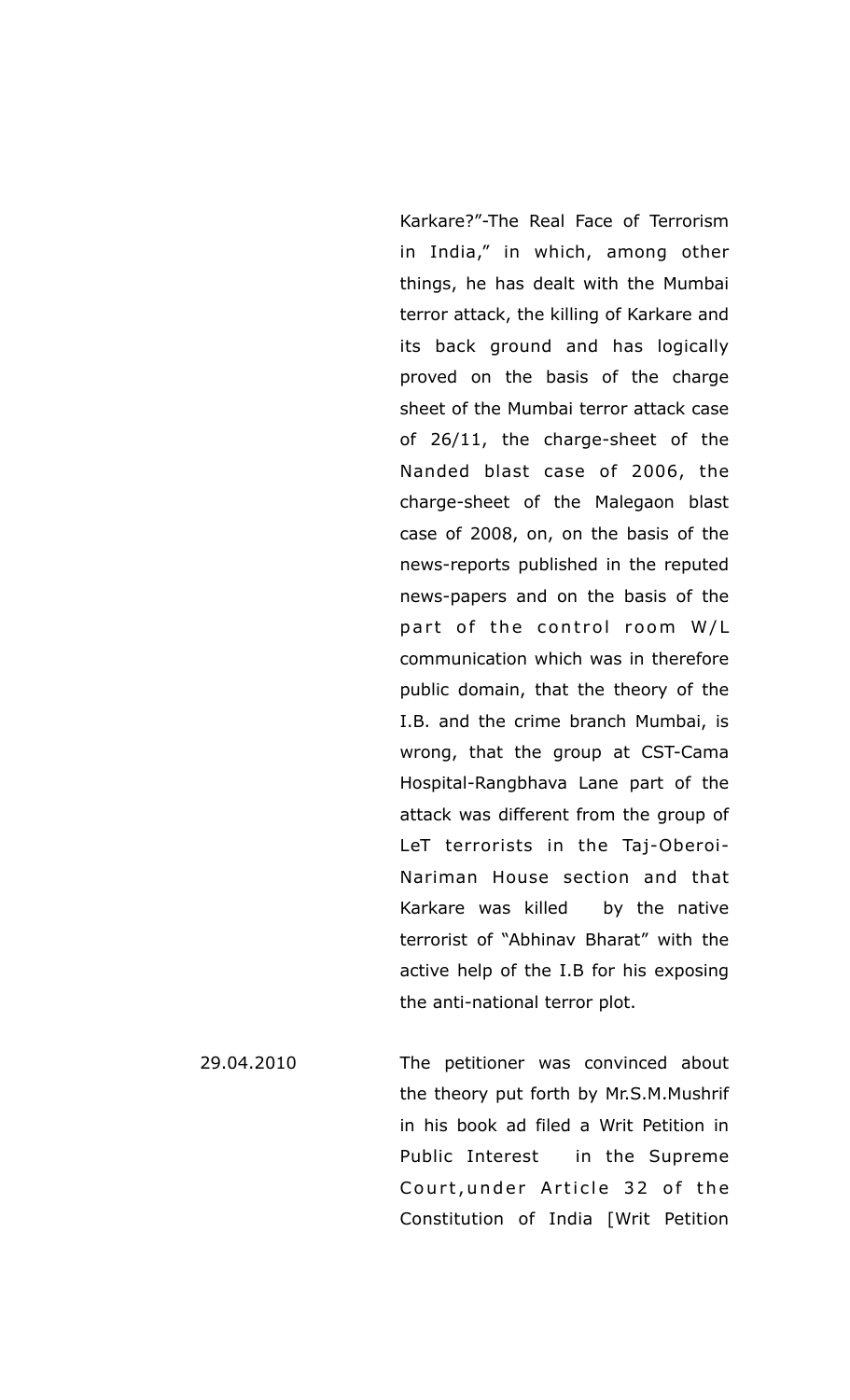(Civil)No. 187 of 2010] seeking on independent inquiry into the matter by a committee constituted under the Commission of Inquiries Act 1952.

- 12.05.2010 The Writ Petition was heard and was dismissed as withdrawn. The Hon'ble Supreme Court however pleased to permit this petition to move the High Court under Article 226 of the Constitution.
- 06.05.2010 During the pendency of this Writ Petition in the Supreme Court the decision of the Mumbai terror attack case of 26-11-2008, was pronounced by the Ld. Additional Session Judge,Greater Mumbai, in which the accused No.1 was held guilty on almost all the charges.

 The petitioner carefully went through the 1588 pages judgment of the Ld. Additional Sessions Judge,Mumbai and found that most of the points mentioned by Mr.Mushrif in his book have not only been vindicated but also reinforced and many new acts have come to light during the course of the hearing, which are as given below.

1) The conversation between the eight LeT terrorist in the Taj, Oberoi and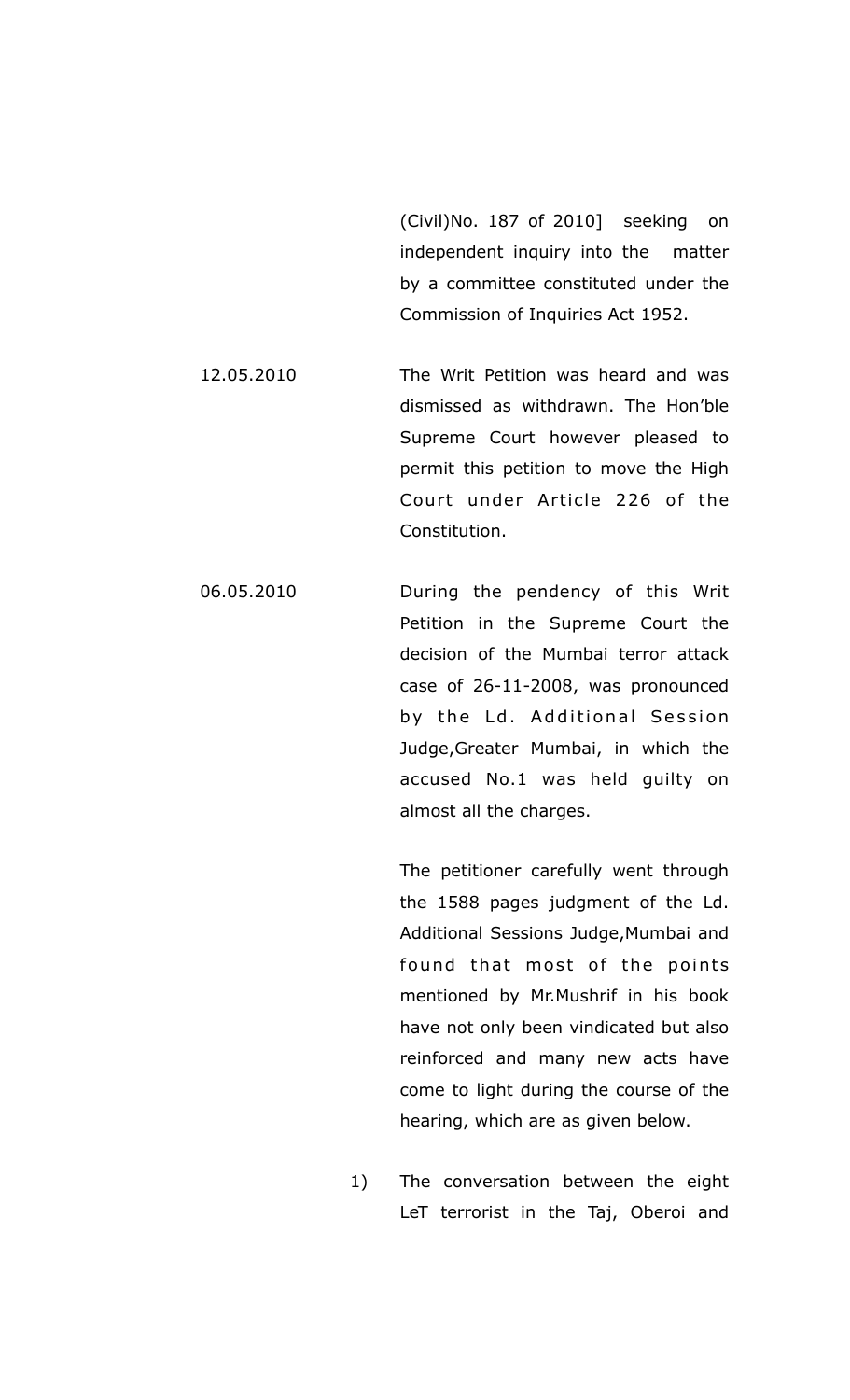Nariman House and their handlers in Pakistan had been recorded for ten hours ; but there was no mention of the names of the two alleged terrorist in the CST-Cama Hospital -Rangbhavan Lane Section Of the attack once during the conversation.

- 2) All the five Nokia mobiles having been given to the LeT terrorist by their handlers were recovered from Taj,Oberoi,and Nariman House;but no phone was recovered from the Cst, Cama Hospital, Rangbhavan Lane or Girgaun Chawpatty.
- 3) From the recorded conversation in appears that the objective of the LeT terrorist was to hold some people especially foreigners as hostages.If that was so,whom could they have kept hostages at CST?.
- 4) The DNA test done on the basis of the jackets of the accused recovered from boat "Kuber" cannot be accepted ;as the Court itself has disbelieved the recovery of the dead body from the same boat on the ground that the police had an opportunity to enter the boat before the recovery panchanama was drawn .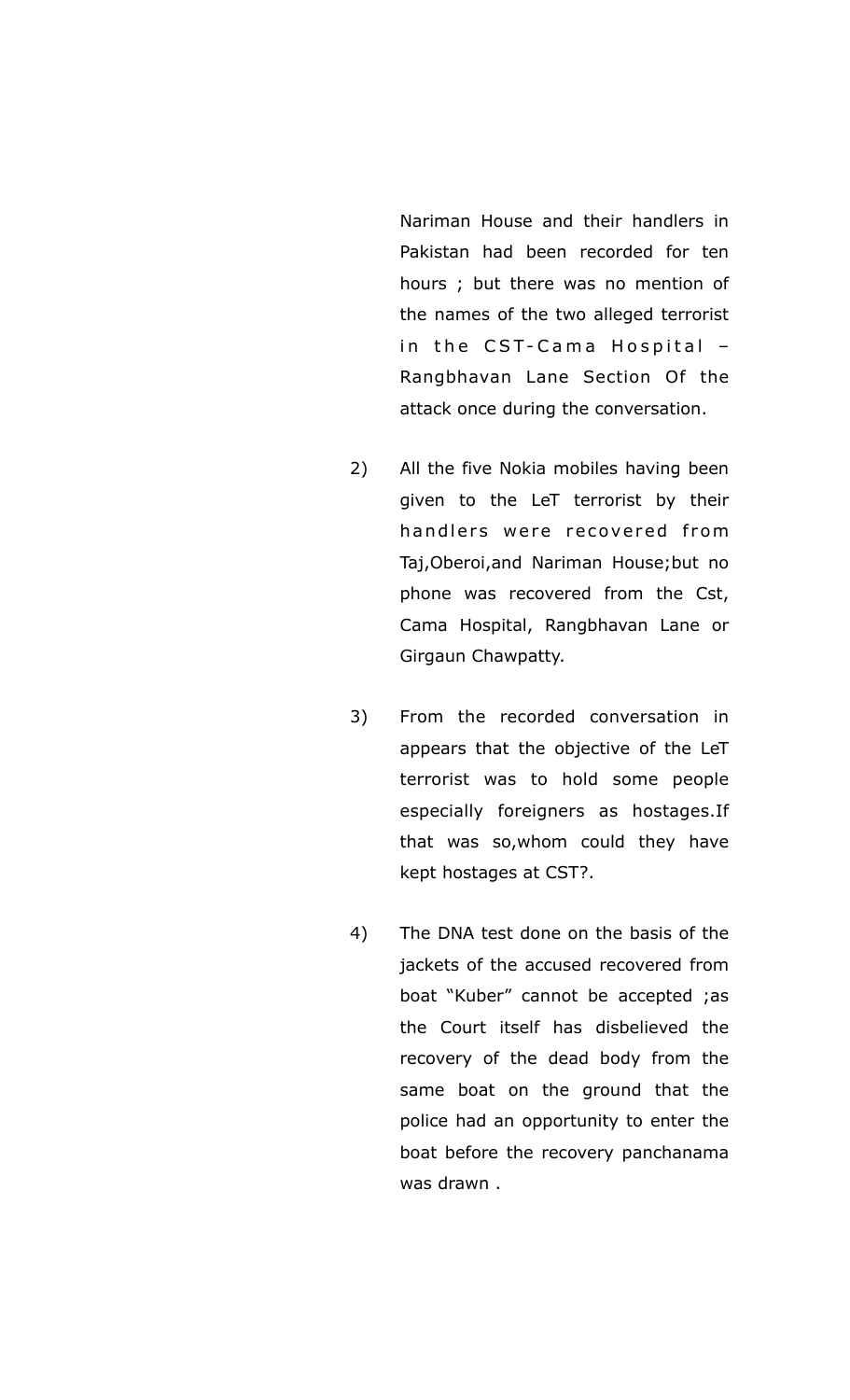- 5) From the description given in the judgement as to how the recording of conversation initiated,it is abundantly clear that some officers in the I.B knew the numbers of mobile phones being used by the terrorist,but they misused the information so obtained for facilitating sychronisation of the attack of the native right wing terrorist with the attack of the LeT terrorist; andthat they told the Mumbai Police to record the conversation only after Hemant Karkare was killed.
- 6) A very crude and overt attempt was made by the prosecution to the hide the identity of the persons killed in the taxi-blest at Vile Parley and Wadi Bandar as they were from among the "Abhinav Bharat"terrorist involved in the CST,Cama Hospital,Rangbhavan Lane part of the attack, who apparently committed suicide to avoid identification.
- 7) Many bizarre facts have come to light in the judgement;e.g Additional C.P Sadanand Date and the two terrorist in the Cama Hospital came face to face ; but did not fire at one another ;three mobiles were found in the rexin bag on the terrace of the Cama Hospital some of the ballistic experts report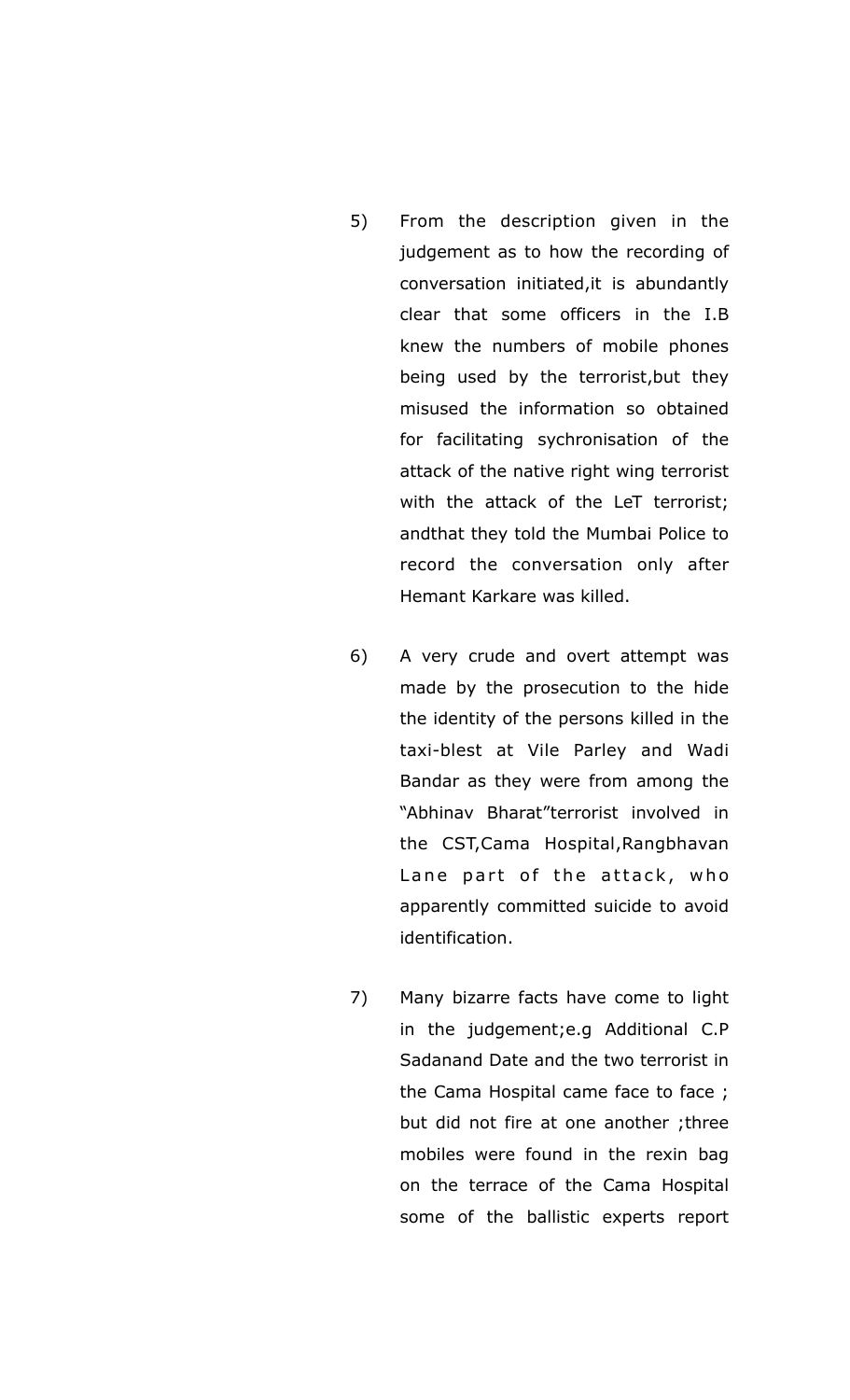were not consistent with the prosecution theory and so on.

- 8) From the perusal of the judgment it is seen that extremely important and authentic sources of information such as the internal prob report of the Home Ministery into the intelligence lapse on the part of the I.B,the C.Ds of W/C communication of the Mumbai Police control room, Pradhan committee report ,the transcript of the lap-tops of been remotely toushed and intentionally kept under wraps for the fear that the real facts would be revealed.
- 9) Similarly vital pieces of evidence such as the two mobile phones falled dawn from the terrorist at the C.S.T,the mobile phone of the Hemant Karkare the evidence of the most important eye witness Anita Uddaiyya,etc.. have not been taken into consideration at all in the investigation.
- 10) On the other hand,the pieces of evidence hardly having any evidential value such as the photographs of accused No.1, the Ds of CCTV recoedings at the CST and Times of India building, the retracted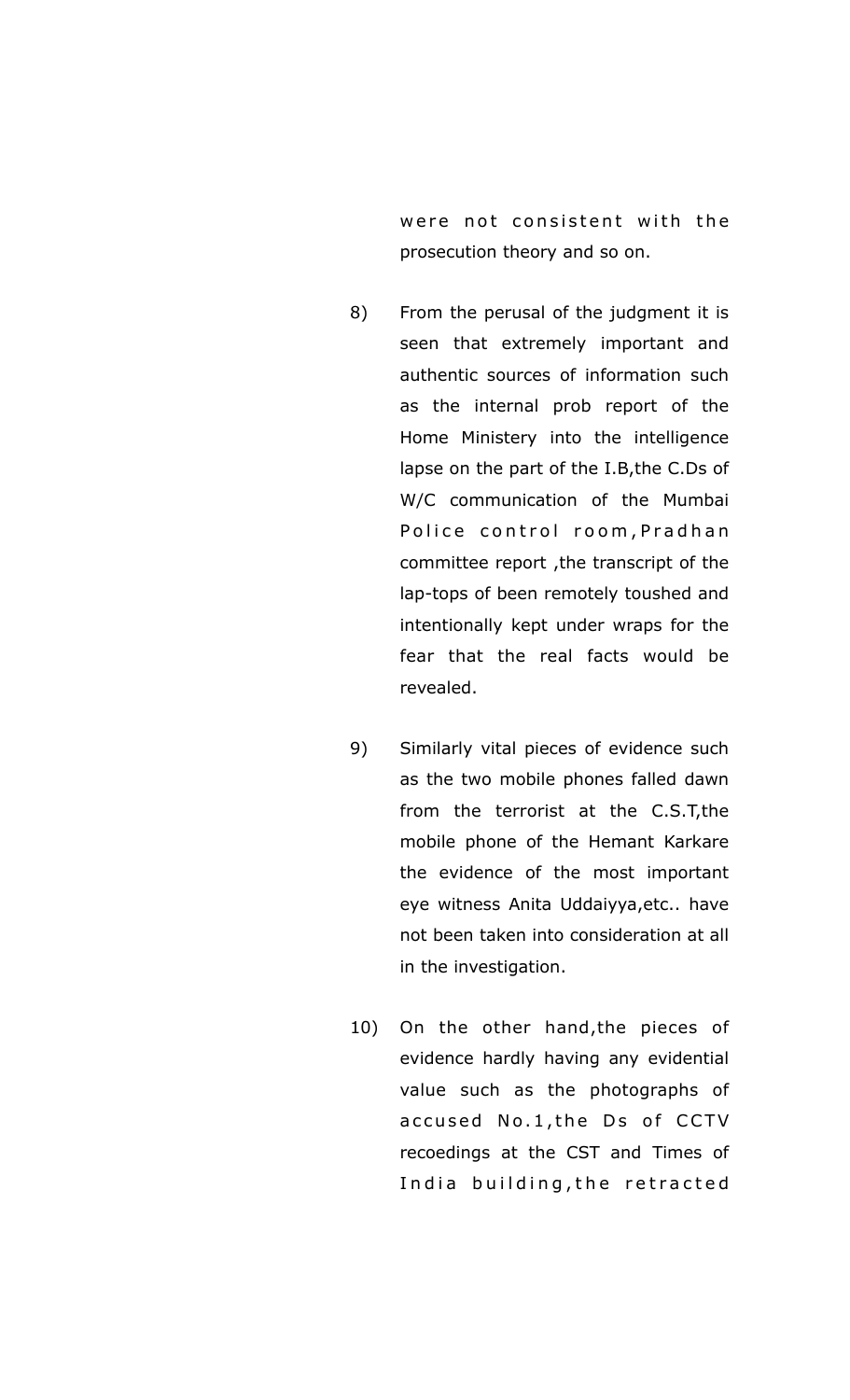confessional statement of accepted No.1 have been heavily relied upon.

11) Some other important points mentioned by Mr.Mushrif in his book have not been inquired in to at all.

> Hence the petition seeking the reinvestigation of the under the direct supervision of this Ho'ble Court by a team of professionally competent and politically and communally impartially police officers or to direct the Central Bureau of Investigation or National Investigation Agency.

Hence this Criminal Writ Petition.

\_\_\_\_\_\_\_\_\_\_\_\_\_\_\_\_\_\_\_\_\_\_\_\_\_\_\_\_\_\_\_\_\_\_\_\_\_\_\_\_\_\_\_\_\_\_\_\_\_

#### \_\_Submissions to be made

The investigation of the circumstances surrounding the death of Hemant Karkare have not been investigated properly and the reinvestigation of his death is required to be done on the lines detailed in para 21 of the petition.

#### Acts and Rules to referred to

 $\overline{\phantom{a}}$ 

1) Constitution of India.

\_\_\_\_\_\_\_\_\_\_\_\_\_\_\_\_\_\_\_\_\_\_\_\_\_\_\_\_\_\_\_\_\_\_\_\_\_\_\_\_\_\_\_\_\_\_\_\_\_

2) Code of Criminal Procedure.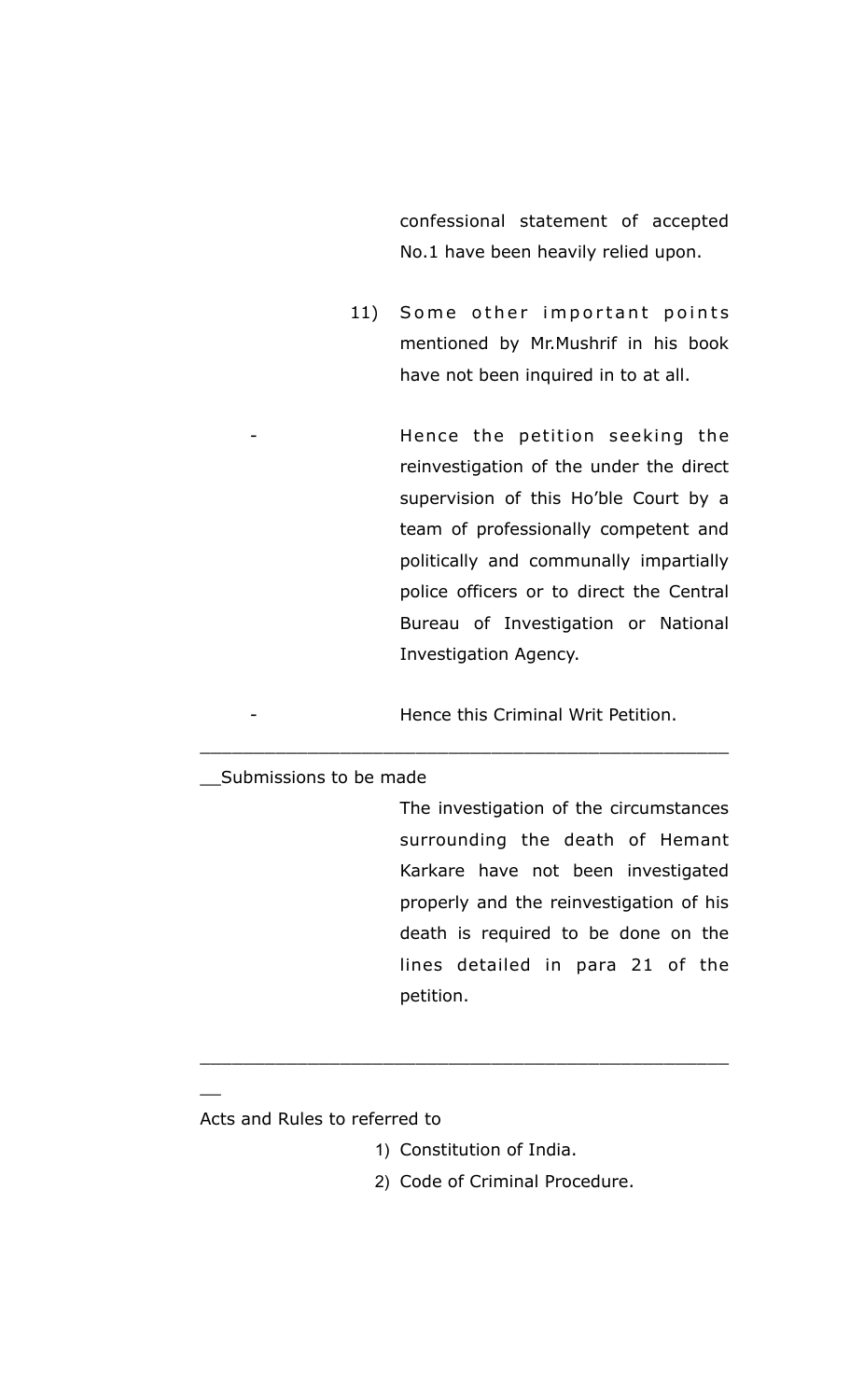Authorities to be cited

 $\overline{\phantom{a}}$ 

Nil at present.

\_\_\_\_\_\_\_\_\_\_\_\_\_\_\_\_\_\_\_\_\_\_\_\_\_\_\_\_\_\_\_\_\_\_\_\_\_\_\_\_\_\_\_\_\_\_\_\_\_

Advocate for Petitioner

IN THE HIGH COURT OF JUDICATURE AT BOMBAY CRIMINAL APPELLATE JURISDICTION CRIMINAL WRIT PETITION NO. OF 2010 DISTRICT : MUMBAI

> In the matter of Article 226 of the Constitution of India.

> > AND

In the matter of the Code of Criminal Procedure.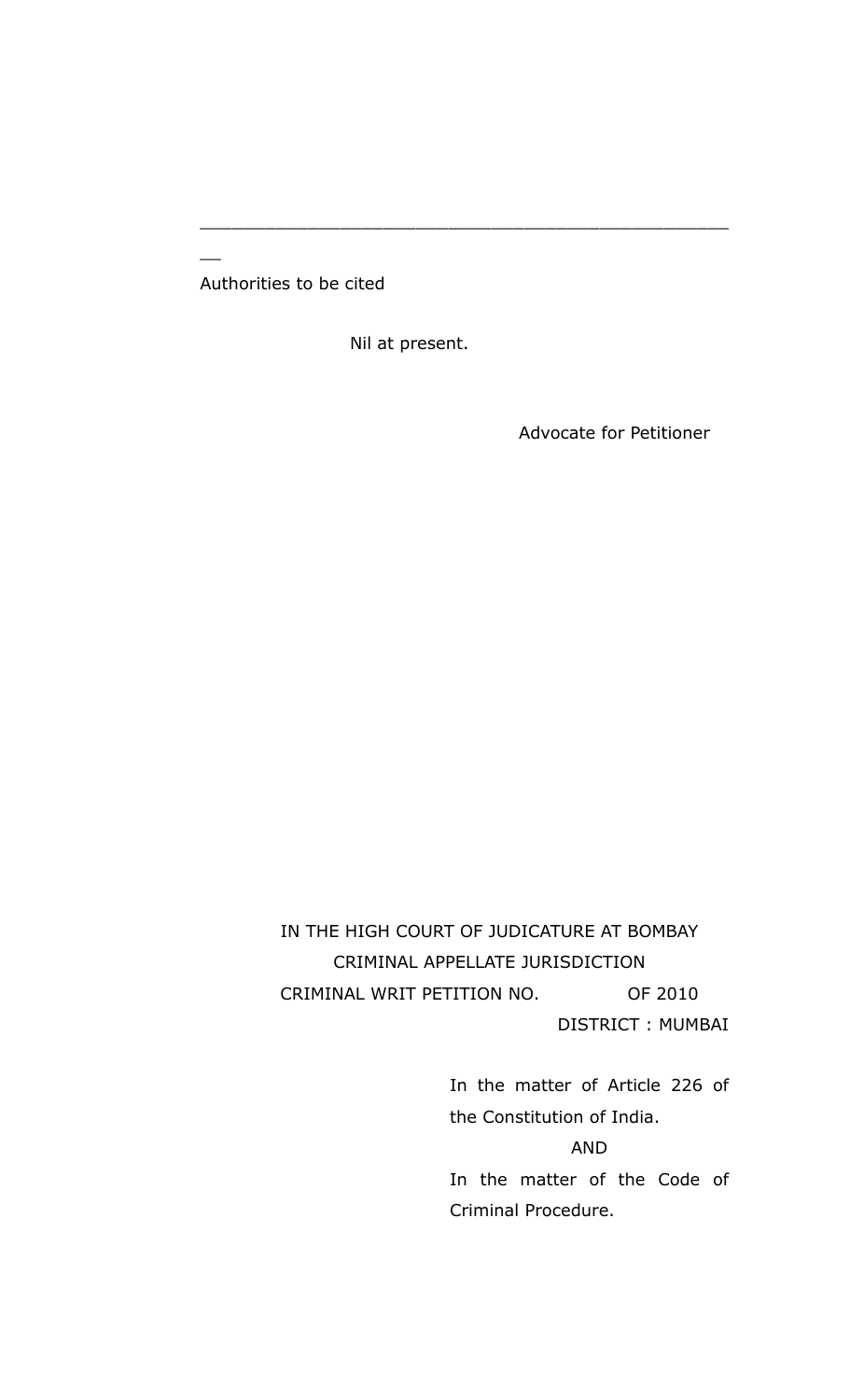Shri. Radhakant Yadav, S/o. Late Sudhist Narayan Yadav, Age : 77 yrs., Occ : Social Worker, R/o. 101, Kautilya Nagar, Vidhayak Colony, Patna – 14, Bihar music metal meridioner metal extension and many metal metal metal metal of the Patrician metal Versus 1) The Union of India Through its Home Secretary, Department of Home,

North Block, New Delhi – 110 001

| 2) | The State of Maharashtra       |  |  |
|----|--------------------------------|--|--|
|    | Through its Secretary,         |  |  |
|    | Department of Home,            |  |  |
|    | Mantralaya, Mumbai - 400 032   |  |  |
| 3) | The Commissioner of Police,    |  |  |
|    | D.N.Road, Opp.Crawford Market, |  |  |

Mumbai – 400 001 4) Mr. S.M. Mushrif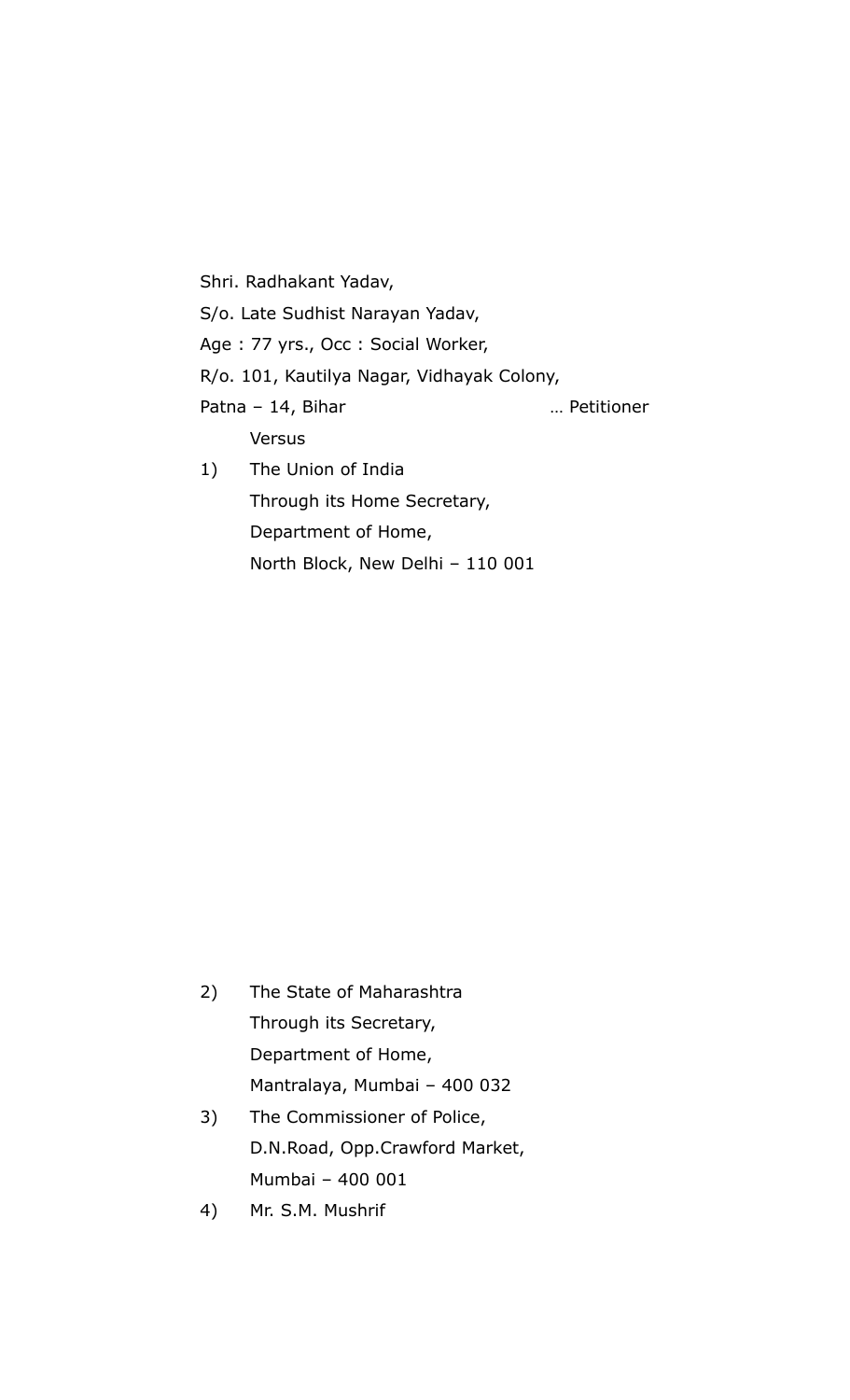Age : Adult, Former I.G. of Police of Maharashtra, 101, Amit Anand Modern College Road, Pune – 411 005 ... Respondents

TO,

THE HONOURABLE THE CHIEF JUSTICE AND OTHER HON'BLE JUDGES AT THE HIGH COURT OF JUDICATURE AT BOMBAY

## THE HUMBLE PETITION OF THE PETITIONER ABOVENAMED

### MOST RESPECTFULLY SHEWETH;

- 1. The Petitioner is a citizen of India and is resident of Patna. The Petitioner is a Political worker and Social activist. The Petitioner had been a member of Bihar Legislative Assembly for three terms. The Petitioner had opposed the emergency and was kept in jail during the emergency for a period of 19 months. The Petitioner has been member of Socialist Party since 1955. The Petitioner is currently running a non-government organization called 'Saptakranti Vahini' and is also a founder member of 'Ram Manohar Lohia Vichar Manch'. The Petitioner has been closely following the issues affecting the Nation.
- 2. The Respondent No.1 is the Union of India which controls the Research and Analysis Wing (RAW) and the Intelligence Bureau (I.B.) of the Government of India. The Respondent No.2 is the State of Maharashtra and the Respondent No.3 is the Commissioner of Police of Mumbai. The Respondent No.4 is a Former I.G. of Police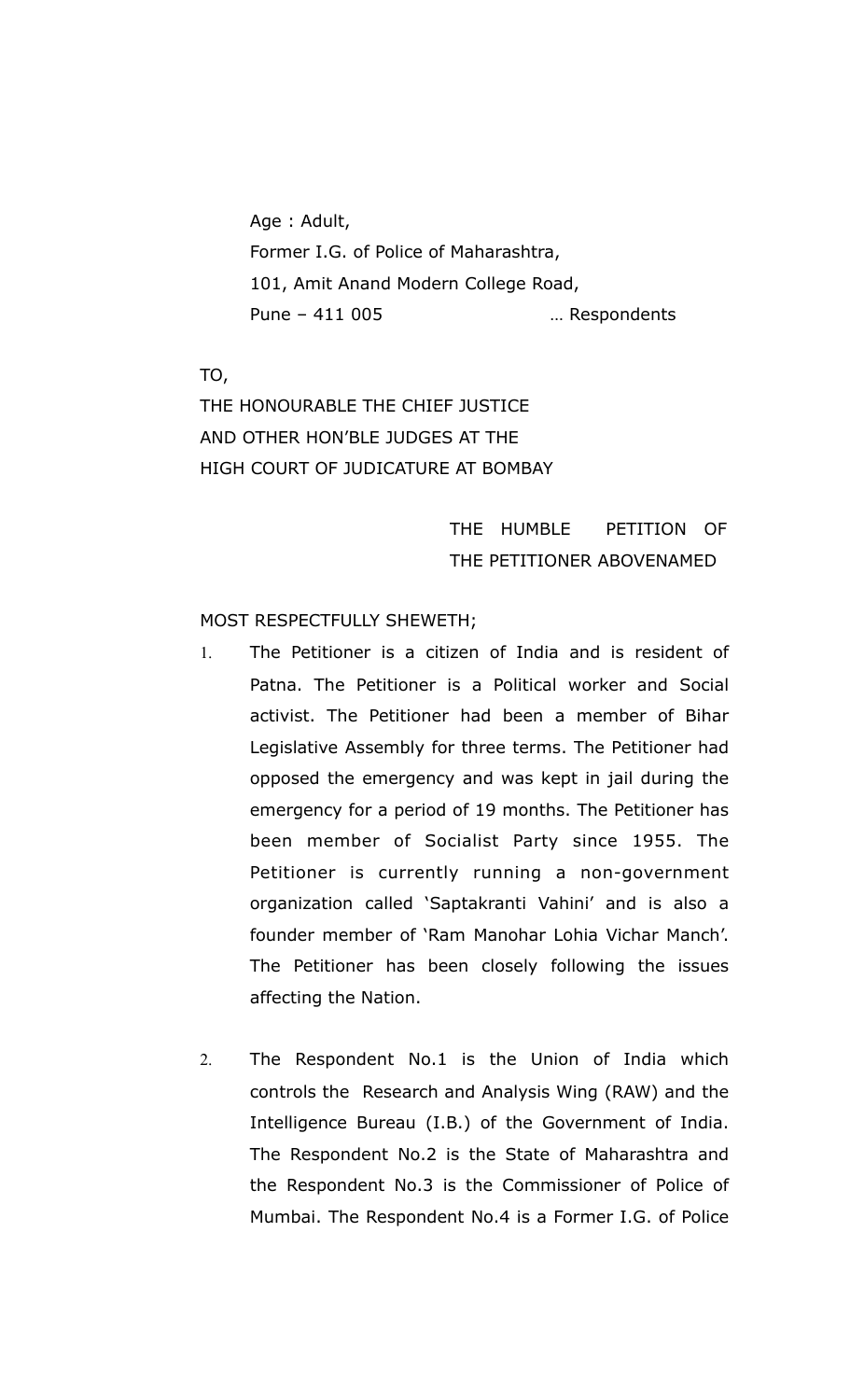of Maharashtra who has authored a book titled as " Who killed Karkare?-The real face of terrorism in India."

- 3. The petitioner has been closely following the sudden spurt in bomb explosions through out India in recent years and other terror related incidents such as the Mumbai terror-attack. After doing a detailed analysis of the pre and post events of Mumbai terror-attack of 26.11.2008 the Petitioner has come to the conclusion that on 26.11.2008 there were two distinct conspiracies simultaneously in operation. First conspiracy was the attack on Taj Hotel, Trident Hotel, Nariman House and Leopold Hotel which was conceived and executed by the inimical forces based in Pakistan. The second conspiracy, which has not been probed, was the one to kill an upright officer Mr. Hemant Karkare, the then A.T.S. Chief, which was simultaneously in execution at C.S.T., Cama Hospital and Rang Bhavan lane and there are reasons to suspect that this was conceived and executed by internal right wing forces whose stated objective is to throw out the Constitutionally Government and in its place to install a Hindu Rashtra headed by a king with a separate constitution and separate flag. The brutal murder of late Hemant Karkare is because he was investigating Malegaon blast case and he had exposed the said nefarious designs.
- 4. The Petitioner states that, about the events of 26/11 various Police Stations recorded about 12 F.I.R.s and were subsequently transferred to the D.C.B.C.I.D. The D.C.B.C.I.D.of Mumbai registered 12 F.I.R.s namely C.R.Nos. 1) 182/8( D.B.Marg P.Stn.C.R.No.305/08, 2)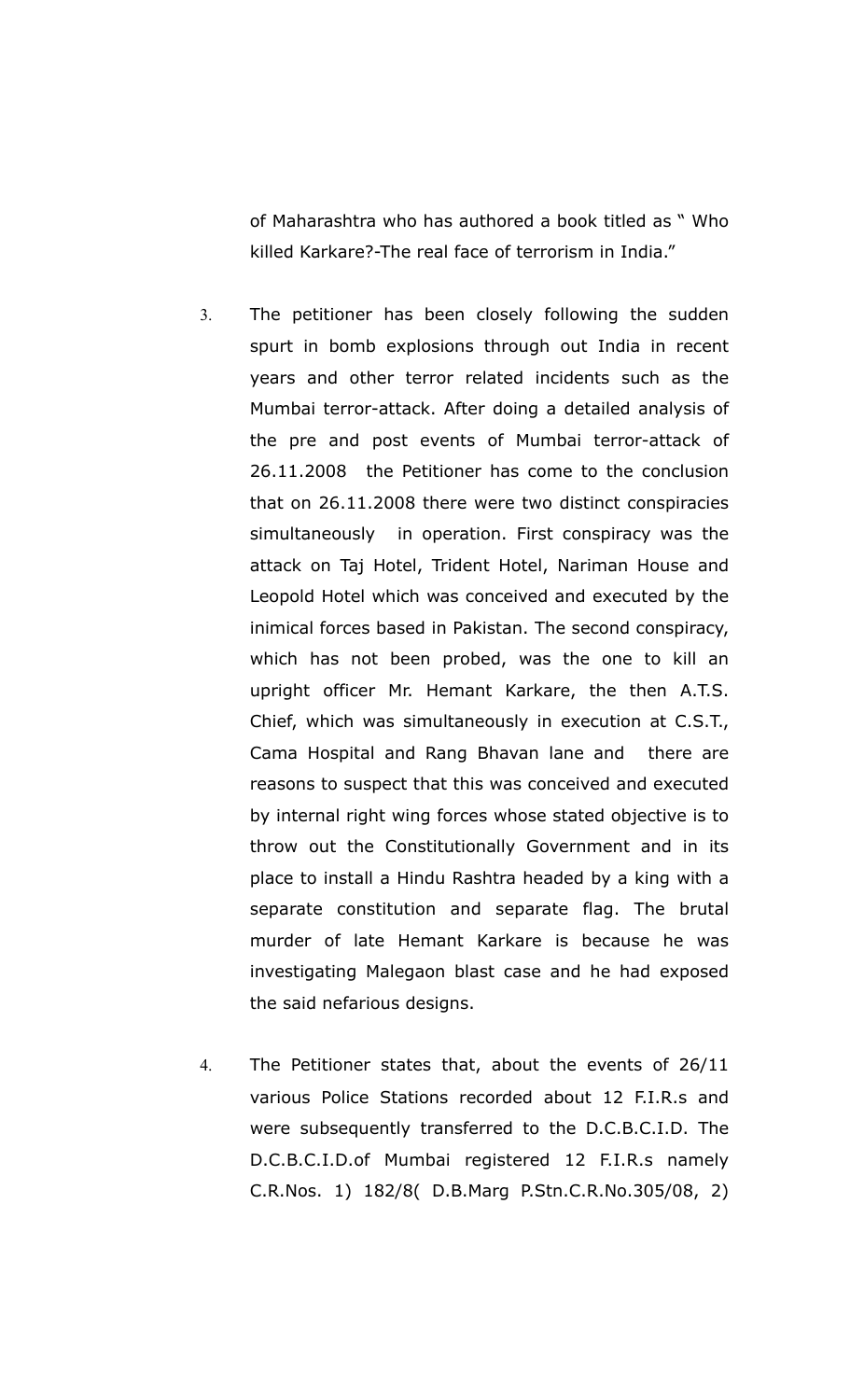186/8( Yellow Gate P.Stn.C.R.No.52/08, 3) 187/8( Azad Maidan P.Stn.C.R.No.245/08, 4) 182/8( Azad Maidan P.Stn.C.R.No.246/08, 5) 191/8( Marine Drive P.Stn.C.R.No.231/08, 6) 192/8( Marine Drive P. Stn. C. R. No. 230/08, 7) 193/8 ( Colaba P. Stn. C. R. No. 240/08, 8) 194/8 ( Colaba P. Stn. C. R. No. 242/08, 9) 197/8 ( Colaba P.Stn.C.R.No.241/08, 10) 198/8( Vile Parle P. Stn. C. R. No. 464/08, 11) 200/8 (Byculla P.Stn.C.R.No.318/08, 12) 213/8( A.T.S. C.R. No. 20/08 & C.S.T. Rly. P.Stn.C.R.No.155/08.

- 5. The D.C.B.C.I.D. after investigation submitted a Chargesheet in the Sessions Court, Greater Mumbai and the above referred Ajmal Kasab, a Pakistani and two other Indians stood their trial in Sessions Case No.175 of 2009. The Learned Additional Sessions Judge convicted the accused and death sentence was awarded to Ajmal Kasab. The Petitioner craves leave to produce and rely upon the copy of the Judgment dated 06.05.2010.
- 6. The Petitioner says that, after doing detailed analysis of the pre and post events of 26.11.2008 and the contents of the aforesaid Judgment of the Sessions Court as well as the contents of the book 'Who Killed Karkare?' by Respondent No.4 and also the charge-sheet filed in Malegaon blast case he has come to conclusion that, a proper impartial and detailed investigation into the circumstances leading to the death of Late Hemant Karkare and other Police officers at Cama Hospital and Rangabhavan Lane has not been carried out. The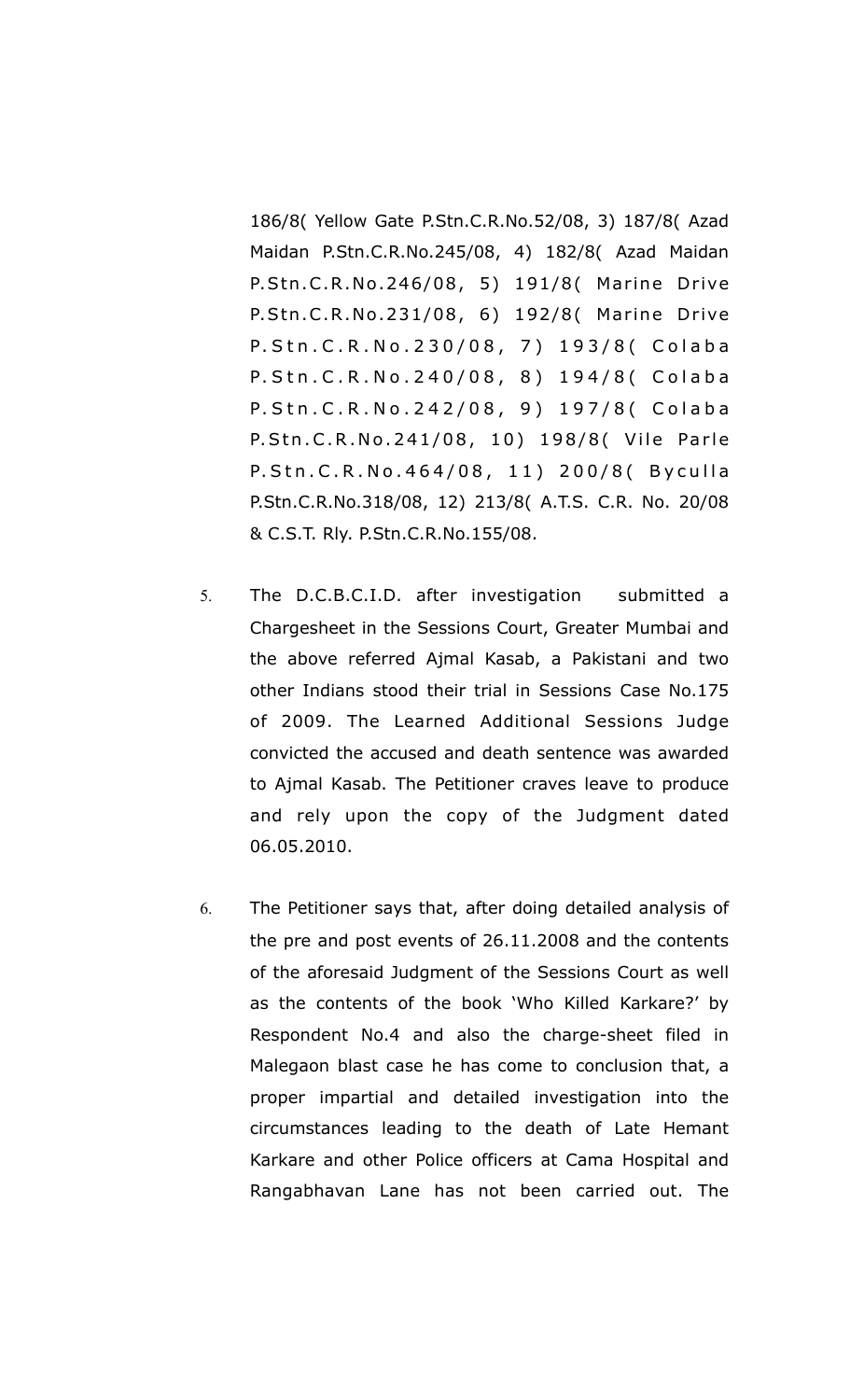conclusion has been arrived at in the circumstances narrated hereinafter.

- 7. The Respondent No.4, Mr. S.M. Mushrif, a former Inspector General of Police, in his book, "Who Killed Karkare? – The Real Face of Terrorism in India" has, on the basis of the news-items published in leading national news-papers, as well as on the basis of the chargesheets filed in the courts, in respect of Mumbai terror attack case of 26/11, Nanded blast case of 2006 and in the Malegaon blast case of 2008 and on the basis of the parts of the wireless communication, in respect of Mumbai terror-attack case telecast by some T.V. newschannels and also those reproduced by Smt. Vineeta Kamte, the widow of the slain Additional Commissioner of Police, Mumbai city, in her book, "To The Last Bullet", has brought out the following facts. (The references and page numbers are taken from the third edition of Mr. S. M. Mushrif's book). Hereto annexed and marked **Exh. A Colly** are copies of the relevant pages of the Book by the Respondent No. 4.
- 8. Late Hemant Karkare, the then Chief of Anti Terrorist Squad, Maharashtra, had been very honestly and transparently investigating into the Malegaon blast case of 2008. He had arrested, the main conspirators like Lt. Col. Prasad Purohit, Mahant Dayanand Pandey, Sadhvi Pragyasingh Thakur and others. From the narco analysis test conducted on Lt. Col. Purohit and from the contents of the lap-tops recovered from him and Dayanand Pandey, it had transpired that a right wing radical Hindu organization "Abhinav Bharat" had been conspiring to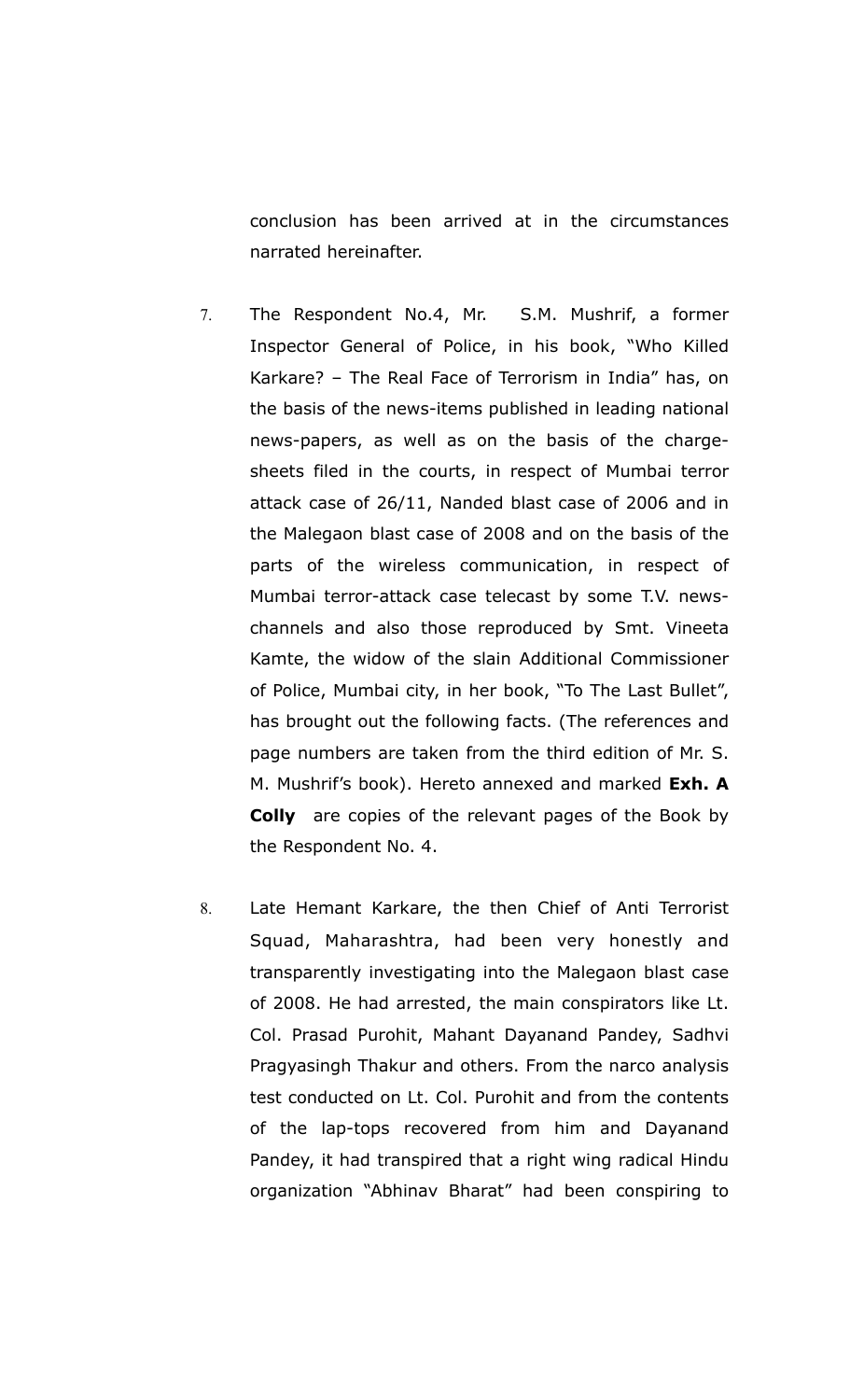overthrow the constitutionally established Govt. and the present democratic system and to establish in its place a "Hindu Rashtra" with its separate constitution and separate flag and that they were seeking help of foreign powers like Nepal and Israel to achieve their objective. (Page No. 266 to 268).

- 9. In the thorough and professional investigation of the Malegaon case by Hemant Karkare, the names of many prominent political and religious leaders conniving at the conspiracy and also the names of industrialist, builders, diamond merchants etc. who donated for this devilish cause, had been revealed and Karkare was only inches away from arresting some of them (page no. 173 to 184).
- 10. At about this time, the Intelligence Bureau (I.B.), the country's premier intelligence agency, received a very specific and definite information about the Lashkar-e-Tayyeba's (LeT's) plan to attack Mumbai. On 18<sup>th</sup> Nov. 2008, the U.S. intelligence agency informed the Research and Analysis Wing (RAW), the India's external intelligence agency, that a ship of the LeT, carrying some terrorists had set sail from Karachi to attack Mumbai. The U.S. agency also provided the longitudes and latitudes of the ship, which were 30-34, placing the ship at about 20 to 30 nautical miles south of Karachi. The RAW passed on this absolutely specific information to the I.B. which deals with internal security and asked it to take necessary action. While passing on this information the RAW also furnished to the I.B. numbers of 35 mobile phones, which were planted on the LeT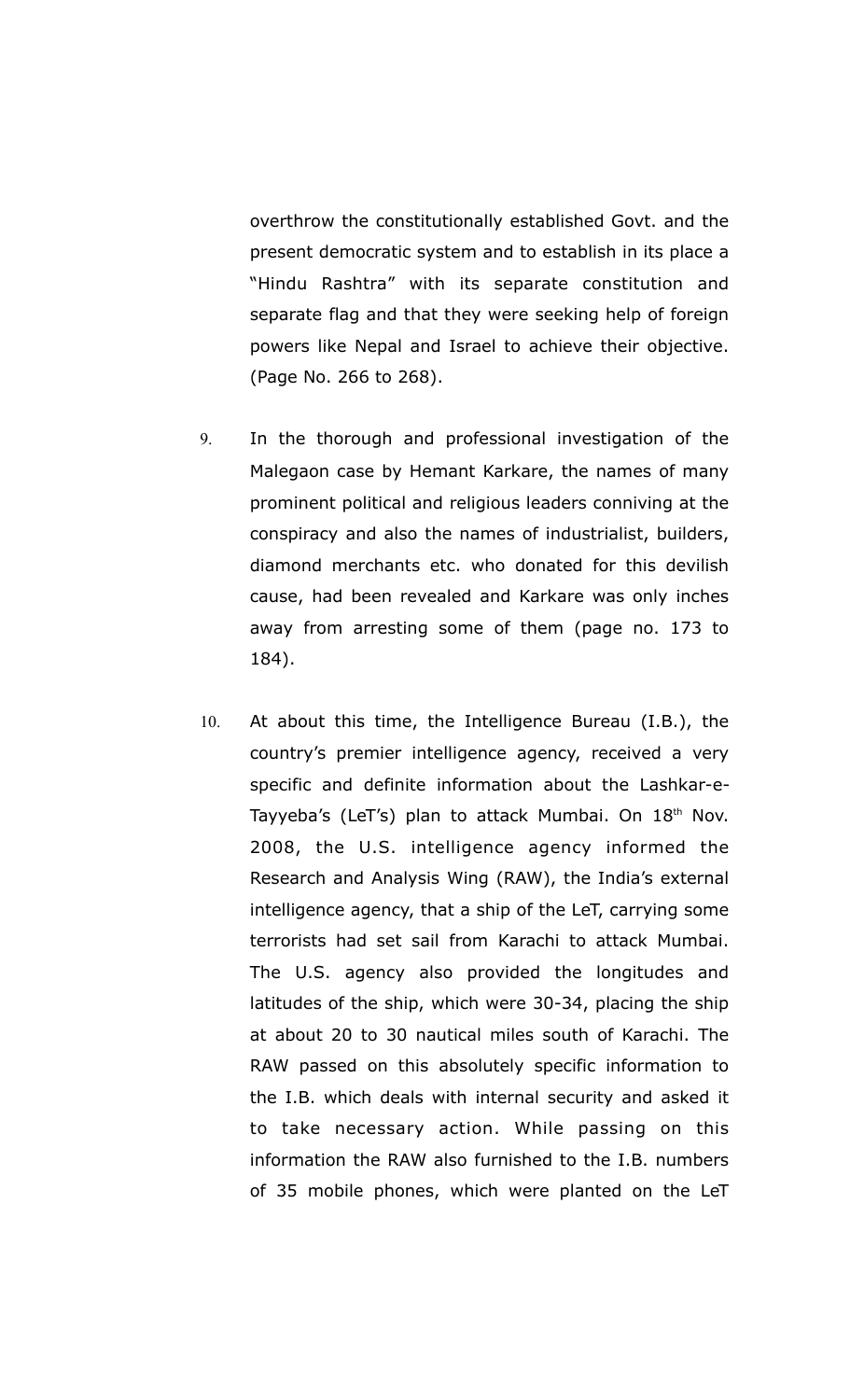operatives, through its (RAW's) sources and requested to keep them under surveillance, as the terrorists were likely to make use of them. (Later, it was found that the terrorists actually used three of these 35 mobiles).

- 11. But surprisingly, the I.B. did not pass on this highly sensitive and absolutely specific information to the Mumbai police, to whom it mattered most and did not ensure that the same was conveyed by the Naval Intelligence Directorate to the Western Naval Command, the arm wing of the Indian Navy and through whose jurisdiction the terrorists' ship was to pass. However for the sake of records the I.B. gave this information to the Coastal Guard knowing that its jurisdiction and resources were very limited and to the Directorate of Naval Intelligence. But that its intentions were not honest was clear from the fact that it did not extend necessary cooperation to the Coastal Guard and did not update the information inspite of repeated requests from the officers of the Coastal guard. Similarly, it appears that the information was deliberately blocked at the Directorate of Naval Intelligence with the help of the officers in the Directorate sympathetic to the right wing conspirators, and was not passed on either to the Naval Chief or to the Western Naval Command which had the capability to locate and destroy the ship in no time. (page no. 186 to 191).
- 12. So far as the 35 mobile phones, the numbers of which had been furnished by the RAW, were concerned, the I.B. later admitted that it forgot to keep them under observation till Karkare was killed. However, Mr. Mushrif,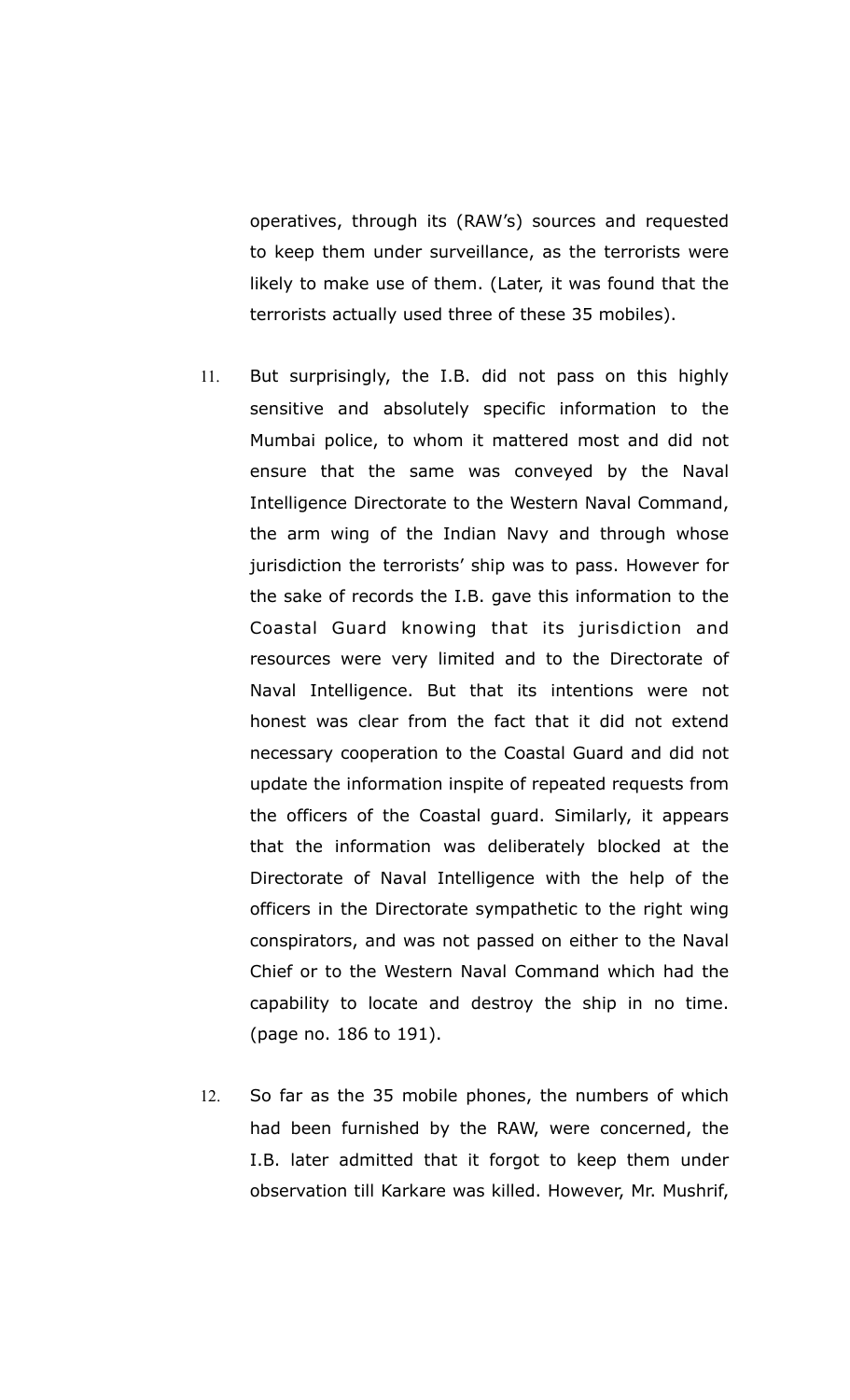on the basis of later developments, has logically inferred in the book that the I.B. kept the telephones under observation, but used the information so received for dubious purpose (point no. 7 and 8 on page no. 189 of chapter VI and point no. 5 on page no. 332 of the Annexure A of the book)

- 13. The Mumbai terror-attack of 26 November, 2008, had two distinct parts- 1) The attack on Taj, Oberoi, Trident, Leopold and Nariman House along the sea-shore and 2) the attack at Chhatrapati Shivaji Terminus (CST), Cama Hospital and Rangabhavan Lane in the heart of the city. Mr. Mushrif in his book has logically proved that these two attacks were different in all respects. He has pointed out as many as eleven points to show i) that the terrorists in the CST-Cama-Rangabhavan section were not from among the group of LeT terrorists who had landed at Badhwar Park, Cuffe Parade, Mumbai and wreaked havoc in Taj, Leopold, Oberoi, Trident and Nariman House and (ii) that the CST-Cama Hospital-Rangabahvan Lane attack was a premeditated act planned and executed by the native right wing terror group, with the sole objective of eliminating Hemant Karkare (page no. 186 to 233). In this connection, the following points logically argued and prima facie proved by Mr. Mushrif in his book merit serious consideration ;
	- 14. The terrorists at Taj, Oberoi, Trident and Nariman house received as many as 284 calls from their handlers in Pakistan through VOIP (Voice Over Internet Protocol) technology but not a single call was received by the two terrorists who were in the CST-Cama-Rangabahvan section. (page no. 196)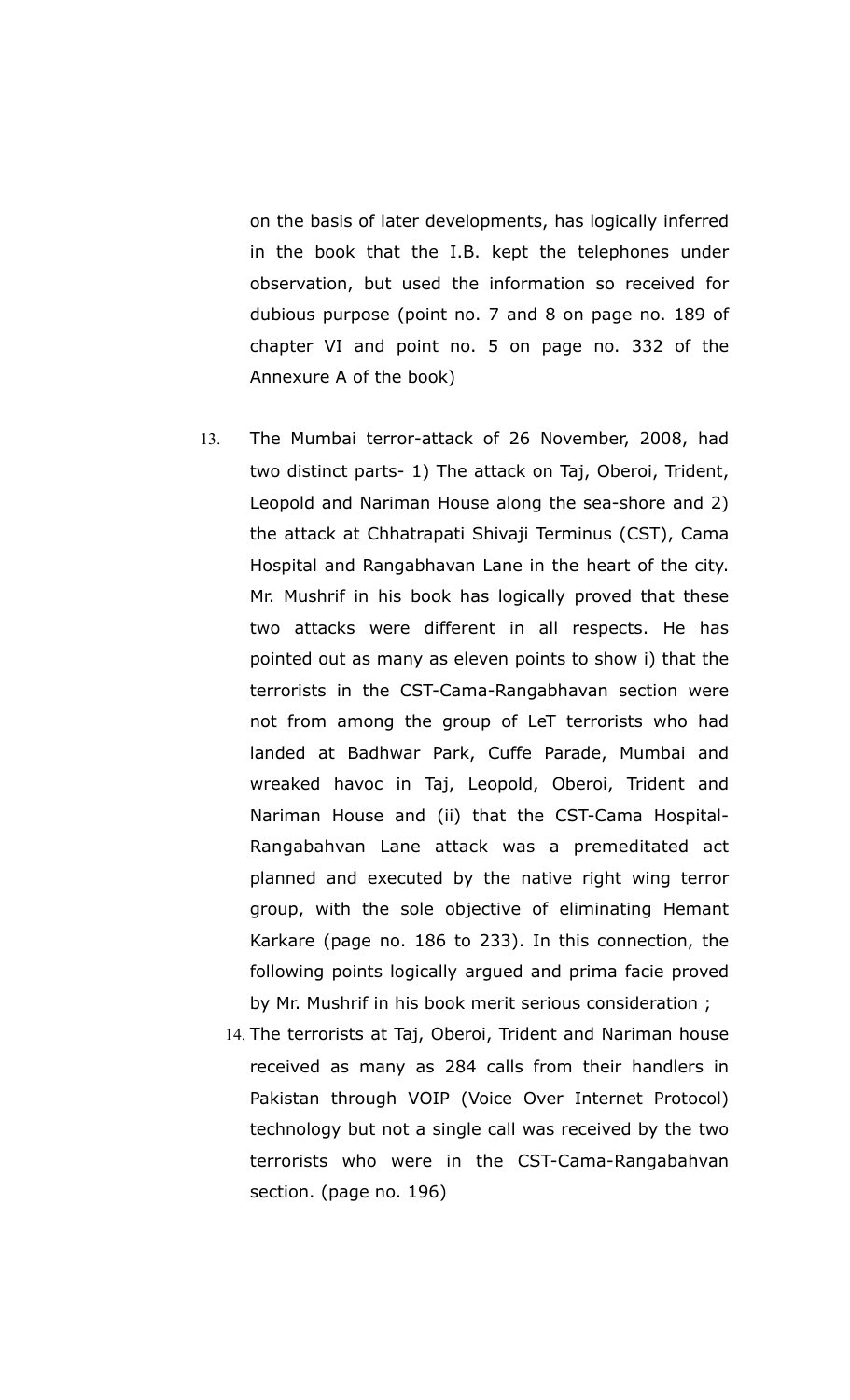- 15. In the brush, the two terrorists had with the railway police at the CST, a mobile phone of one of the terrorists had fallen down. It was revealed in the inquiry that the terrorists had made contacts through this mobile phone. One more mobile phone was later found at the CST. Both the mobiles were later traced to persons from Satara district of Maharashtra. (page no. 194 and 195)
- 16. Out of the total number of 38 CCTV cameras installed at CST station, 16 cameras only in the main line section of the CST, where the carnage took place, were shut off on the day of the incident (page no. 191 to 193). Similarly, the street-lights in the lane by the side of T.O.I. building covering the rear gate of Cama hospital & SB II office were also shut off (page no. 235 and 236).
- 17. The terrorists at the Cama Hospital spoke fluent Marathi with the employees of the hospital. This fact was also verified by the Principal Secretary, Medical Education, Mr. Bhushan Gagrani, (a senior I.A.S. officer) (page no. 196 to 198).
- 18. One Anita Rajendra Uddaiya, a resident of Mahatma Phule Nagar, Badhwar Park, Cuffe Parade, Mumbai, had clearly seen the terrorists who alighted from a rubberized dinghy at Badhwar Park and later, she unequivocally identified their bodies in the hospital. But surprisingly she has not been cited as a witness in the case. She, however, alleged that she was taken to U.S. for recording her statement. Though the Mumbai police and the F.B.I. denied her allegation, from the circumstances it appears that she was taken to the U.S. to pressurize her to identify some "terrorists" whom she had not seen; but apparently she did not budge. (page no. 207 to 213)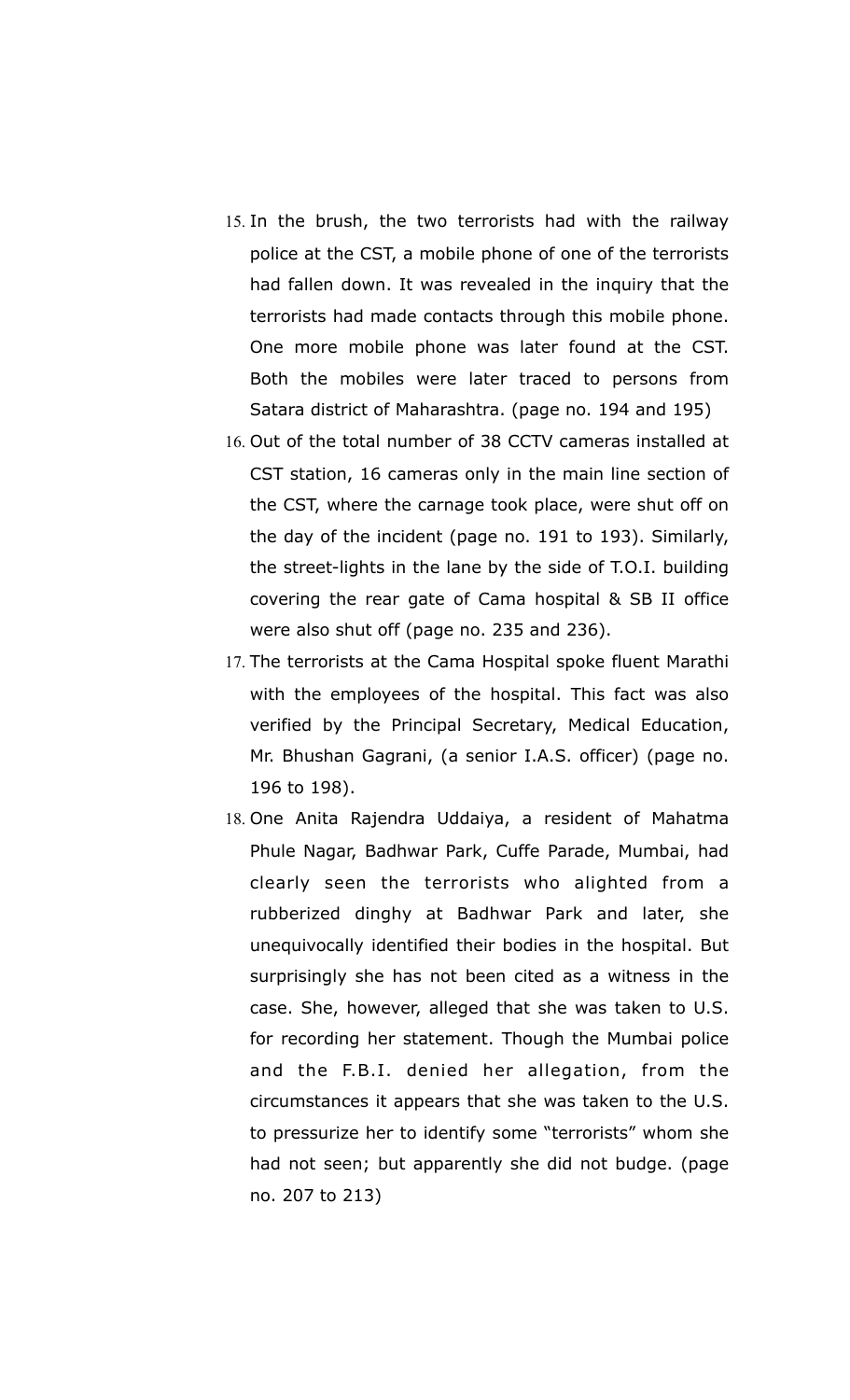- 19. Hemant Karkare was called at a *pre decided* place near J.J. flyover, by the side of the CST; from there he was sent in a lane by the side of the Times of India building; as he and other officers were chalking out a strategy near the rear gate of Cama Hospital in the lane, they were enticed towards SB II office by opening fire there and as soon as they reached near SB II office in a Qualis vehicle a message was managed to be flashed that the terrorists had been sighted near Metro Cinema, a place close to SB II office. As Karkare and others headed for Metro Cinema by taking a shortest route which was only through Rangabhavan lane, they were ambushed and killed at about 00.03 hrs. (page no. 199 to 202)
- 20. The control room had received messages that two terrorists had killed Police Inspector Dhurgude at 11.45 p.m. in the Rangabhvan lane, at the corner of St. Xavier's college, had injured Maruti Phad, the driver of Bhushan Gagrani, Principal Secretary, Medical Education, in the same lane and had been moving in the lane since 15 minutes before the major incident of ambushing and killing Hemant Karkare and others. This information must have been received by the officer in charge of the main gate of Cama Hospital through the Control Room; but surprisingly no force was sent in the lane, even though 150 strong force was available at the front gate of Cama Hospital which was only a few paces away from the Rangabhavan lane. (point V on page no. 238 to 241).
- 21. From the abovesaid facts and circumstances, the following logical conclusions are inescapable.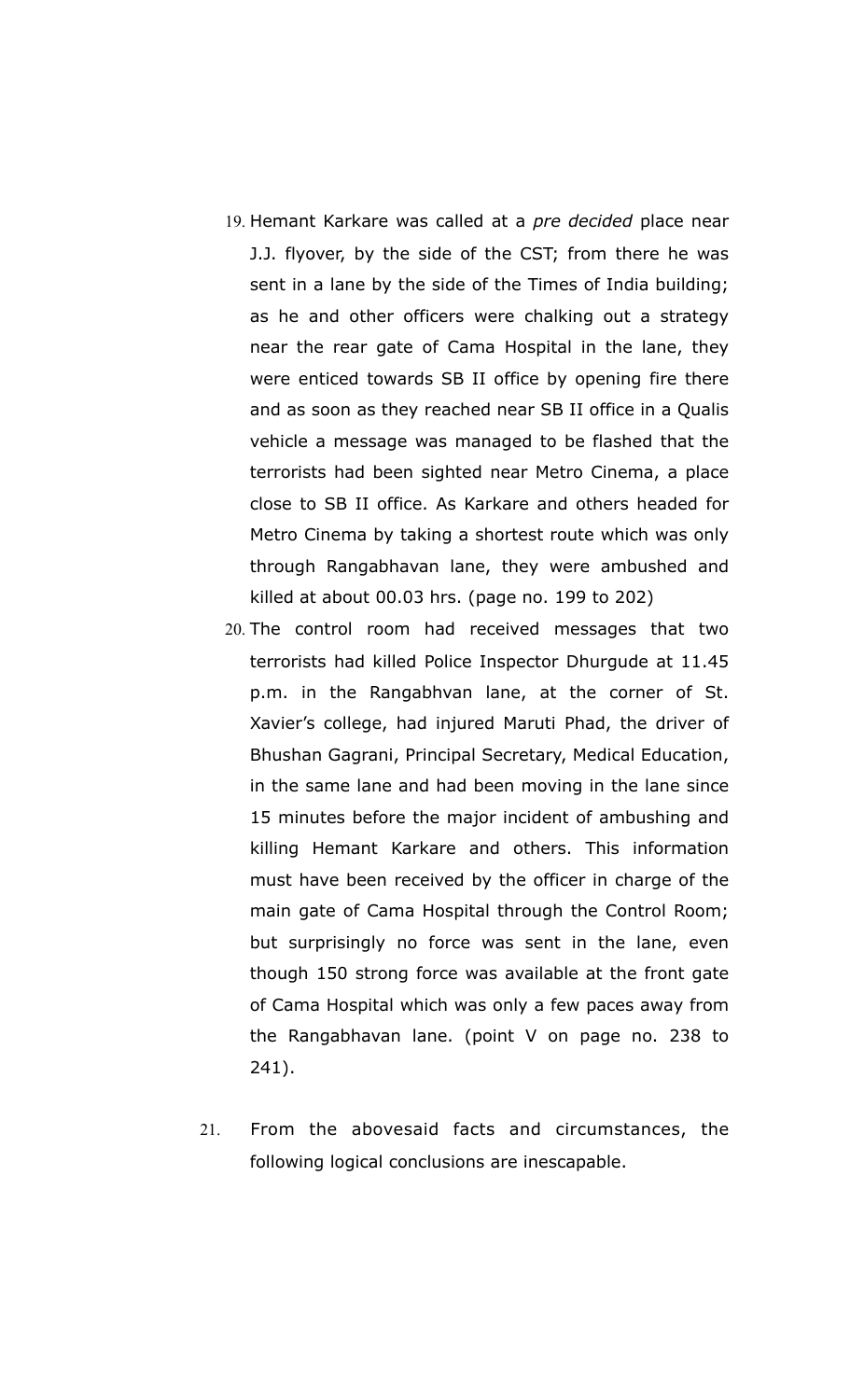- A) As ATS Chief, Mahrashtra, Hemant Karkare had exposed the dangerous anti national terror-plot of the right wing terrorist group 'Abhinav Bharat' to overthrow the constitutionally established Govt. and to establish in its place a "Hindu Rashtra", and had disclosed names of many political & religious leaders involved in this conspiracy and also of the names of some industrialists, builders, diamond merchants and others who had donated liberally for this devilish cause, and was about to arrest some of them, 'Abhinav Bharat' with the active connivance of their sympathizers in the I.B. planned and executed a parallel operation coinciding with the LeT's real terror attack on some hotels in Mumbai, the specific information of which had been received by the I.B. in advance and treacherously eliminated Hemant Karkare, in that operation.
- B) This logic is further vindicated by the subsequent conduct of the I.B. Though investigation of offences is not the core duty of the I.B. it virtually took over the investigation of Mumbai terror-attack case and using Crime Branch, Mumbai as a mere puppet, scripted a false story of the CST-Cama-Rangabhavan lane part of the attack and while the whole country had been watching on T.Vs with bated breath, the 60-hour-long fight between the N.S.G. Commandos and the terrorists in Taj, Oberoi & Trident hotels and the Nariman House, the I.B., the Crime Branch Mumbai and the ATS, Maharashtra busied themselves in fabricating and manipulating false evidence to fit in the false story of showing that all the attacks were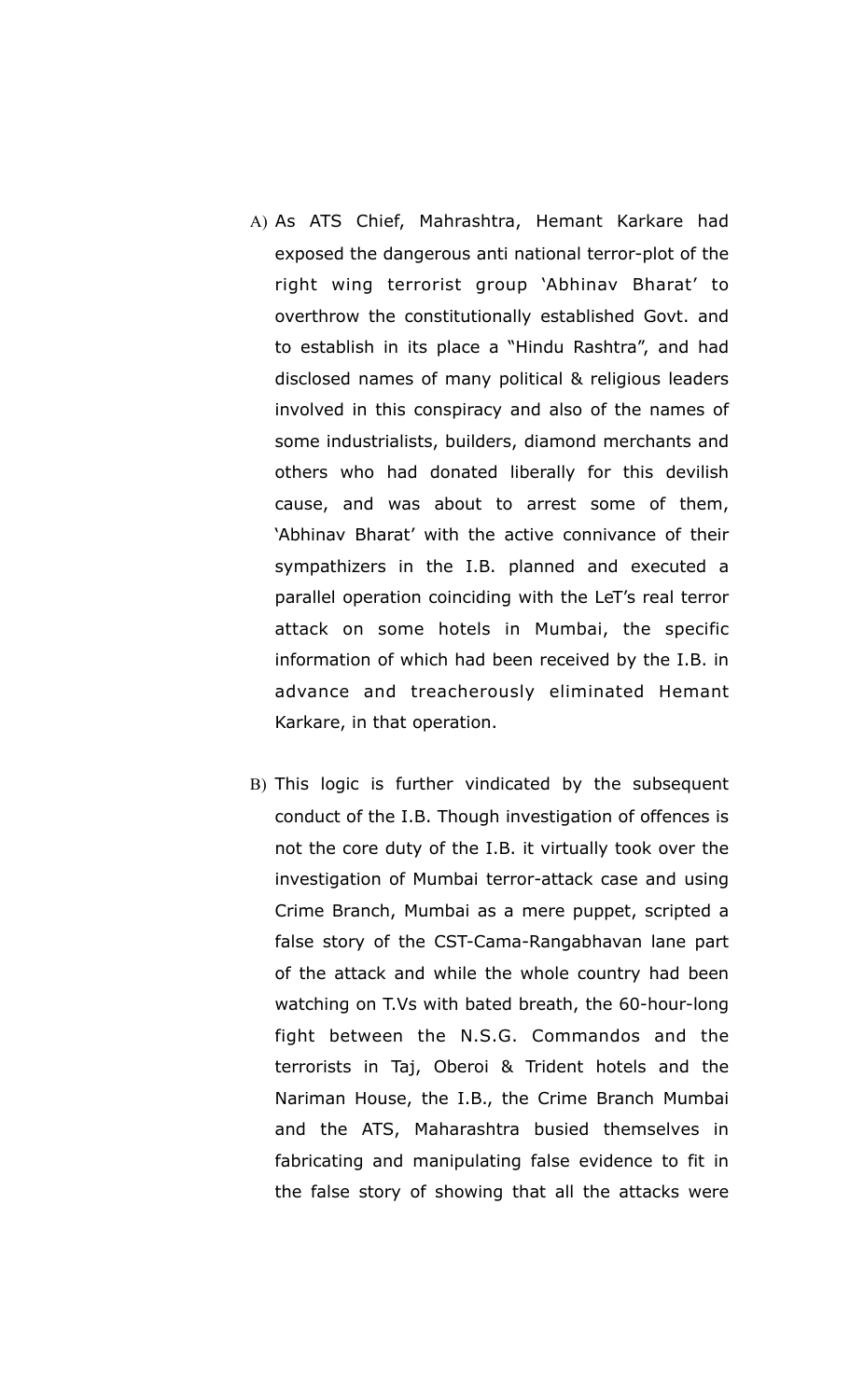part of one conspiracy executed by LeT (chapter no. VI and VII). The tennis ball size or in some cases foot-ball size holes in the investigation and glaring contradictions therein pointed out by Mr. Mushrif in his book and also exposed during the trial of the Mumbai attack case confirmed this logical conclusion beyond reasonable doubt.

- C) The malafide intention of the Govt. and the I.B. is also apparent from the fact that within hours of the killing of Hemant Karkare and even before his mortal remains were consigned to flames, the Maharashtra Govt, apparently at the instance of the I.B., "temporarily" appointed (and later confirmed) Addl. D.G. K.P. Raghuvanshi as the ATS Chief, knowing fully well that the relations between him and the main conspirator of the radical group's anti-national plot Lt. Col. Prasad Purohit had been very cordial, so much so, that Raghuvanshi had invited Purohit for imparting training to ATS officers in 2005 when he was ATS Chief earlier and also for investigating a case of huge haul of explosives and arms in Aurangabad in 2006 (page no. 261 to 264).
- 22. Had the I.B. passed on the highly sensitive and absolutely specific information received by it to the Mumbai police and the Western Naval Command, the LeT's ship could never have reached the Mumbai shores. The Western Naval Command would have drowned it in no time in the high sea or would have assisted the Mumbai police in capturing the terrorists alive with all the arms, ammunition, explosives and other material they had, if the Mumbai police so desired. But it appears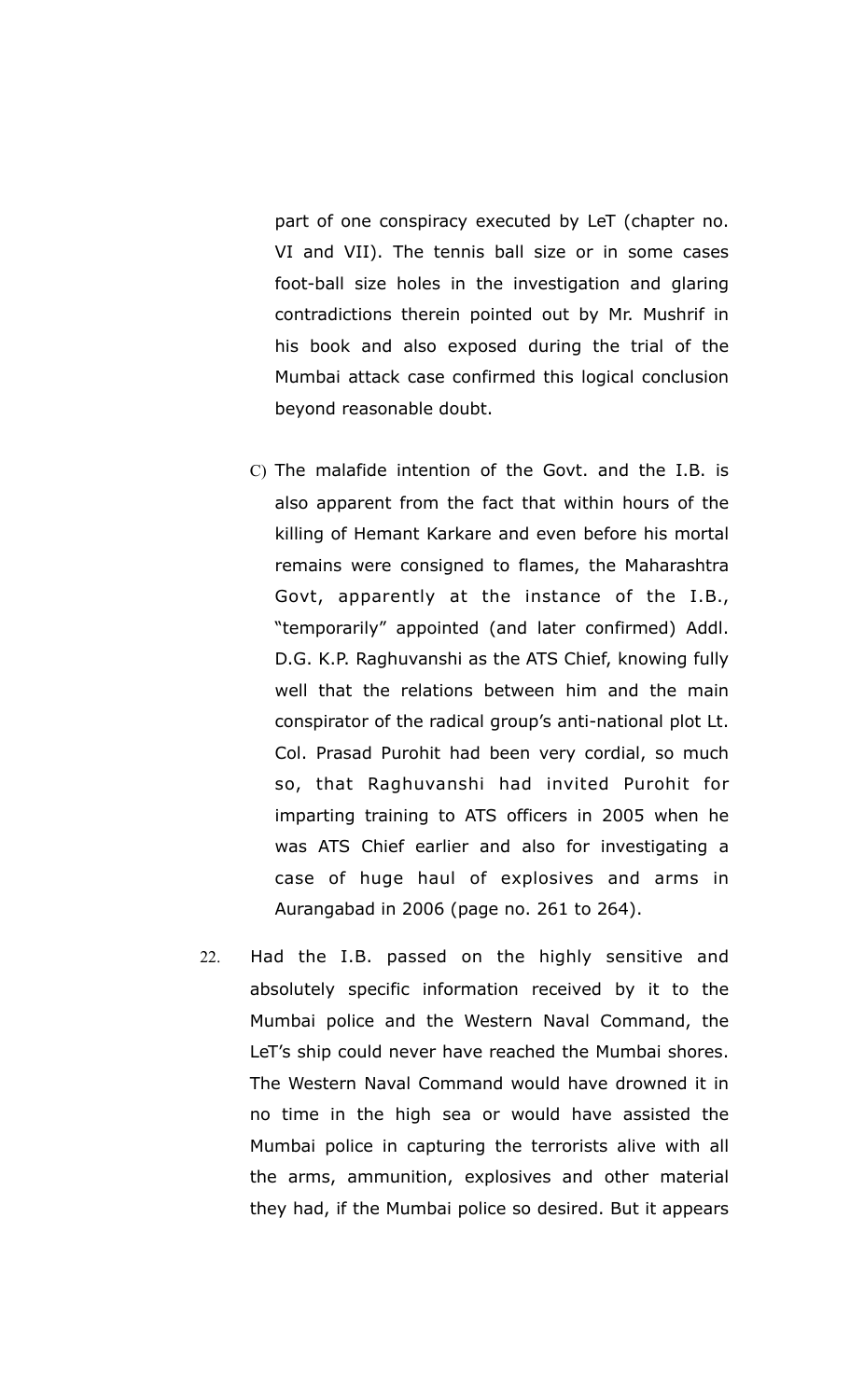that the radical right wing elements ensconced in the I.B. allowed the LeT terrorists to reach Mumbai so that the native right wing terrorists of 'Abhinav Bharat' could synchronize their operation with that of Pakistan's LeT terrorists and eliminate Hemant Karkare, thereby creating an impression that he was killed in the LeT's terror attack. Thus, by using the material mostly in the public domain Mr. S.M. Mushrif has prima-facie proved that the CTS-Cama Hospital-Rangbhavan Lane part of the attack was totally different from the Taj-Oberoi-Trident-Nariman House part of the attack and has thus made out a perfect case for the reinvestigation of the Mumbai terror – attack case.

- 23. This petitioner read the book by the Respondent No.4 and after getting thoroughly convinced the theory put forth by him, filed a Writ Petition (civil) No.187 of 2010 in public interest in the Supreme Court of India under Article 32 of the Constitution of India. The same was heard on 12-05-2010 and was dismissed as withdrawn. But the Hon'ble Supreme Court was pleased to permit this petitioner to move the High Court under Article 226 of the Constitution and remarked, "If any such remedy is availed, the matter shall the considered on its own merits uninfluenced by the dismissal of this petition". Hereto annexed and marked as **Exh-B** is a copy of the Order dated 12.05.2010 passed in Writ Petition (civil) No.187 of 2010.
- 24. The Petitioner says that, however, during the pendency of the above mentioned Writ Petition in the Supreme Court, the decision of the Mumbai terror-attack case of 26-11-2008 (Sessions case no. 175 of 2009) was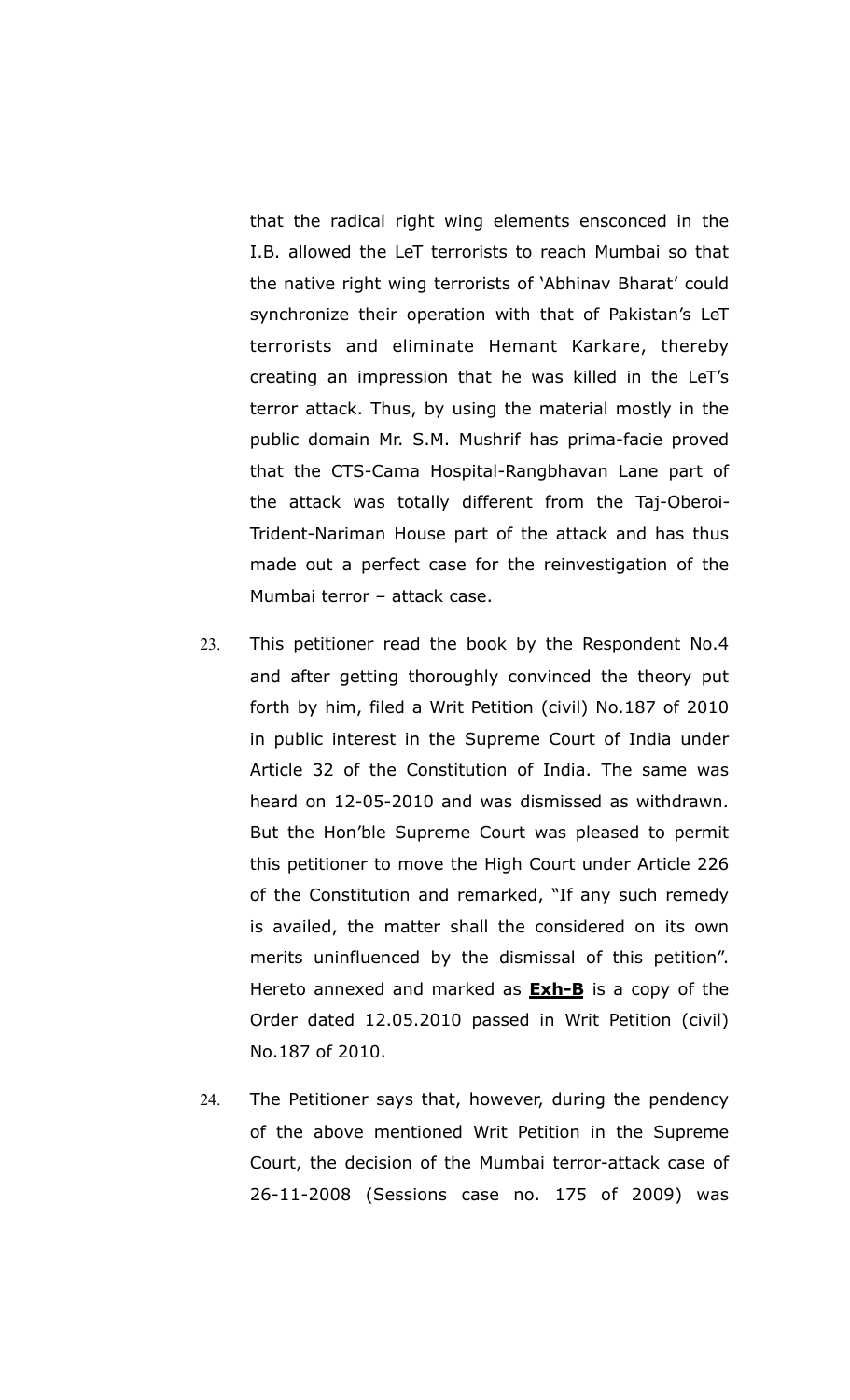pronounced by the ld. Addl. Sessions Judge, Greater Mumbai on 06-05-2010. The Petitioner obtained a copy thereof and went through the 1588 pages judgment of the ld. Addl. Sessions Judge, very carefully and found that most of the points and circumstances mentioned by Mr.Mushrif in his book have not only been vindicated but also reinforced and many new facts have come to light during the course of hearing of the case. Some such important points disclosed in the judgment are given below :

## **A) The two alleged terrorists in CST-Cama-Rangabhavan**

### **Lane are not from LeT terrorists.**

To prove his point that the two alleged terrorists in CST-Cama Hospital-Rangabhavan Lane area were not from among the group of the LeT terrorist who had landed at Badhwar Park, Mumbai and wreaked havoc in Taj-Oberoi-Nariman house area, Mr. Mushrif, quoting the charge-sheet of the Mumbai attack case has mentioned in his book that during the course of the attack the LeT terrorists spoke to their handlers in Pakistan on mobile phones using VOIP service as many as 284 times; but those in the CST-Cama-Rangabhavan section did not speak even once (page no. 196 of the book). This fact has been more than vindicated by some of the findings in the judgement, as described below.

## **a) No mention of names of two accused in recorded Conversations:**

It is seen from the judgment that the conversation between the accused at Hotel Oberoi, Hotel Taj and Nariman House, on the one hand and their co-conspirators on the other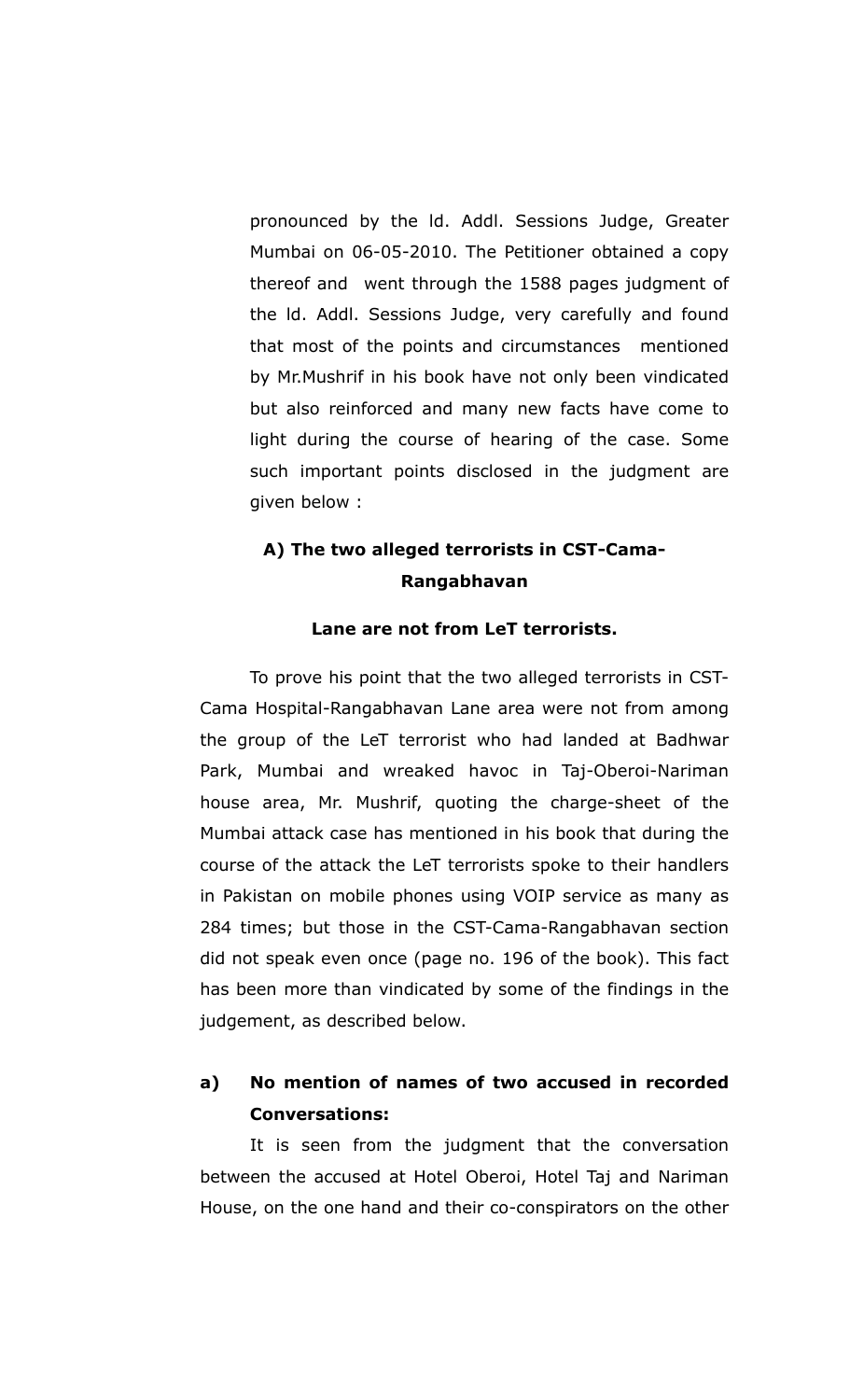was recorded by the Mumbai Police from 01.04 hrs to 10.27 hrs on 27-11-08; that conversation between the accused and media persons was also recorded and that the compact discs containing the conversation and their transcripts were produced in the court (page 99, 100, 735 & 736 of the judgement). In this connection the following observations in the judgement assumes utmost importance.

- "The prosecution, therefore, alleges that coconspirators / handlers were situated somewhere in Pakistan and were in touch with the deceased accused no. 2 to 9". (page 1361 of the judgement)
- "Names of deceased accused no. 2 to 9 have been figured in the talks recorded by the investigating officers and produced in the Court". (page no. 1363 of the judgement)
- "In brief, what can be seen from record of telephonic conversation at Nariman House, Taj and Oberoi is that the deceased accused no. 2 to 10 [it appears that instead of 9, the number has been typed, as the total number of deceased accused were only nine] had been receiving instructions from their co-conspirators" (page 1386)

It is clear from the above observations that names of the terrorists in Hotel Taj, Hotel Oberoi and Nariman House (i.e. deceased accused no. 2 to 9) repeatedly figured in the course of 10 hours long recorded conversation but the names of two alleged terrorists in the CST-Cama-Rangabhavan Lane area (i.e. accused no. 1, Ajmal Kasab and deceased accused no. 1, Abu Ismail), did not appear even once during the course of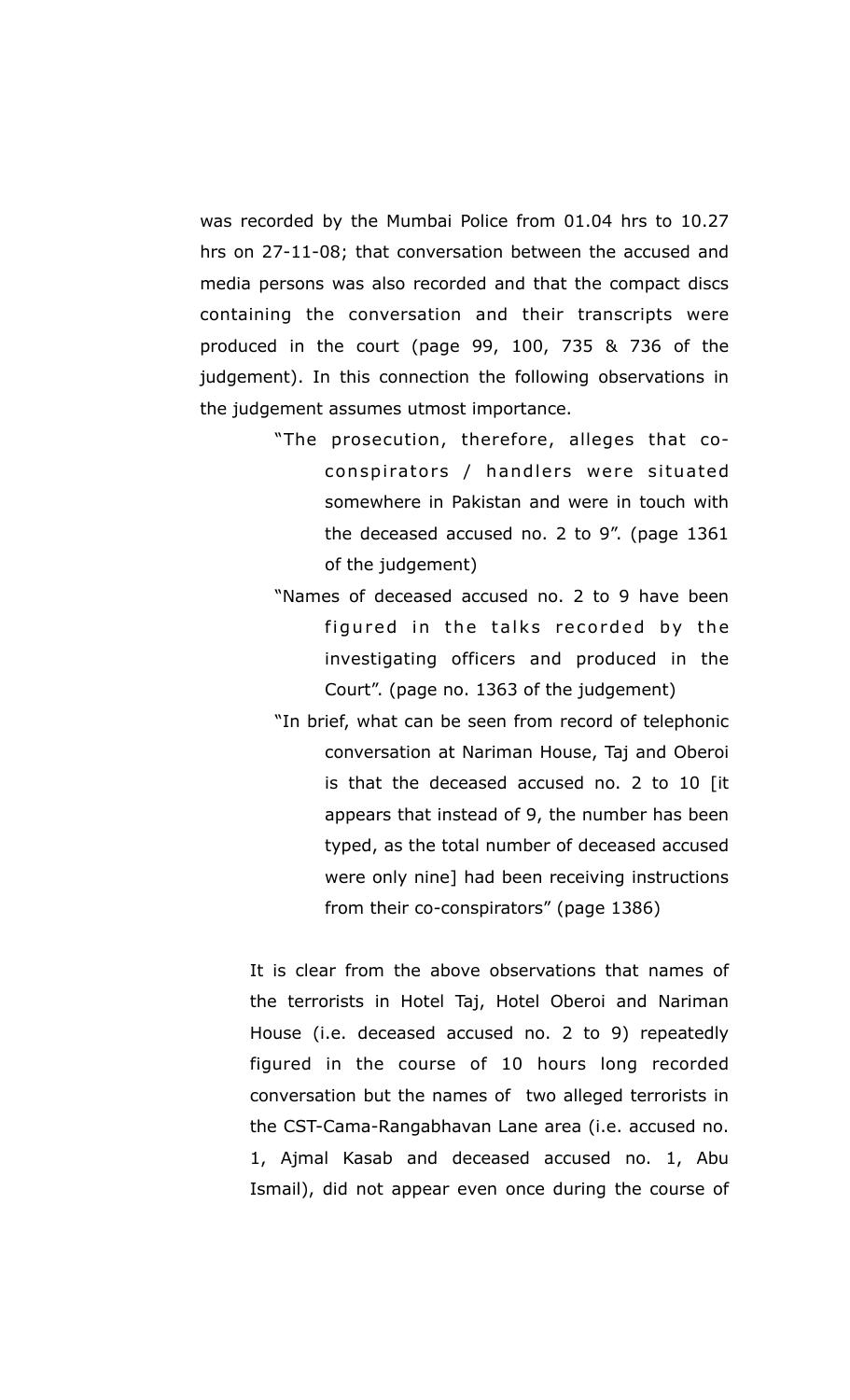this 10 hours long conversation of other accused & their handlers in Pakistan.

#### **b) Nokia Phones :**

So far as the recovery of the mobile phones from the terrorists is concerned, the following portions in the judgement are very important. ……….. "For the purpose of communication between the attackers and handlers, they had decided to use mobile phones and for that purpose five Nokia 1200 model phones were acquired by the conspirators. The said five Nokia phones were shipped from Dong Guan factory located in China. They were shipped in the names of two dealers in Pakistan. The IMEI numbers of the said phones were ……………." (page no. 11 & 12 of the judgement) ………… "What is important to be noted here is that these five phones have been found in possession of the deceased accused. ………… Two Nokia mobiles (Art 701 Colly) were recovered from Nariman House, one (Art 668) was recovered from Hotel Taj and two (Art 786 & 670) were recovered from the  $18<sup>th</sup>$  floor of Hotel Oberoi. I (the Id. Judge) have personally checked the IMEI numbers of above stated mobile phones". (page no. 1355 & 1356 of the judgement)

The above findings of the Court confirm the fact that no phone was recovered from CST or Cama Hospital or Rangabhavan Lane or Girgaum Chowpatty, thus vindicating the fact that the two alleged accused in that area were different.

#### **c) Keeping Hostages – a part of conspiracy :**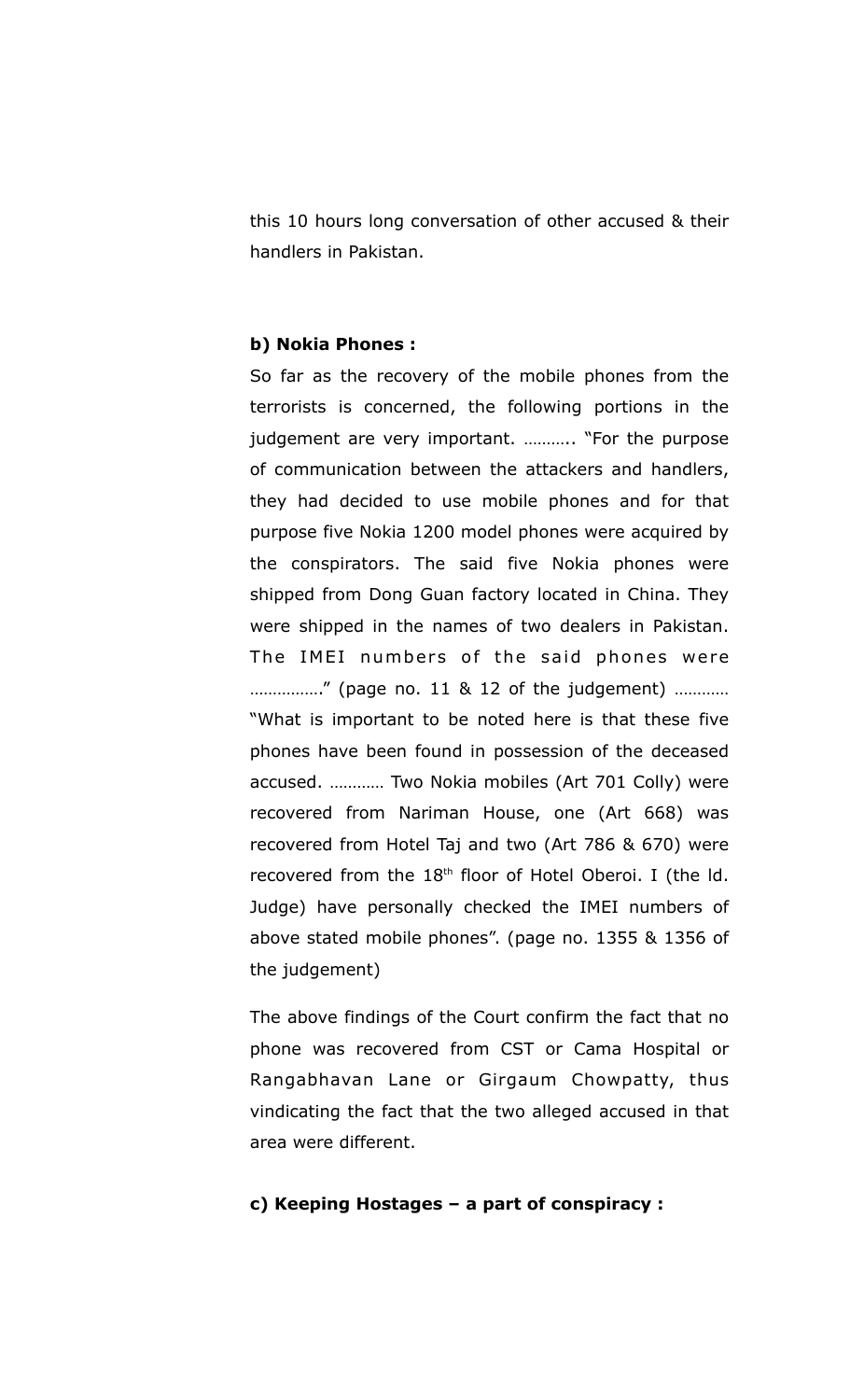So far as the plan of the accused to keep hostages at the places assigned to each pair of terrorists in concerned, the findings of the court in the judgement are as given below.

- "I have gone through talk no. 1 (i.e. the conversation of deceased accused no. 2 & 3 who were in the Nariman House). It appears from the said talk that the accused had been talking to somebody who was trying to get Israeli hostages released". (page 1384 of the judgement) …………… "It can further be seen from the transcription of talk no. 7 that certain instructions were being issued to the deceased accused no. 2 and 3 to keep Israeli persons as hostages at Nariman House and place demands before the Government," (page 1380) …………. "It can be gathered from this part (talk no. 18) that the deceased Norma and others were kept hostages in Nariman House" (page 1385).
- "It (the conversation of the terrorists at Hotel Taj) shows that the deceased accused no. 4, 5, 8 & 9 were in touch with their conspirators even when PW 184 Mr. K.R. Ramamoorthy, PW 188 Mr. Adil Irani, Mr. Sanjay Jadhav and other two were in their custody and were kept hostages in one of the rooms at Hotel Taj" (page 1391 & 1392).
- "It can be seen from talk no. 11, that deceased Abdul Rehman (deceased accused no. 6) was with the deceased accused no. 7 in Hotel Oberoi………….. They were constantly receiving instruction from their coconspirators …………." (page 1387 & 1388)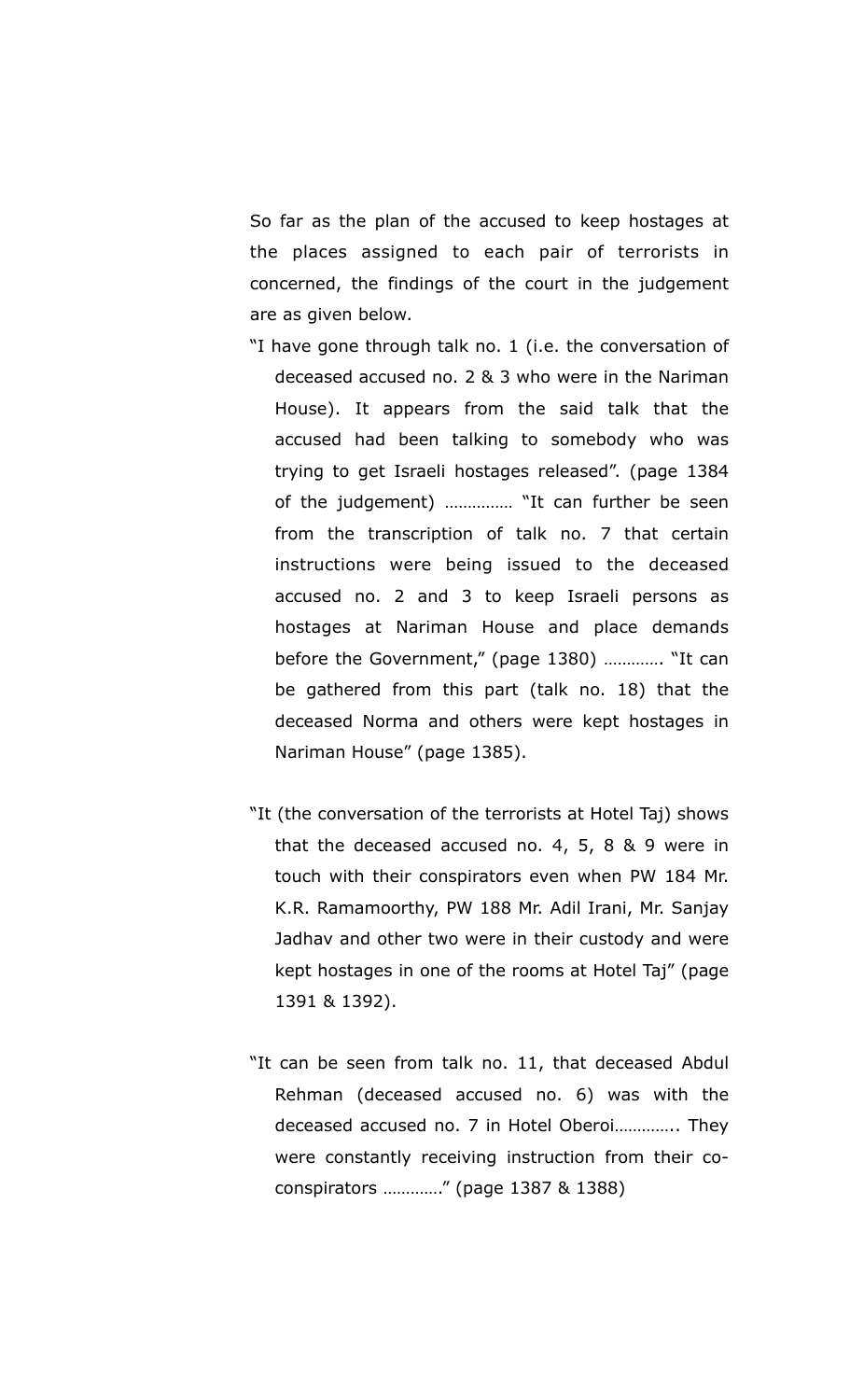"It appears from the whole scheme that the destinations of each pair were fixed and they were to keep hostages at he places assigned to them" (page 1528) The court appears to have come to the conclusion that the plan of the terrorists, was to keep hostages at the places of their respective destinations. If that was the case, to whom the two alleged terrorists could have kept hostages at the CST? This indicates that the CST did not fit in the scheme of things and that the two alleged terrorists in that area were altogether different.

#### **d) DNA test :**

There has also been an attempt by the prosecution to connect these two accused with the real LeT terrorists by means of the DNA test; but in that also it has failed. The relevant parts of the judgement are reproduced below:

"It is the case of the prosecution that ………….. DNA of accused no. 1 tallied with the DNA of sweat found on one of the jackets" (page 1027). The ld. Judge has given a positive finding in this regard. His observations are :

"It appears from the evidence of PW 163 – Shrikant Lade that DNA profile of only six accused matched some of the articles found on boat "Kuber". Accused no. 1 Ajmal Kasab and deceased accused no.1 Abu Ismail are included in the said six accused". (page 1032)

But in the later part of the judgement the court has disbelieved the recovery of a dead body from boat "Kuber" on the ground that the police had an opportunity to enter the boat before the recovery Panchnama was drawn. The relevant part of the judgement is as given below.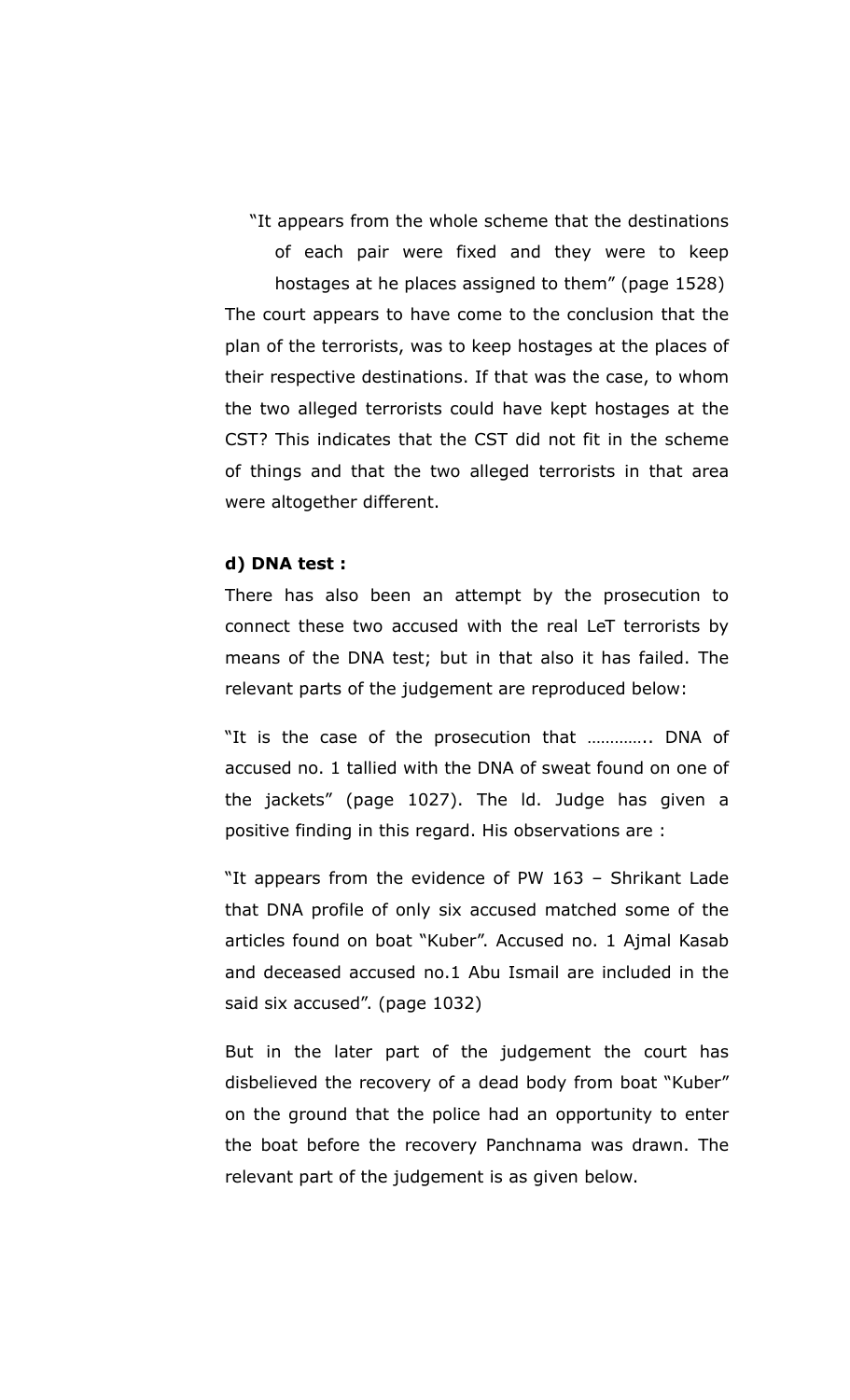" …………. The prosecution has not excluded the possibility of anybody else visiting the boat or entering the boat before PW 42 (P.S.I. Chandrakant Jadhav), alongwith Panch witness and accused no. 1 entered the said boat ……….. As such the possibility of somebody entering the boat cannot be ruled out and further possibility of preparing statement of the accused no. 1 in Panchnama (Ext. 136) on the basis of what was seen on the boat cannot be ruled out. ………… In the absence of such evidence, I find it highly risky to come to the conclusion that the statement under Panchnama had led to the recovery of dead body of deceased Amarchand Solanki …………" (page no. 1225 to 1228)

If this is the view of the ld. Judge in respect of the recovery of the dead body from boat "Kuber", the same principle should apply to the recovery of all other articles from the same boat. As such the possibility of the jackets having the sweat of accused no. 1 (Ajmal Kasab) & the deceased accused no. 1 (Abu Ismail) having been planted before the seizure Panchnama was drawn cannot be ruled out and hence the DNA test report based on the sweat of the jacket so recovered cannot be accepted.

#### **B) The I.B.'s dubious role confirmed:**

The Petitioner says that, the following parts in the Judgment of the Sessions Court confirm the dubious role played by the I.B. in this case as alleged by Respondent No.4 in his Book. (page no. 186 to 191 of the book).

"Prosecution has examined PW 242 Nivrutti Kadam, Police Inspector, Mumbai, who had recorded telephonic conversation allegedly between conspirators (wanted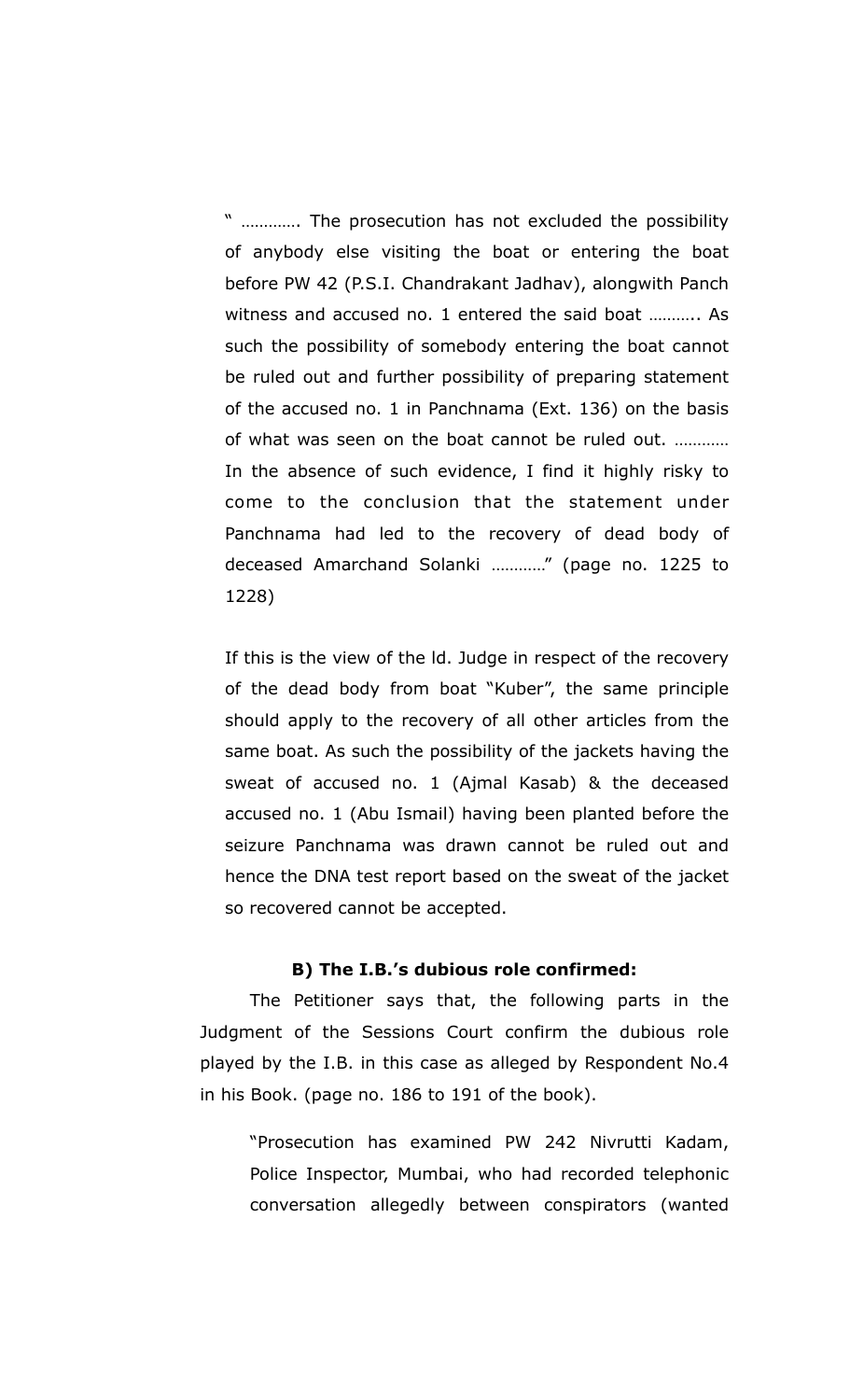accused) on one hand and deceased accused nos. 2 to 9 on the other" …….. "He stated that around midnight, he received information from 'secret source' that terrorists had been using mobile phone no. 9910719424. He, therefore, found it necessary to intercept the said telephone number" (page no. 735 & 736 of the judgement)

In this connection the crucial questions that crop up are, which was the "secret source" that informed P.I. Kadam that the terrorists had been using a 'particular' phone number? How did that source get to know that number? When did it get to know? And how did it know that the terrorists had been using it? The prosecution has not satisfactorily clarified these points. But the answers to these querries are found in Mr. S.M. Mushrif's book, "Who Killed Karkare?" He has pointed out, that the I.B. had received the mobile phone numbers being used by the LeT on  $21<sup>st</sup>$  Nov. 2008; but surprisingly I.B. did not monitor these numbers. ………… It was only after the terrorists struck at their target in Mumbai and after Anti-Terrorist squad Chief Hemant Karkare & two other officers had been shot dead that I.B. swung into action …………. (page no. 189 of the book). Then Mr.Mushrif has raised some logical questions such as 'Why didn't the I.B., known for keeping several telephone numbers under surveillance, even on the basis of unconfirmed information or slightest suspicion monitor 35 mobile phones numbers of which had been received from an authentic source?. OR 'Was it that they monitored these numbers but use the information received for some dubious purpose?' (Page No.190 of the Book)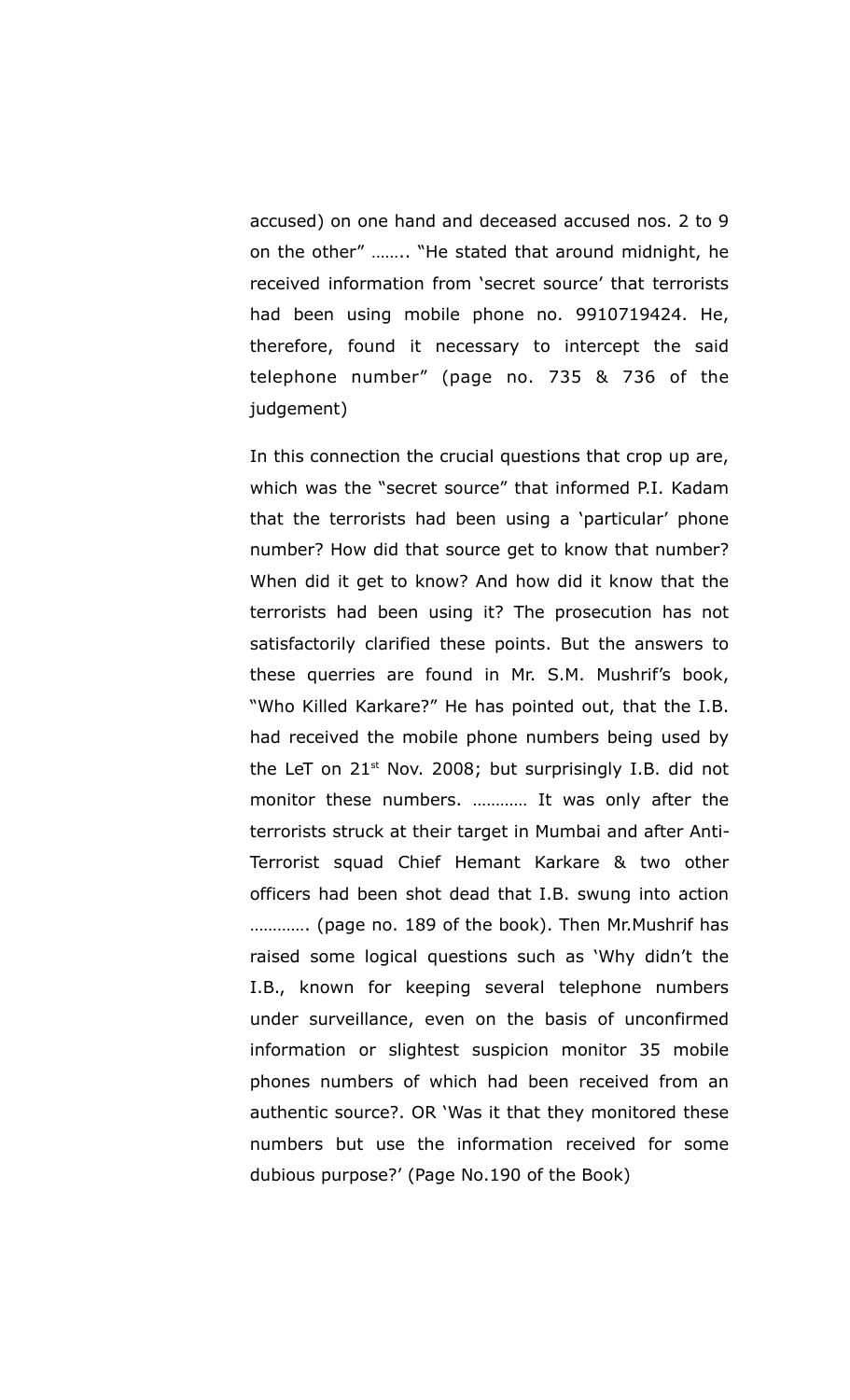The prosecution has unsuccessfully tried to cover-up the deliberate omission committed by the I.B. with malafide intention by trying to argue that the co-conspirators / handlers at the time of giving Nokia phones fitted with SIM cards of Indian Company to the terrorists had told them that they would start functioning only after entering Indian waters and that they were instructed to start mobiles only after reaching Mumbai. (page no. 40, 41, 101, 1071, 1361, 1362 etc. of the judgement) This argument is ridiculous, to say the least. Why would the SIM cards not function till the terrorists reach Mumbai waters when the VOIP service was available to them? Why should the handlers instruct the terrorists to use them only after reaching Mumbai, when it was easier & cheaper means of communication than the satellite phone which the terrorists were supposed to be using during the journey? Is it the I.B.'s case that they kept them under surveillance and found that there was no communication during the journey? Even presuming, the probability of which is very remote, that the terrorists started the mobiles only after reaching Mumbai, why did the I.B. waited for about 4 hours from 8.30 p.m. on 26/11 when the terrorists landed on Indian shores till past midnight i.e. till Karkare was killed? The prosecution has not given any satisfactory clarification to these queries, thereby reaffirming the theory put forth by Mr. Mushrif that the I.B. did keep the phone numbers received by them under observation, but misused the information so obtained for getting the CST-Cama Hospital, Rangbhavan Lane, part of the attach by native "Abhinav Bharat"- terrorists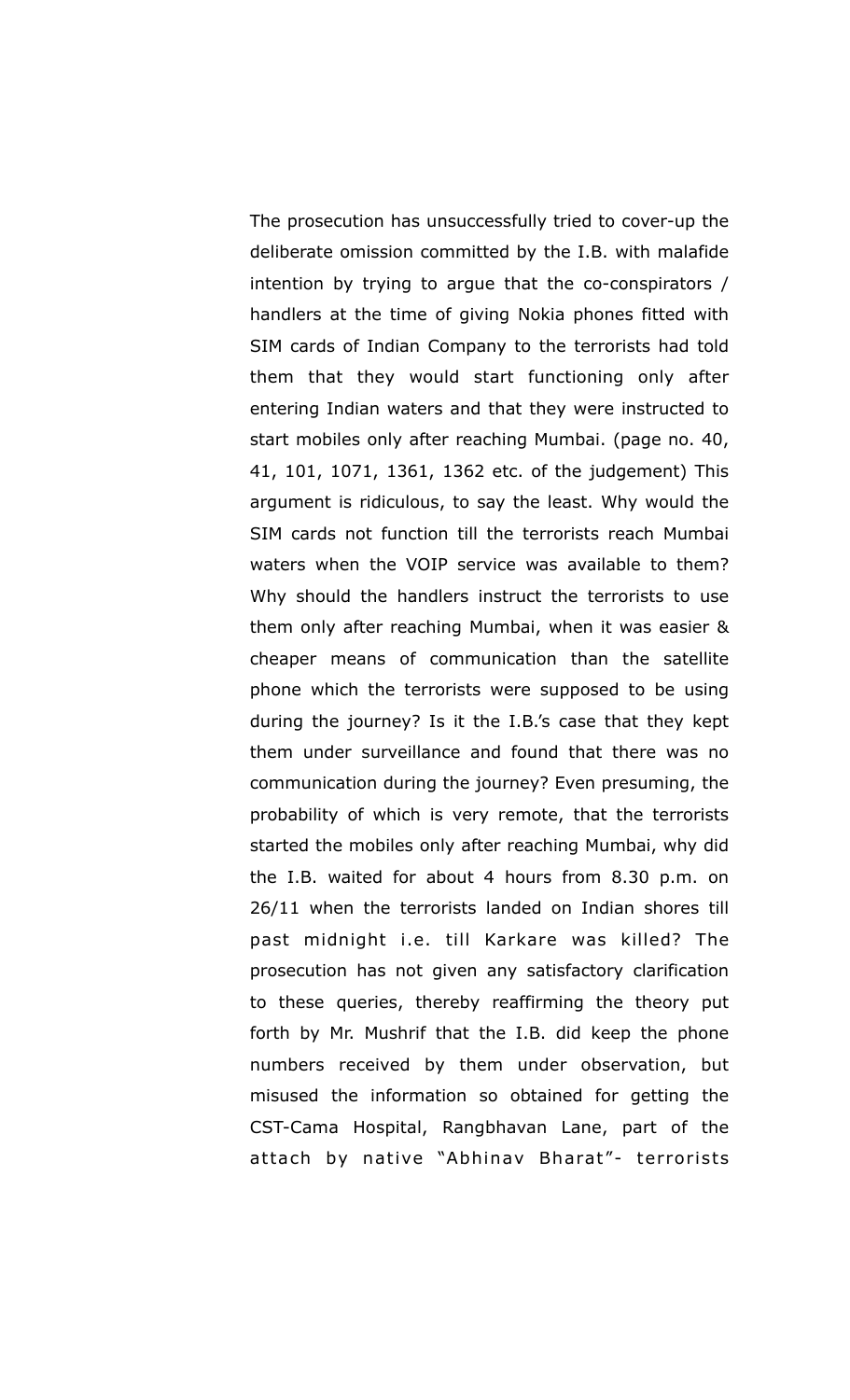synchronised with the Taj-Oberoi-Nariman part of the attack by LeT terrorists.

#### **C) Attempt to hide the identify of the persons killed in**

### **taxi blasts.**

The Petitioner says that, there was an attempt to hide the identity of the persons killed in the taxi blasts. The two blasts in taxis at Vile Parley and Vadi Bandar Road, Mazgaon on the day of the Mumbai terror attack killing and injurying some persons were comparatively very minor incidents and hence could have been dismissed as some mischief on the part of terrorists. But the desperate attempt like sending the pieces of flesh and bones for DNA analysis on the part of the prosecution to prove the exact number of persons killed, and to get the identity of the bodies broken into pieces established by their relatives makes one ponder over the suspicion expressed by Mr. Mushrif in his book (page 229 to 231) under sub title "the guilty conscience of the Crime Branch Mumbai and the I.B. – The mystery of taxi blasts at Vile Parley and Wadi Bandar" that the I.B. and police had been keen to hide the identity of the real persons killed in the two blasts. The Petitioner says that, the arguments advanced by the prosecution in regard to taxi blasts do not appeal to any sound logic.

The histrionics done & the efforts taken by the I.B. through the police in these two cases speaks of its guilty conscience and deepens the suspicion raised by Mr. S.M. Mushrif in his book that the terrorists who wreaked havoc at CST, Cama Hospital & Rangabhavan lane belonged to the native right wing Hindu communal group; that they were six (and not two) in number, that they belonged to the suicide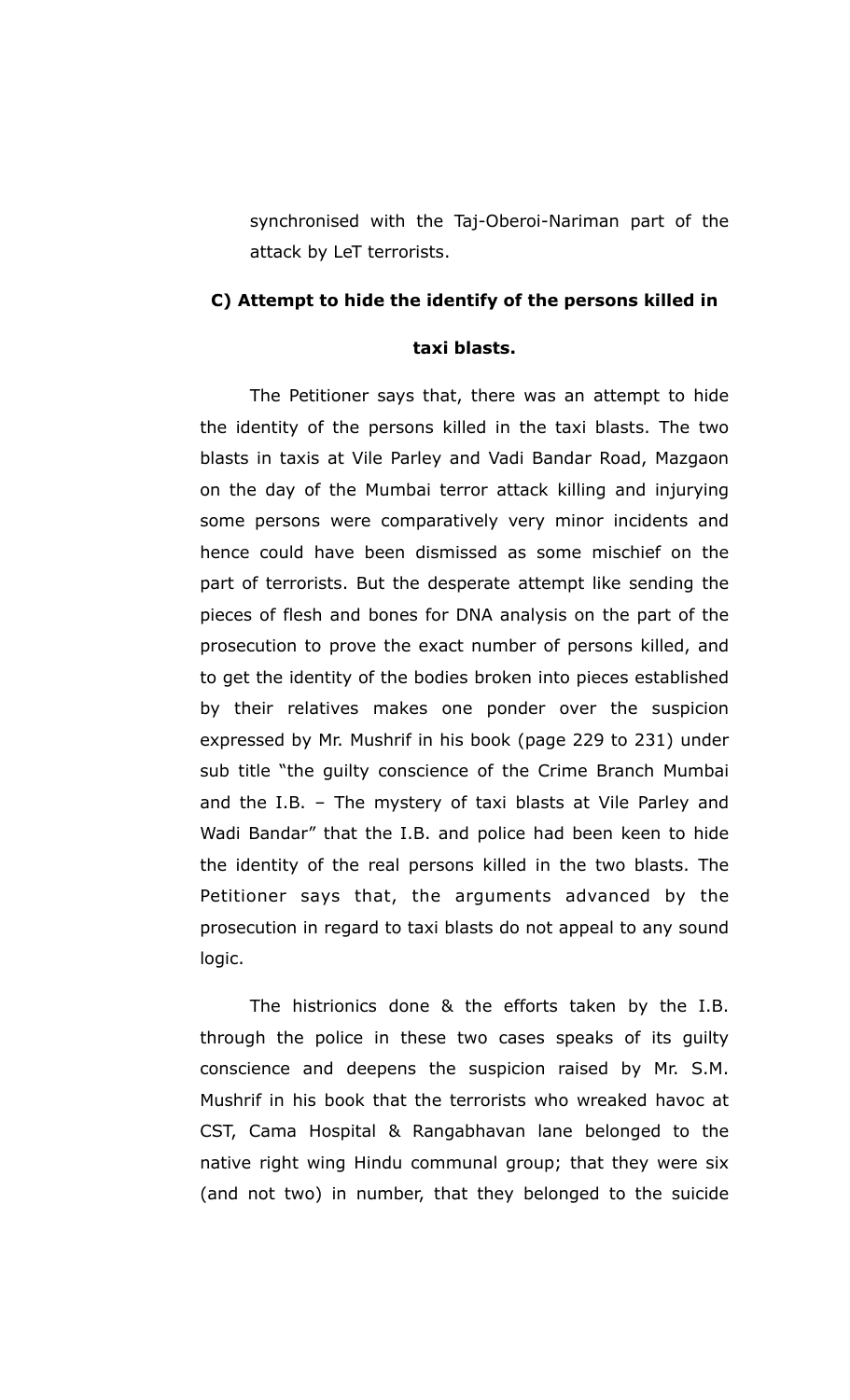squad of the terror group; that out of them the duo at the CST who had run towards the Masjid Bandar side blew themselves off in a taxi on Wadi Bandar Road and so far as Vile Parley taxi-blast is concerned either the duo in the Rangabhavan lane or the third group blew themselves off as per the direction of their masters so that their identity would not be disclosed; and now the masters (the leaders of Abhinav Bharat and the I.B.) have been pressurizing the prosecution to somehow hide the identity of the deceased in these two cases lest their whole game-plan would be exposed (page nos. 229 to 231 of "Who Killed Karkare?")

## **D) Important and authentic sources of information kept under wraps:**

### **1) The report of the internal probe :**

In the internal probe into the alleged intelligence lapse in respect of Mumbai terror attack of 26/11, the I.B. was indicted not only for dereliction of duty but for willfully keeping the Mumbai police and the Western Naval Command in dark about the LeT's impending terror attack though it had received the definite information of it well in advance, and also for not keeping the 35 mobile phones, the numbers of which had been furnished to it by the RAW, till the midnight of 26/11 i.e. till Hemant Karkare was killed (thus raising doubt that it kept them under observation but used the information so obtained for dubious purpose) (page no. 186 to 191 of Mr. S.M. Mushrif's book "Who Killed Karkare?"). The finding of this internal probe should have formed the basis of the investigation into the 26/11 Mumbai terrorattack case. But neither the investigation agency nor the prosecution even remotely referred to this report.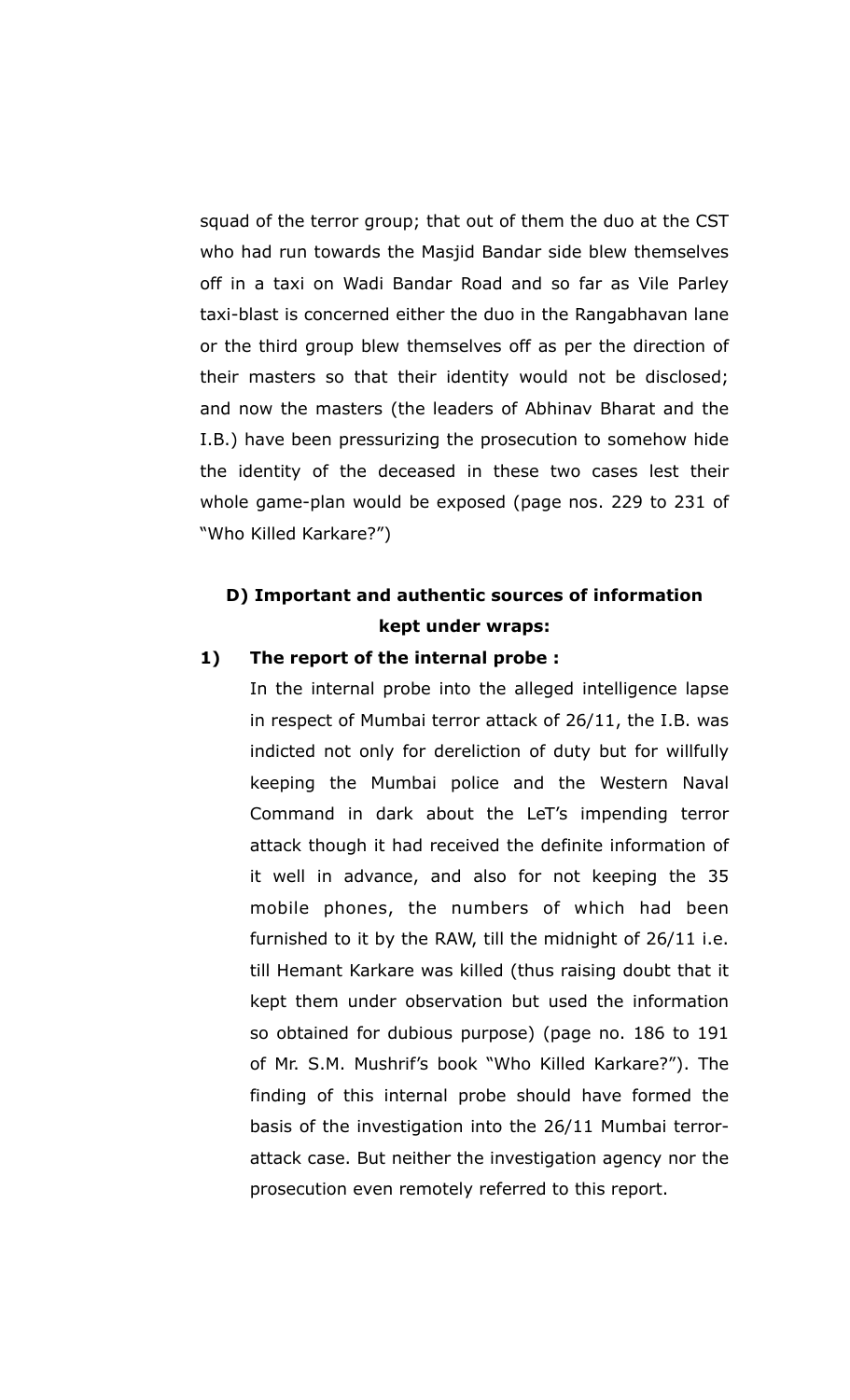## **2) The Wireless Communication Record of the Control Room :**

In the investigation of any important case having bearing on law & order or security, the Control Room records such as the wireless communication and the log books, are considered to be the most authentic source of information and the most important piece of evidence. But in the investigation of this case, far from using it liberally for making the case fool-proof and water-tight, all-out efforts were made to keep it under wraps, ostensibly for security reasons, but in reality, to hide the dubious role played jointly by the casteist elements in the I.B. & the native right wing terror-group 'Abhinav Bharat' in eliminating Hemant Karkare for his having exposed the native right wing terrorism .

If the wireless communication of the Control Room, especially of the first four hours of the attack is disclosed, the cock and bull story of the I.B. and the police concerning the CST-Cama Hospital-Rangabhavan Lane part of the attack would be smashed to pieces. It would be known that there were six terrorists at CST, Cama Hospital and Rangabhavan lane, two at each place almost at the same time; that they were different from the LeT terrorists who had come from Pakistan; that a 150 strong force was present at the front gate of Cama Hospital when two terrorists were firing in the Hospital & two others were moving in Rangabhavan Lane; that the terrorists in a Skoda were altogether different, who had been specially sent there for encounter, out of whom one was to be kept alive to tell the 'story', but as both of them were killed, the I.B. had to make a last minute arrangement for the third live terrorist (Ajmal Kasab)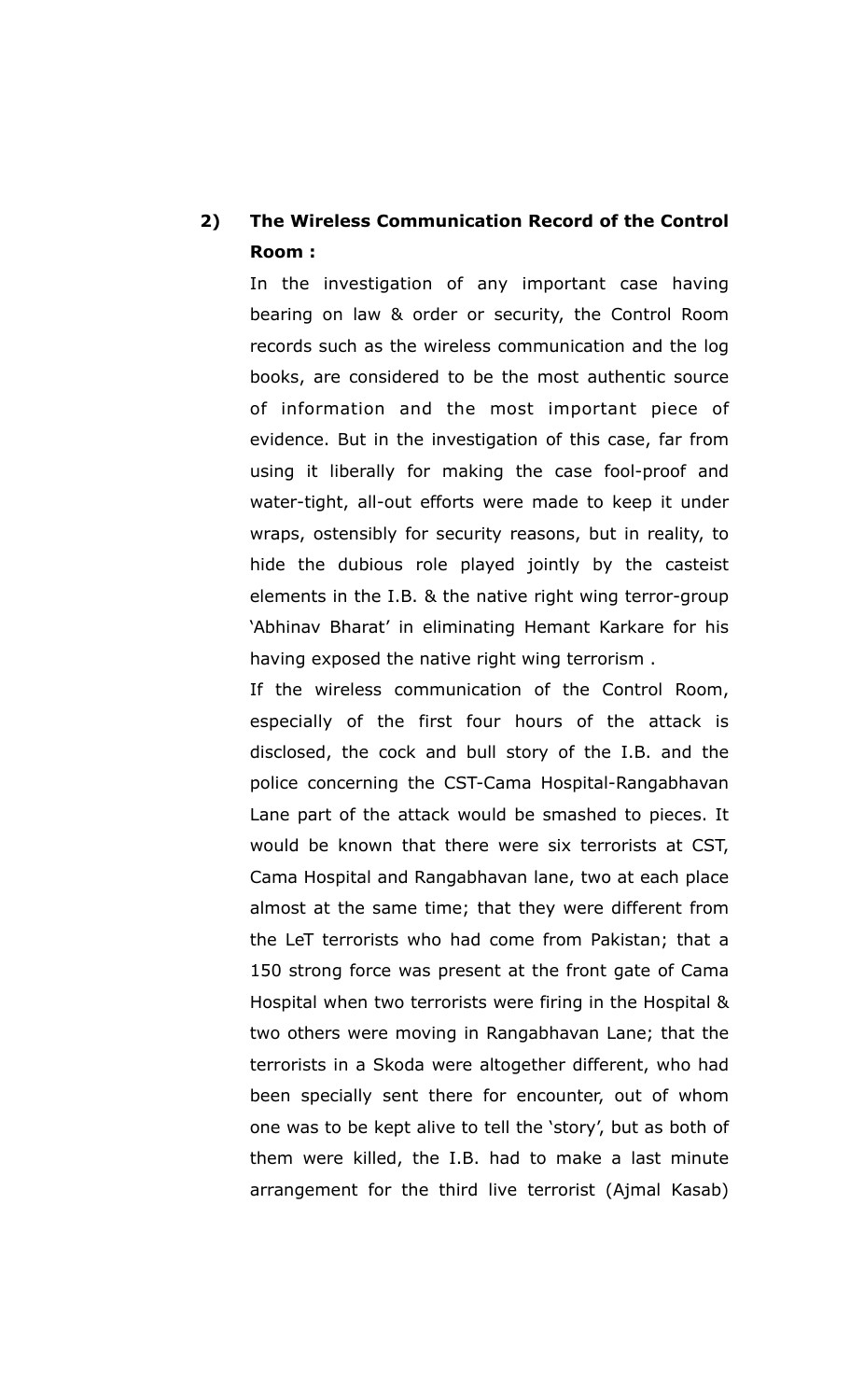and so on (page no. 219 to 224 of "Who Killed Karkare?"). It is for this reason that instead of using the wireless communication of the Control Room for the purpose of investigation as an authentic source of information, it is sought to be suppressed as much as possible. (page no. 231 & 232 of "Who Killed Karkare?" under the sub-title "An offence under the Official Secrets Act".)

#### **The Court also kept in the dark**

It appears from the judgement of the Mumbai terror attack case that even the Court was kept in the dark in this regard, as, while commenting on the failure of the police to nab or kill the terrorists who had been trapped on the terrace of Cama Hospital, the judge has remarked "It was unfortunate that the additional police help did not come in time and in the result two police officers lost their lives and others were seriously injured on the sixth floor." (page no. 1529 of judgement). Similarly, the Court has held only Sr. P.I. Thorawade of Azad Maidan Police station and his staff, who were present on Mahapalika Road opposite Cama Hospital, responsible for not taking action against the two terrorists when they came out of Cama Hospital and entered Rangabhavan Lane (Badruddin Tayyabji Road) and for not chasing them when they hijacked the Qualis vehicle and went towards Metro junction. (page no. 429 to 438 & 1530 of the judgement). From these observations of the ld. Judge it is apparent that he was also kept in the dark about the movement of forces as reflected in the wireless of the Control Room. \_ Had he called for the same, he would have known that a large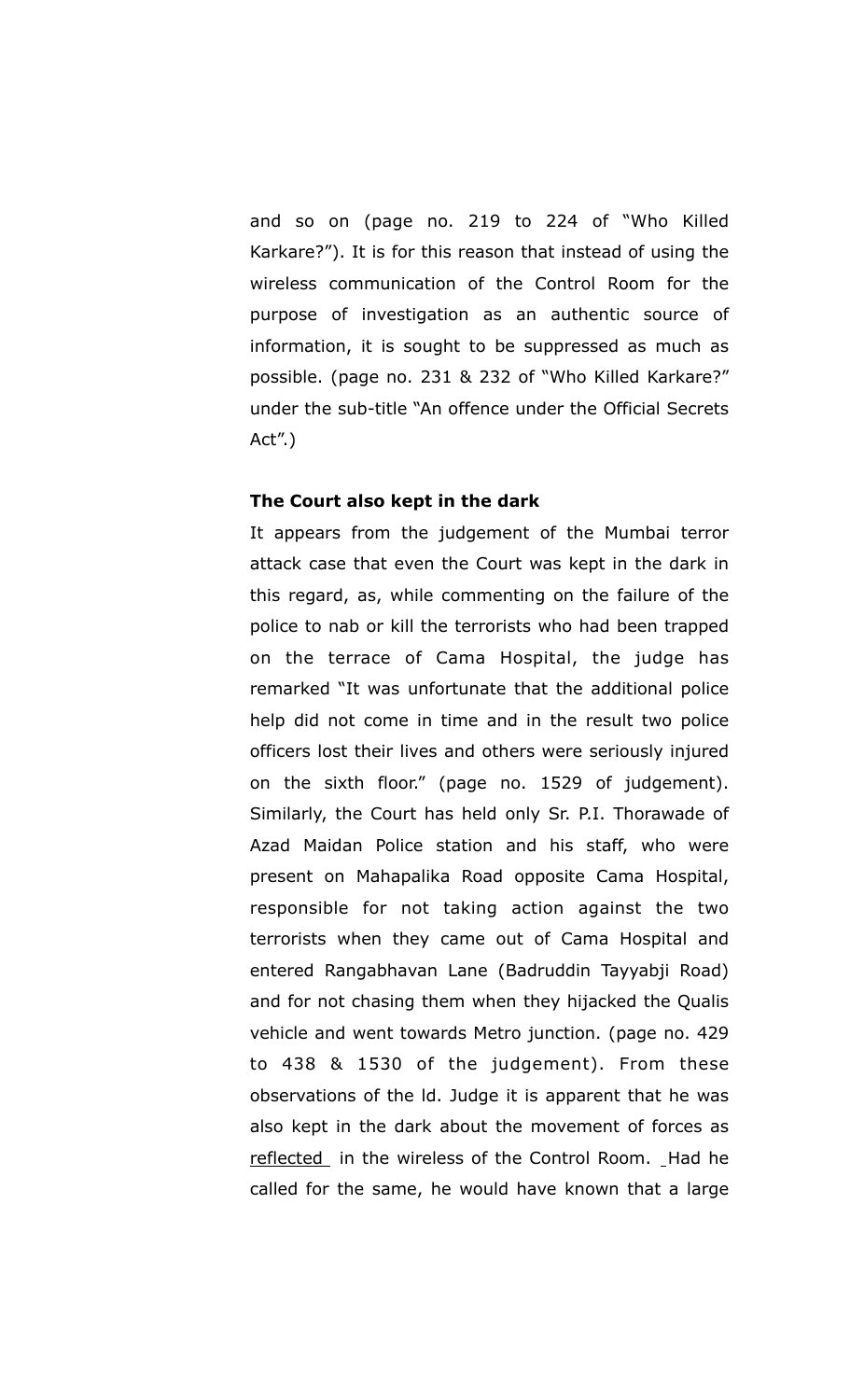number of forces with vehicles were present at the front gate of Cama Hospital at the relevant time. The Times of India, Mumbai, in its edition dated 29-11-2009, quoting extensively from the police record had reported that a large number of forces had reached the front gate of Cama Hospital from 10.29 p.m. to 11.11 p.m. on 26/11 and some more forces thereafter. But the officer in charge of the forces neither rushed them inside Cama Hospital nor sent them in Rangabhavan Lane (page no. 238 to 241 of "Who Killed Karkare"). If the Control Room record is made available and further investigation done on its basis a lot of such bizarre facts would come to light.

#### **3) Pradhan Committee report :**

A two member Pradhan Committee was set up to probe into the Mumbai terror attack of 26/11, especially into the role of the police and the intelligence agencies therein. Its report would have provided valuable clues and guide lines in the investigation of the case. But it is seen from the judgement that it was not made available to the investigation agency. Like the Control room record, this report is also being sought to be hidden by the I.B. from the public and the court, as it presumably contains critical remarks on serious lapses on the part of the I.B. and on the material contradictions between the police story of the CST-Cama Hospital-Rangabhavan Lane part of the attack and the facts revealed in the wireless communication of the Control room. The I.B. and the Crime Branch, Mumbai are so sensitive about the report, that when the Bombay High Court in a PIL, directed the Govt. to furnish to it (the High Court) a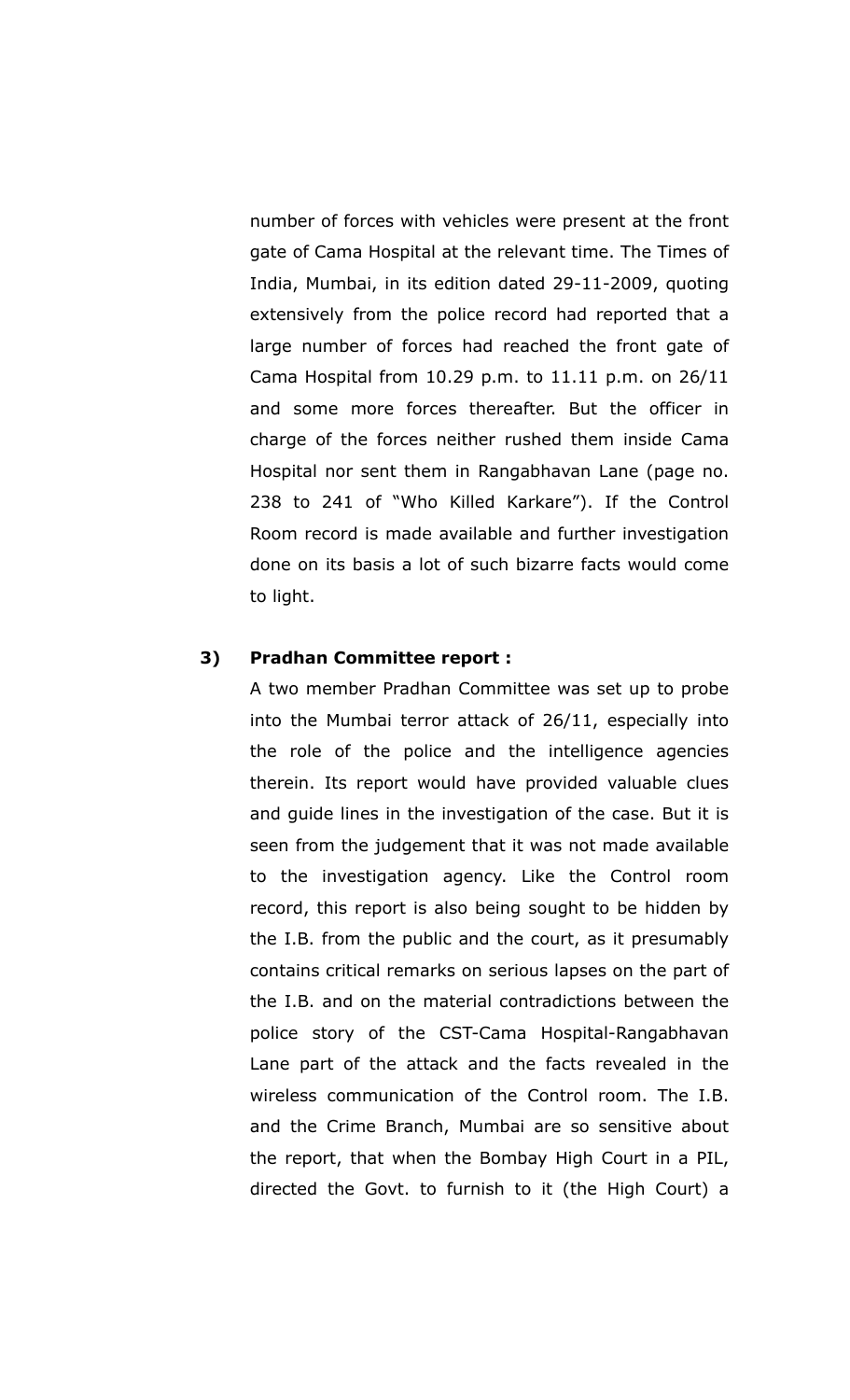copy of the report in a sealed cover, the Govt. (apparently at the instance of the I.B.) promptly approached the Supreme Court and obtained a stay in a couple of days. Similarly following the public outcry the Govt. of Maharashtra agreed to table it on in the State-Assembly but in the end it tabled only an abridged version of the report and not the entire report, the reason given, as usual, being national security. But this appears to be a lame excuse. This committee comprised of two highly experienced ex-bureaucrats; Mr. Pradhan was the Chief Secretary of Maharashtra, the Secretary Home Affairs of the Govt. of India and the Governor of a state and Mr. V. Balkrishnan was in RAW occupying high position for a considerably long time. Who could be better qualified to know what is in the national interest and what is not? Therefore, the reason, being given for not making the entire report public, that some part of the report is not in the interest of the nation, appears to be an eye-wash; the fact is that it is not in the interest of the I.B. which has jeopardized the national security for its narrow sectarian ends.

## **4) The transcript of the lap-tops of the Lt. Col Purohit and Mahant Dayanand Pandey**

Since beginning many leaders and secular organization had been pointing fingers at right wing terrorist group "Abhinav Bharat" for the killing of Hemant Karkare and not without reason. Therefore, the investigation agency ought to have considered that angle too, during the course of investigation. The two lap-tops seized from Lt. Col. Purohit and Mahant Dayanand Pandey would have come handy for them providing both the motive for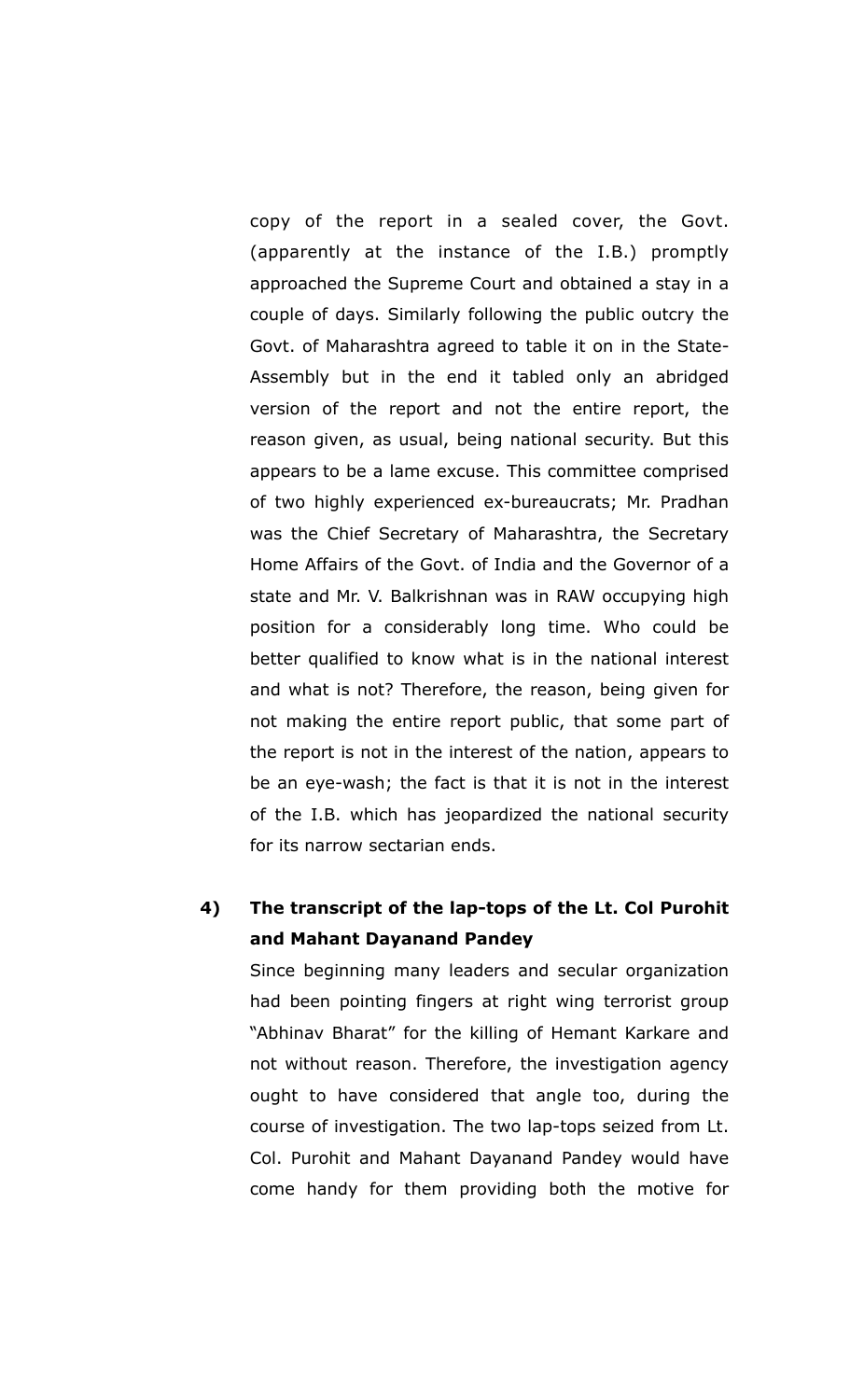hemant Karkare's murder and the reason why a particular modue operandi was adopted for that.

The transcript of the lap-tops enclosed alongwith the charge sheet of the Malegaon bomb blast case 2008, contained not only the details of the dangerous antinational plot of "Abhinav Bharat" to over throw, the present Government to scrap the constitution and to establish "Hindu Rashtra", with the help of foreign powers but also contained the methodology of eliminating persons coming in the way of the "Aryavart Hindu Rashtra" as prescribed by Lt. Col Purohit in one of the meetings. (page No. 266 to 268 of "Who Killed Karkare?").

In view of the above mentioned facts the transcript of lap-tops should have formed an important part of Mumbai terror-attack investigation. But unfortunately, for reason known to itself, the investigation agency has not considered this vital piece of evidence and thus ignored the most important other angle of the case.

### **5) C.CT.V. Cameras at the CST :**

There is something seriously fishy about the whole matter concerning the CCTV Cameras at the CST. Initially i.e. during the first two days of the incident, it was reported that the CCTVs have captured the entire shoot-out and the clear footage of the incident were available with the authorities. But after about two weeks reports started tricking in that out of the total number of 38 cameras installed at the CST 16 cameras in he main line section where the shoot out had taken place were not working on that day. And so far as the CCTVs in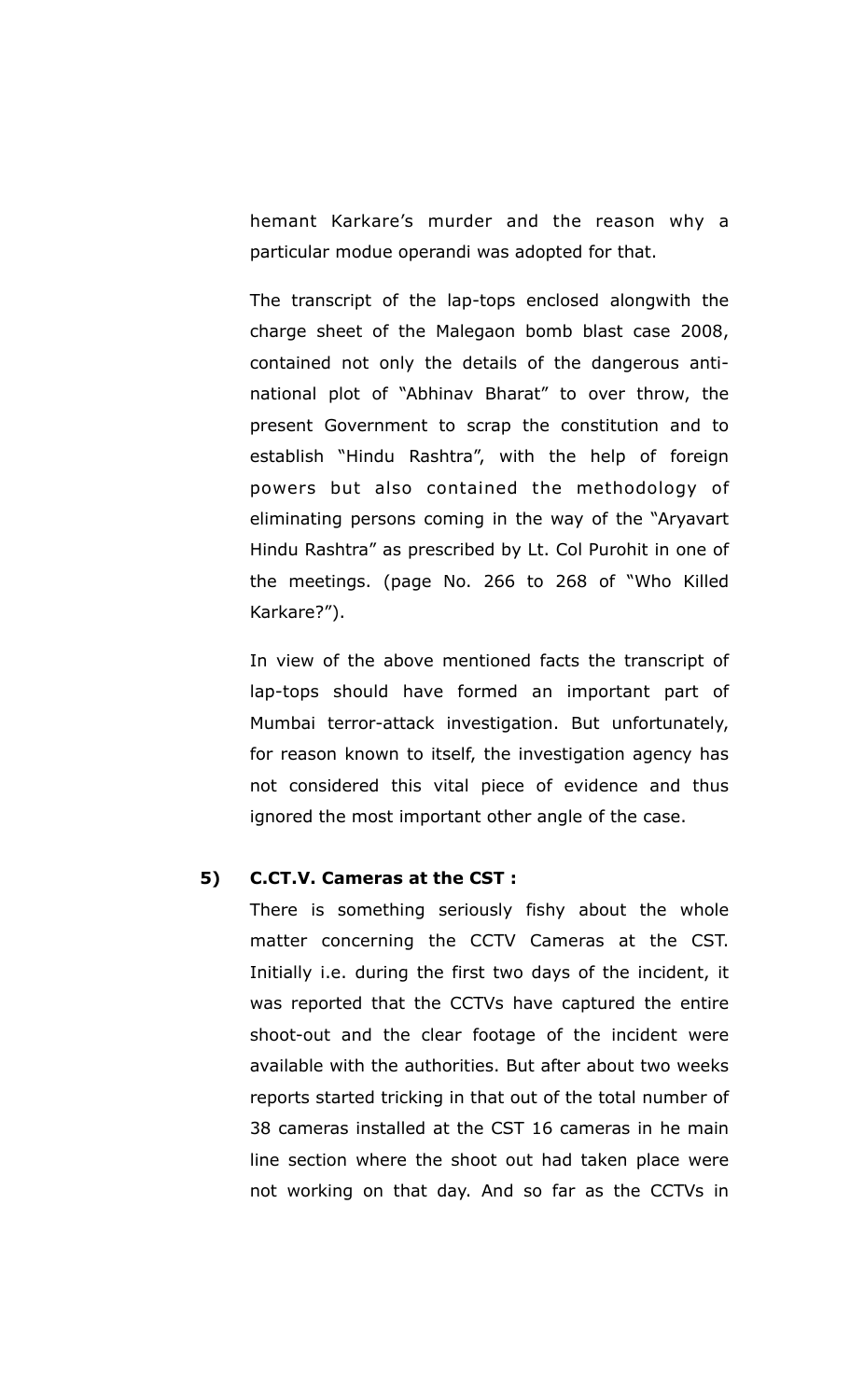other parts of CST i.e. the suburban section & the foot over bridge were concerned, there was no talk at all. (page no. 191 to 193 of "Who Killed Karkare?")

However, it appears from the judgement that there were only 21 CCTV cameras in the CST, 15 in the main line section and six in Suburban section and that the 15 in the main-line section were not working on the day of the incident. The C.D. of the recording of the 6 cameras in the suburban section were produced in the Court. But it has no evidential value at all, as the DVRs which had recorded the visuals captured by cameras were not sealed & preserved and that the C.Ds were seized by the police after a lapse of 10 days. But inspite of such serious short comings the Court has erroneously accepted it as an important piece of evidence.

The whole issue smacks of operation cover-up. The CCTVs are an extremely important piece of evidence. But the prosecution, apparently at the instance of the I.B., has not brought the real evidence on record. Hence the matter concerning the CCTVs needs to be investigated all over again by trying to retrieve its original recordings.

## **E) Vital pieces of evidence not considered/ investigated in depth**

## **1) The two mobile phones fallen down from the terrorists at the CST:**

It was reported in some news-papers that the SIM cards of the two mobile phones fallen down from the terrorists at the CST were traced to Satara district of Maharashtra, that the preliminary inquiry revealed that the terrorists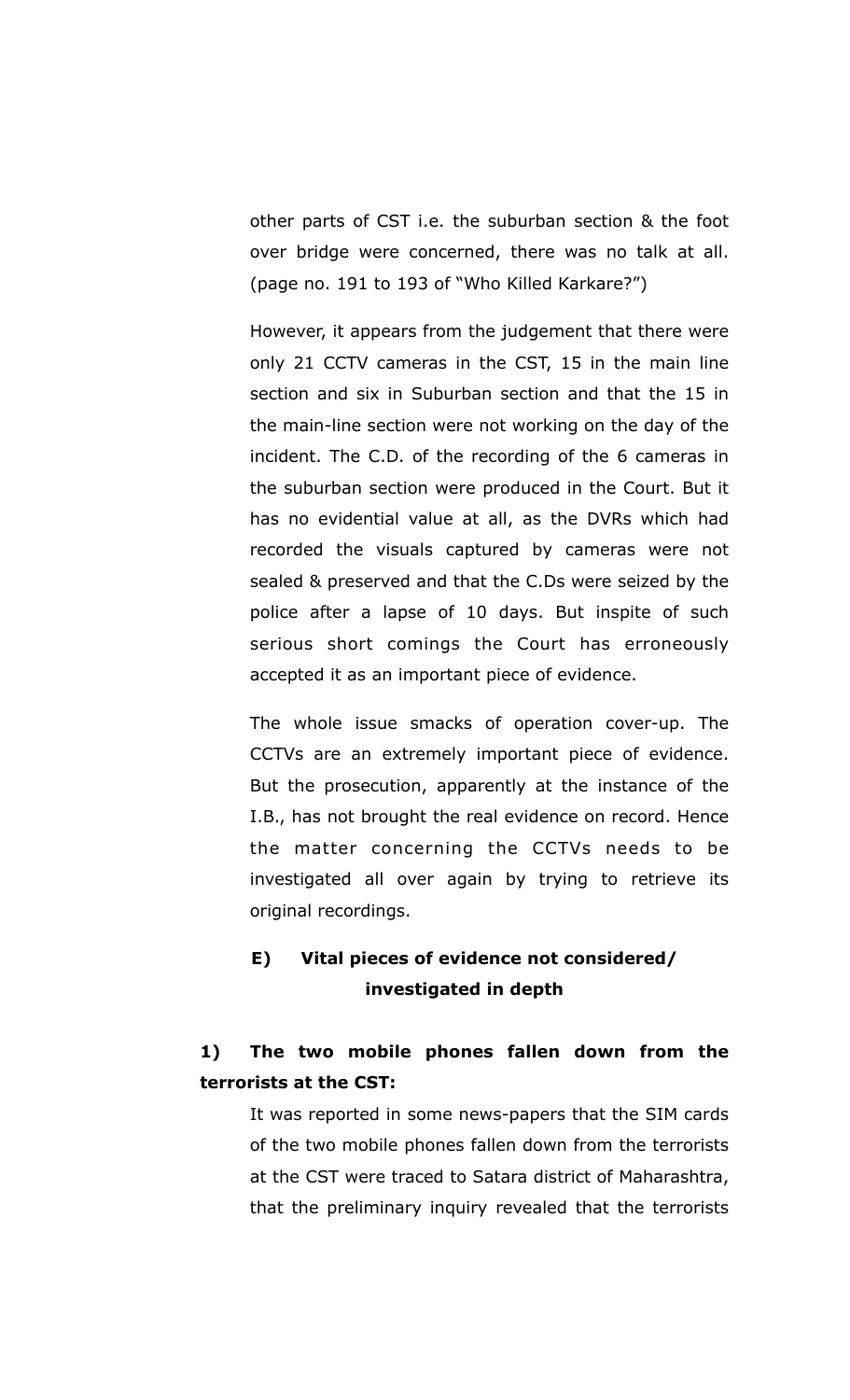had made contacts through one of the mobile; that a team of the ATS headed by I.G. Dilip Srirao detained one Ashok Gore and interrogated a well known person of Satara town and that further inquiry was being done. (page no. 194 and 195 of "Who Killed Karkare?")

It is reliably learnt that there was a lot of truth in the above reports. Had the matter been inquired into thoroughly on the basis of the call-records of the mobile phones, the whole conspiracy would have been uncovered. But it appears that the matter has been hushed up, and has not been investigated, as there is no mention of these two mobile phones anywhere in the judgement.

#### **2) The mobile phone of Hemant Karkare :**

The mobile phone / phones of Hemant Karkare was / were an extremely important piece of evidence, as going by the deposition of his wireless operator, Nitin Mathan, Karkare, had received information about the attack and instructions to report to a particular place apparently on his mobile phone. Moreover, some of the photographs of Karkare in action near the CST appeared in various news-papers and periodicals indicate that he had been continuously receiving information / instructions. Therefore, the call-records of his mobile phone/phones could have provided valuable information to the investigators. But it appears from the Judgement that no inquiry, whatsoever, has been made in respect of Karkare's mobile phones. This is a very serious omission which could be rectified only by doing a fresh investigation into the case.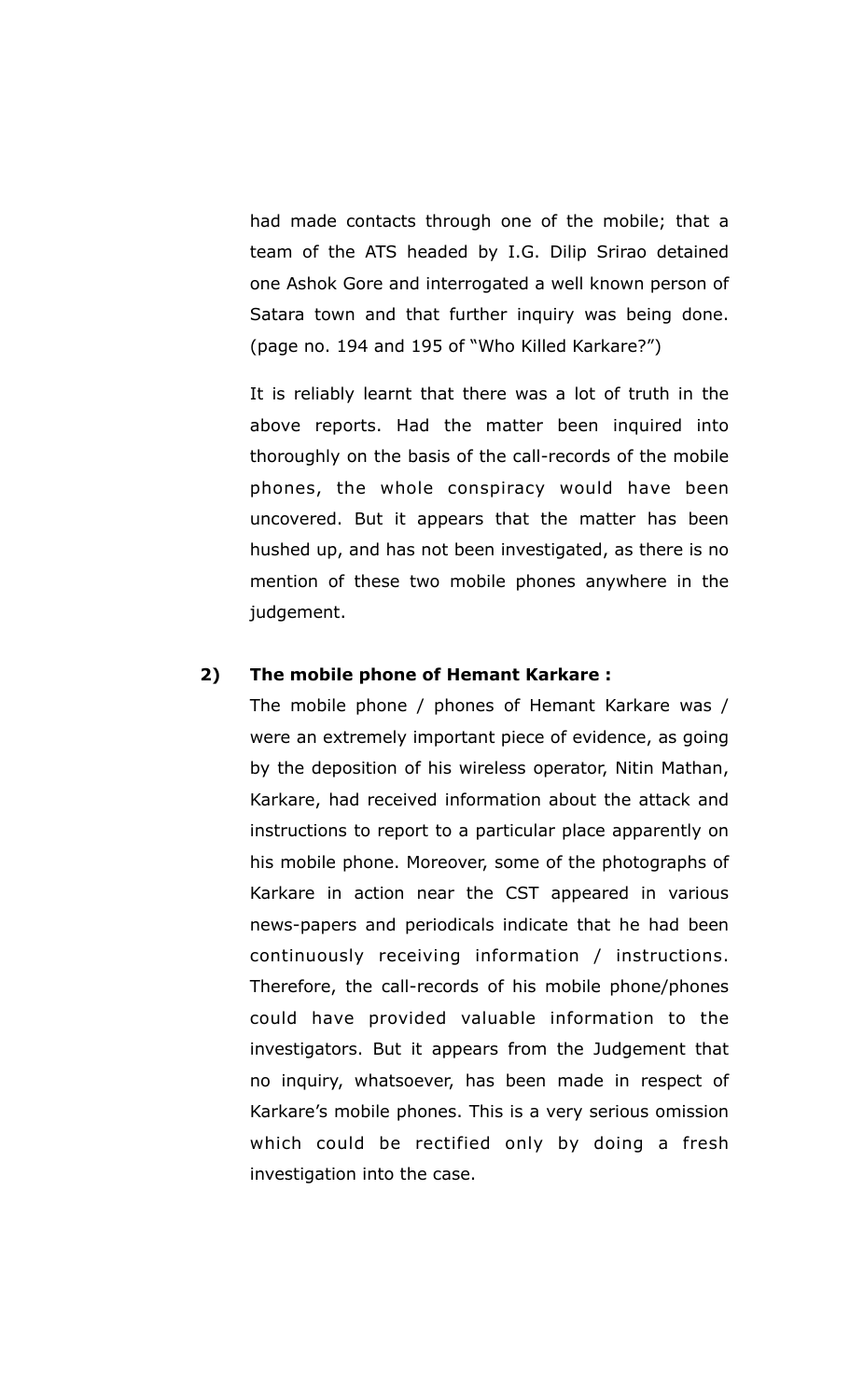### **3) Most important eye-witness :**

Anita Udaiyya was one of the most or perhaps the most important witness so far as the identification of the terrorists landed at Badhwar Park, Cuffe Parade was concerned. However, she has not been examined either as a prosecution witness or as a Court witness.

#### **4) The Origin of AK 47 rifles**

No attempt has been made to trace the origin of AK 47 rifles (7.62 mm short rifles), as was done in case of Nokia mobile phones. As these rifles are manufactured in Czechoslovakia and are sold only to the Government of the countries, it was much easier to get the details. By simply communicating the identification numbers of the rifles, the information such as the names of the dealers, their nationality and the countries to which the rifles have been sold could have been obtained. This can be done even now to preempt the charge of manipulation of evidence.

# **5) The part of the recorded conversation concerning the co-conspirators intimating the terrorists about the killing of ATS Chief.**

In connection with the conversation in which the coconspiration in Pakistan informing the terrorists about the killing of ATS Chief, the Ld. Judge has observed,

". . . . . . . . . The conversation between the accused and their co-conspirators would show that the recording had begun at about 1.00 a.m. on 27.11.2008 and it ended at about 10.20 a.m. on 27.11.2008. That the accused in Taj were intimated by their co-conspirators that the ATS Chief had been killed. . . . . . . . . . . . It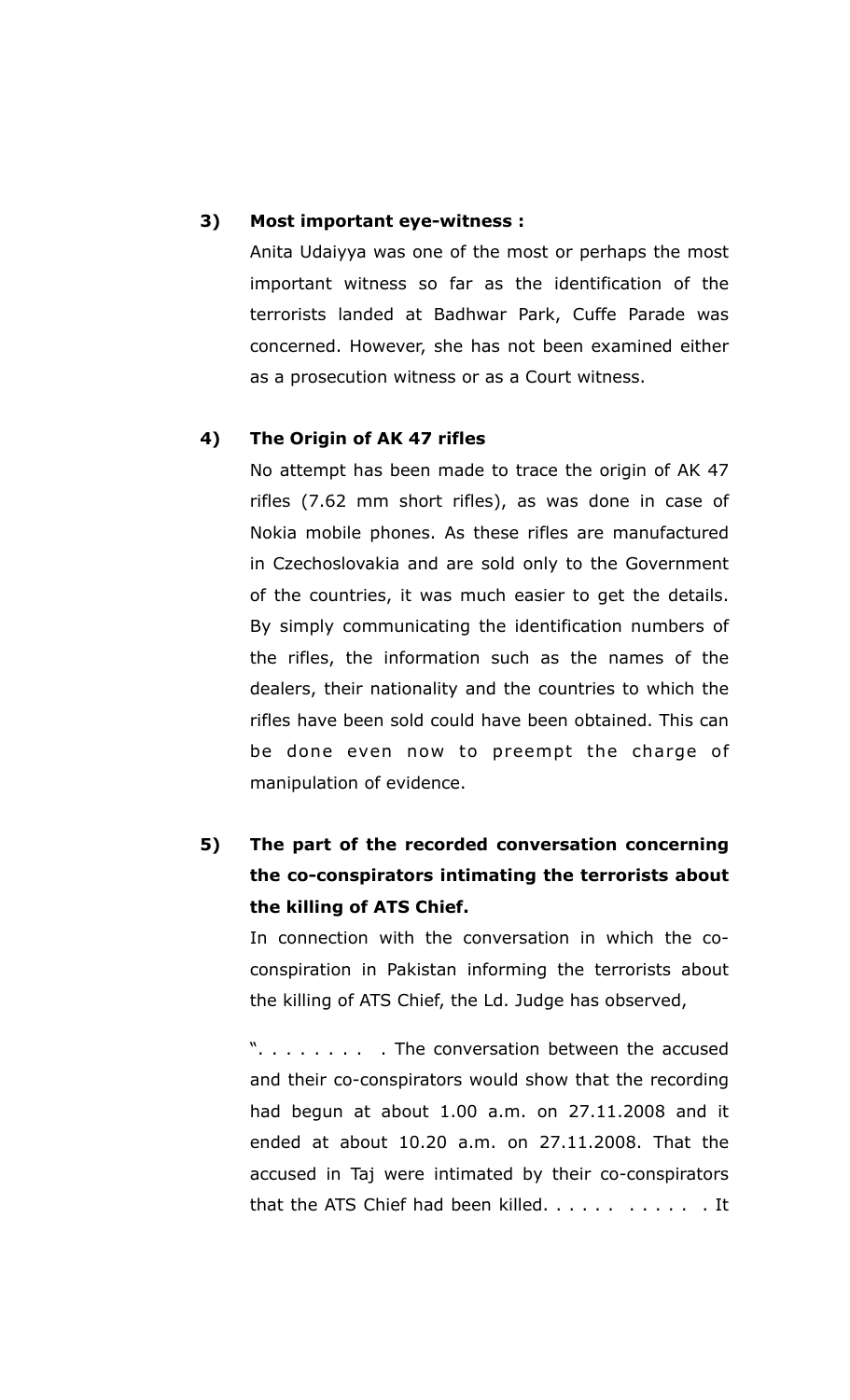appears that the co-conspirators were watching television continuously and had been instructingthe accused on the basis of news available on Indian T.V. channels." (page No. 1391 of the judgement).

The part of the recorded conversation in which the coconspirators in Pakistan informed the terrorists in Taj that ATS Chief had been killed assumes importance in view of the fact that this part was likely to contain many important pieces of information such as whether the terrorists who killed the ATS Chief belonged to their group or not; and if not who they were and what was the discussion among them on this issue. Had the whole conversation in this part been considered and discussed in the judgement, it would have settled once and for all the most controversial point whether the two terrorist who killed Hemant Karkare in Rangbhavan Lane belonged to the group of LeT or were different. But unfortunately this does not seem to have been done.

## **F) Heavy reliance on evidence having no evidential value**

The Petitioner further says that, the Learned Judge has erred in accepting some pieces of evidence which hardly had any evidential value and has relied heavily on them; e.g.

#### **The C.D. of CCTV recording at the CST :**

The C.D. of the DVR (Data Visual Recording) which recorded the visuals captured by six CCTV cameras in the suburban section of the CST has lost its evidential value as i). According to P.I. Khiratkar of RPF (PW 66) who prepared the CD, the visuals recorded for the DVRs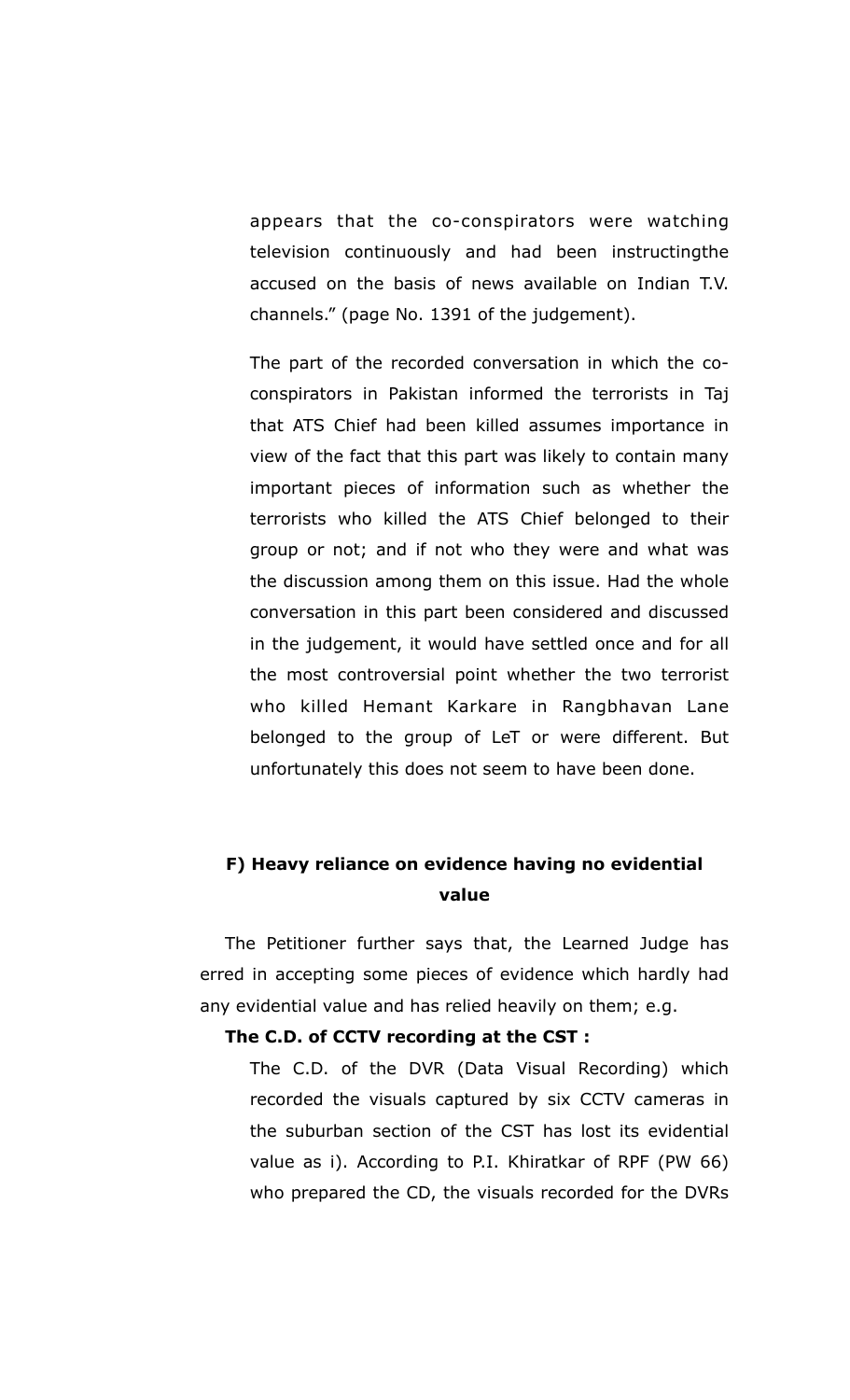had not been preserved by sealing the DVRs on the same day ii) the C.Ds were handed over to the investigating officer on 06-12-2008 i.e. after ten days of the incident (page no. 328 to 332 and 944 of the judgement), and iii) P.I. Khiratkar stated that he copied the visuals on the C.D of Moser Baer brand, but the C.D. produced in the court was of Sony make, thus creating a reasonable suspicion that the original visuals had been tampered with and doctored and the C.Ds were prepared to suite the prosecution theory. But the Ld. Judge accepted this evidence without subjecting them to any scrutiny including the technical scrutiny.

## **The C.D. of CCTV recording at the Times of India building:**

The C.D. of the hard disc of the computer which recorded the visuals captured by six CCTV cameras installed outside the Times of India building have similarly has no evidential value; as

i) the hard disc on which the visuals captured by the CCTVs had been saved were not sealed on the same day

ii) the C.D. was prepared by Mr. Sriniketan Joshi, (the General Manager, Information Technology, T.O.I.) in the presence of the police. (page no. 361 to 366)

iii) The C.D. was seized by the police on 10-12-2008 i.e. after a lapse of 14 days. (page no. 459 & 460)

Inspite of the above mentioned short-comings, raising serious doubts about the authenticity and genuiness of the C.D., the same has been accepted without subjecting it to any scruitiny including the technical scrutiny.

#### **The photographs in CST & on the foot-over-bridge:**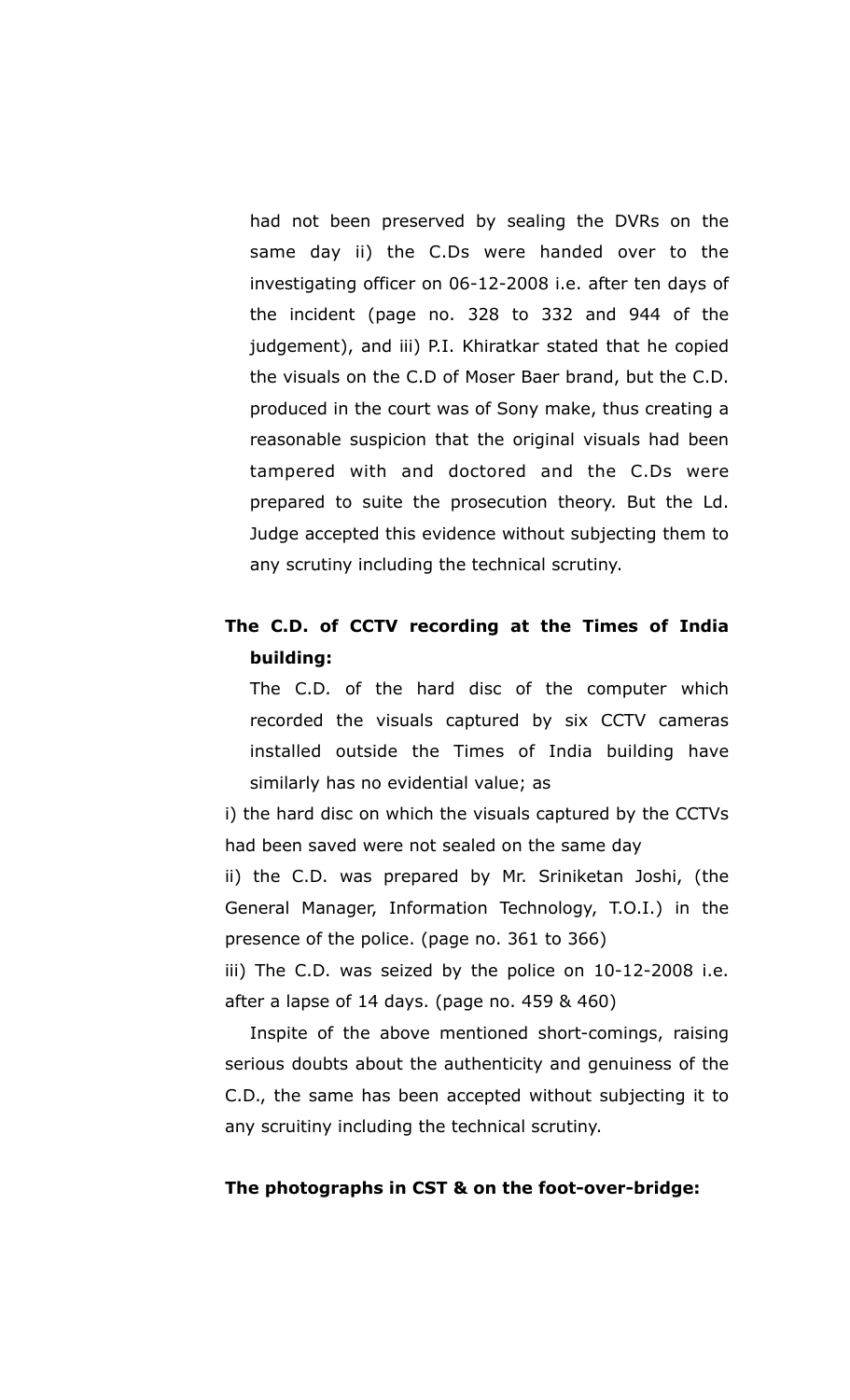The much publicized photograph of Ajmal Kasab at the CST, claimed to have been clicked by the photographer of the Times of India publication Mr. Sebastian D'Souza was published in "Mumbai Mirror" on 27-11-2008, i.e. only the next day of the incident; but the same photograph was published in Marathi daily "Pudhari", Mumbai on 28-11-2008, ascribing it to the CCTV camera. Similarly, Ajmal Kasab's another photograph crossing the foot-over-bridge across D.N. Road was published in the Times of India publications' Marathi daily "Maharashtra Times" on 27-11-2008 itself claiming it to be the exclusive one taken by its photographer Sriram Vernekar; but the same photograph was published on the same day in its rival publication's marathi daily "Lokmat" without ascribing it to anybody. These facts led to the suspicion that the photographs had been taken by the police late in the night by producing Ajmal Kasab at the CST from among the "reserve stock of terrorists" of the I.B., after both the terrorists (instead of one as planned), sent earlier in Skoda car from the I.B's "stock" had been killed in the "encounter" at the Girgaum Chowpatty, and that these photographs were distributed to some important press reporters (page no. 205 to 207 and 221 to 224 of "Who Killed Karkare?") If taken in conjuncture with other evidence, the suspicion expressed in the book appears quite logical. But unfortunately, the ld. Judge has accepted both the photographs without hesitation.

### **Confession of accused no. 1 Ajmal Kasab :**

The confession statement of accused no.1, suffers from the following serious infirmities.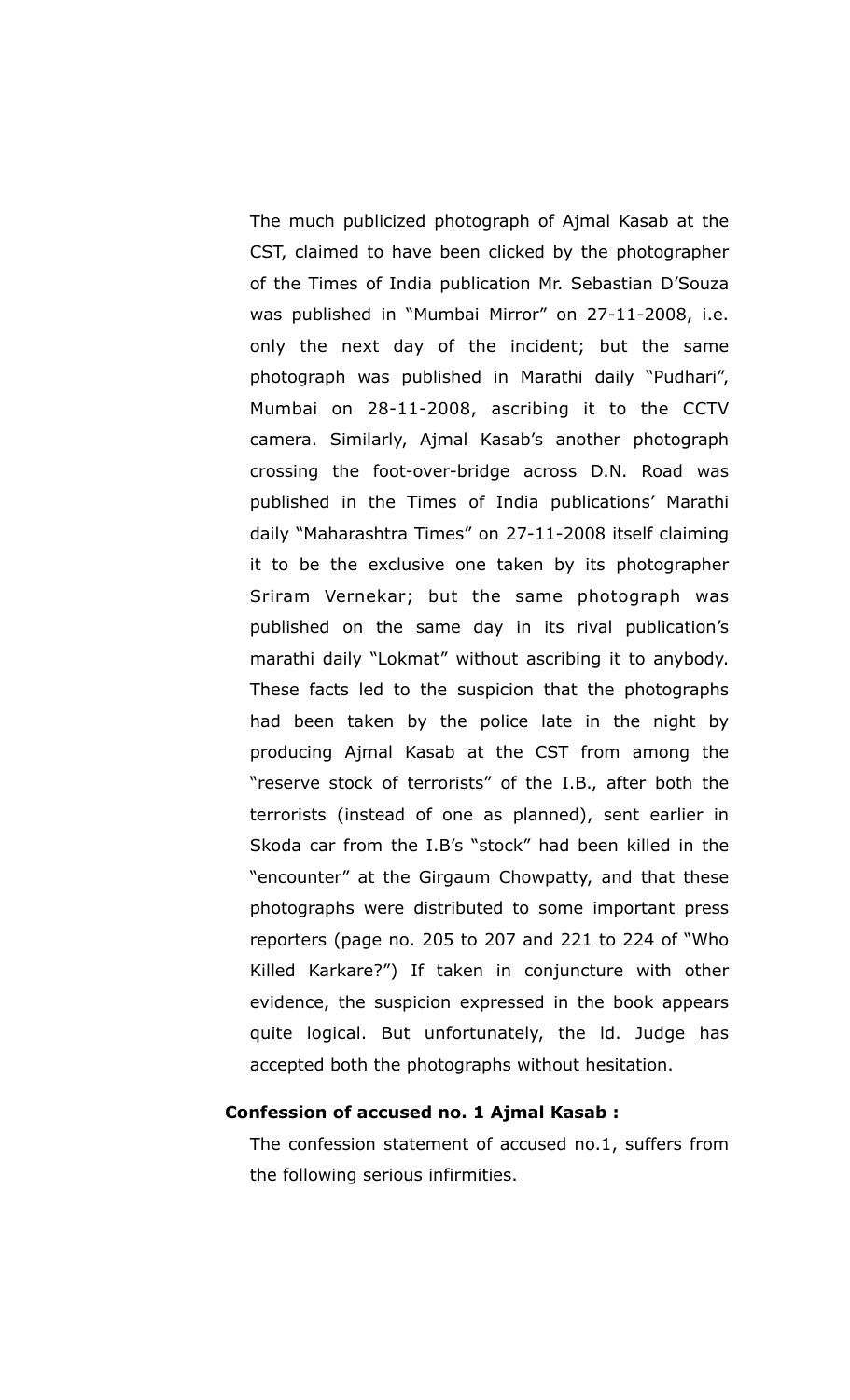1) It had been recorded without the accused having had applied for the same (page no. 1056 of the judgement); 2) It contained facts already known to the police through various sources e.g. i) LeT's organizational setup, its ideology, its places of training camp etc. were known through the I.B. as collecting such intelligence is I.B.'s core duty, ii) the names of the terrorist, their locations and plans were known through the conversation which was recorded by the Police, and iii) the details of the articles some real and some planted, on boat "Kuber", were known from the recovery Panchnama.

3) An important part of the confession concerning the handing over of the maps of places of attack by the handlers to terrorists, which formed vital link joining the chain of events had been dismissed by the trial judge itself as false and fabricated, thus rendering the whole narration inadmissible as concocted (page no. 1429, 1529 to 1531 of the judgement) and

4) It contained factual errors as regard the date of starting of the terrorists' journey from Karachi.

5) The accused had retracted the confessional statement on the ground that it was given under police pressure which appears quite and logical.

But inspite of such serious short comings/ discrepancies it had been relied upon heavily by the court as seen from the following part of the judgement.

"The whole case pertaining to deaths at Hotel Taj, Oberoi, Nariman House, Leopold and Mazgaon is mainly based on the confession of the accused no. 1 and other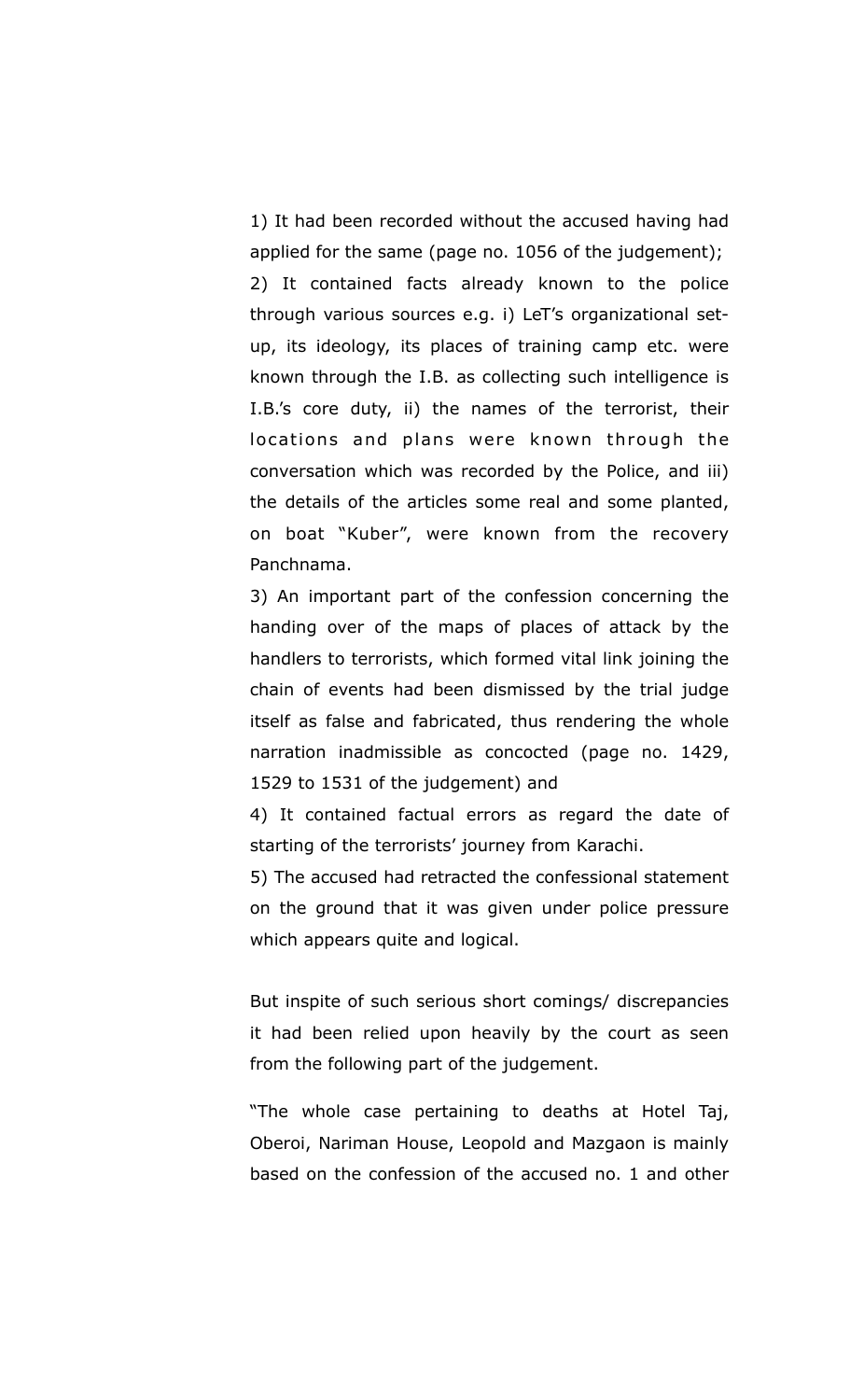evidence such as ……………." (page no. 1259 & 1260 of the judgement).

An example of how such weak evidence was accepted to prove some vital facts in the case is given below;

## **The two accused crossing the foot over-bridge -- held proved without evidence.**

The prosecution has also failed to prove beyond reasonable doubt that the alleged two terrorists at the CST crossed the foot over-bridge and went into the I.O.I. building lane (Badruddin Tayyalji Lane). In this connection the following parts in the judgement assume importance.

a) P.W. 58 Mammath Nardele, a Police constable of CST railway police station, who was on duty at the foot over bridge at platform No. 1, alongwith home guards Lokhande and Jaiswal, has showing alibi avoided to tell whether he saw the two alleged accused crossing the foot over bridge (page No. 319 to 321 of the judgement).

b) There is no mention in the judgement as to whether the two home guards viz. Lokhande and Jaiswal, who were also on duty on the foot over bridge and hence were the most important witnesses in this connection have been examined or not and if examined what they have stated .

c) Another important witness is P.W. 68 Kirankumar Bhosale of RPF who alongwith P.I. Sandeep Khiratkar and P.I. Kshirsagar of RPF fired from the G.M. porch on the D.N. Road, at the two terrorists when they tried to escape through the sub-way and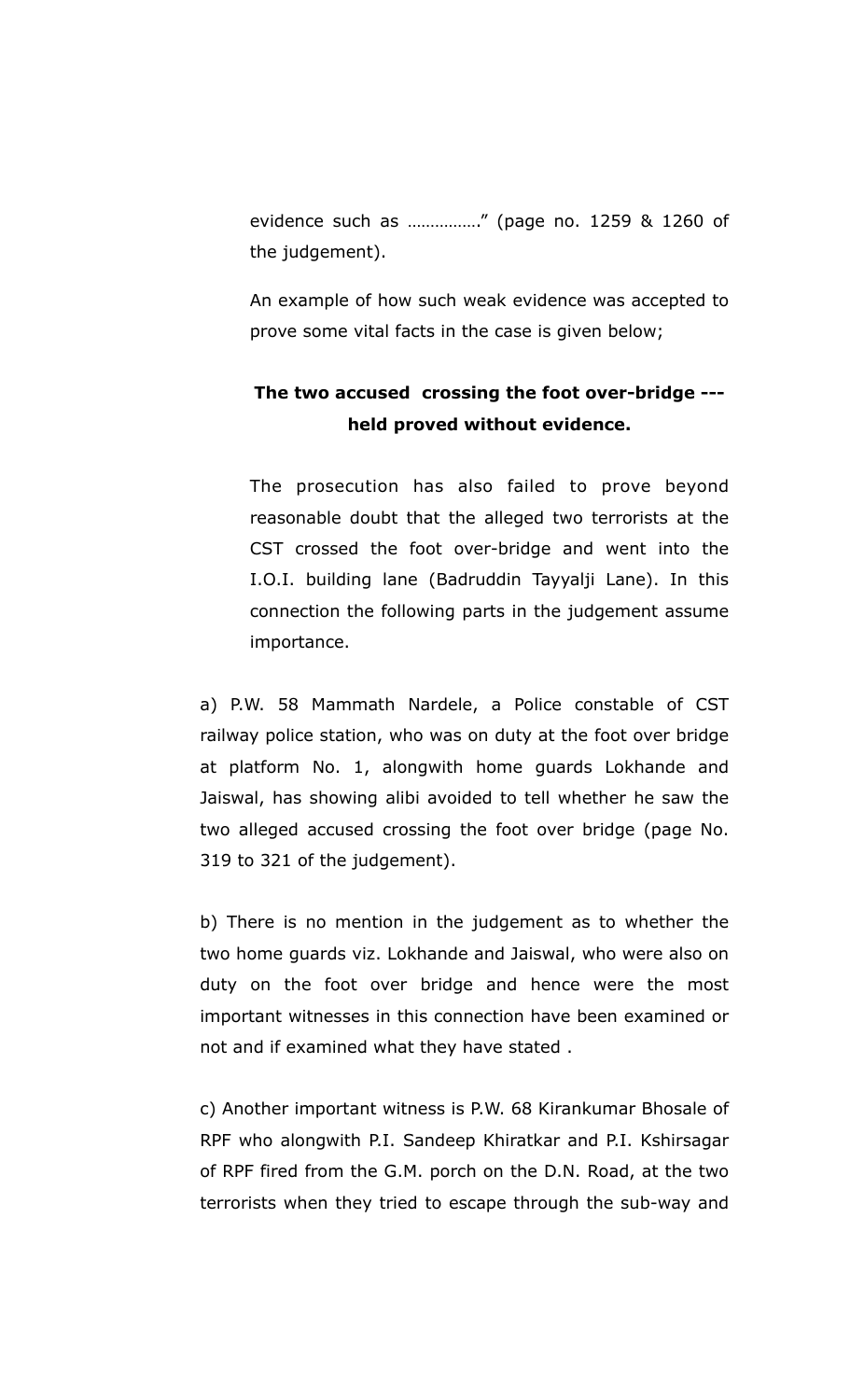forced them to return to the suburban station. Thereafter he alongwith ASI Suryanshi chased them upto platform No. 1 of the suburban station. But he has not stated that the duo crossed the foot over bridge nor is their any mention in the judgement of any of the officers accompanying this witness having stated so. (page No. 325 to 328 of the judgement).

d) The only witness who has stated that the accused crossed the foot over bridge is the photographer of Marathi daily "Maharashtra Times", sriram Vernekar who claimed to have taken the photographs of the accused persons crossing the foot over bridge. But the authenticity of this photograph is seriously doubted on two counts, i) the "exclusive", photograph of the surviving accused Ajmal Kasab which appeared in "Maharashtra Times only the next day i.e. 27.11.2008, appeared on the same day in its rival publication "Lokmat", and ii) though he has claimed to have taken 2-3photographs of the accused persons, crossing the foot over bridge he has not produced a single photograph showing the other accused who was later killed. It is suspected that both the "terrorist" specially produced by the I.B. for the "encounter" at Chowpatty had been killed, the third "terrorist" Ajmal Kasab, who had also been in the custody of the I.B. was brought on the CST after midnight his photographs were taken by the police with the help of some police friendly press photographers and distributed to selected media persons. Thus, both the photograph of Sriram Vernekar and his statement have lost evidential value.

e) The other evidence adduced by the prosecution in this connection was the visuals recorded by the CCTV cameras installed on the Times of India building. But as discussed in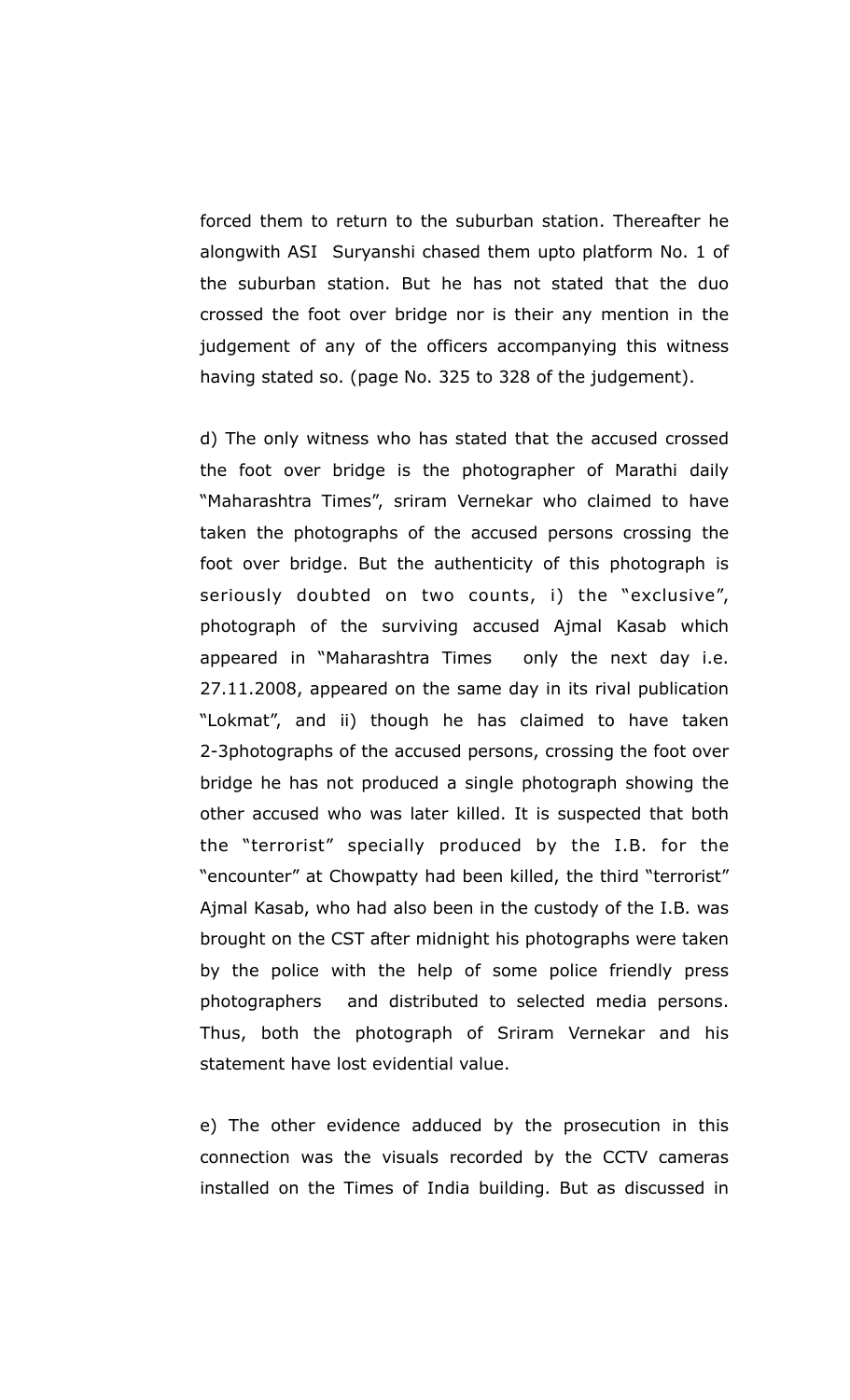part . . . . . . . . of para No. . . . . . . . it has no evidential value at all.

As against this, the theory put forth by Mr. S.M. Mushrif in his book that the duo at the CST, after being forced to return to the station bythe RPF Officers, jumped in the gap between the platform No. 3 and the train and ran along the track towards Masjid Bandar (page No. 218 of "Who Killed Karkare?") and eventually blew themselves off in a taxi on Wadi Bandar Road, fearing their identification (page No. 229 to 231 of "Who Killed Karkare?") appears more logical and more convincing.

#### **G) Bizarre facts revealed in the judgement**

Moreover, the petitioner has come across many bizarre facts in the judgement:

**Suspected Mutual understanding between Mr.Sadanand Date and terrorists :** Addl. C.P. Sadanand Date sent all the police officers and men who were with him on the  $6<sup>th</sup>$  floor of Cama Hospital to lower floors and himself remained alone on the  $6<sup>th</sup>$  floor when the terrorists were on the staircase between the terrace and  $6<sup>th</sup>$  floor. However, the two accused escaped from under his nose; he saw them going. Neither he fired at them nor they fired at him. (page no. 53, 54, 399 to 405, 1180 & 1181 of the judgement). Mr.Date cannot take the plea that he had been injured, as the nature of injuries suffered by him had been very minor as seen from the Table No. 6 of the injured persons (page no. 880 of the judgement). This fact coupled with the reports confirmed by a senior IAS officer that the terrorists in Cama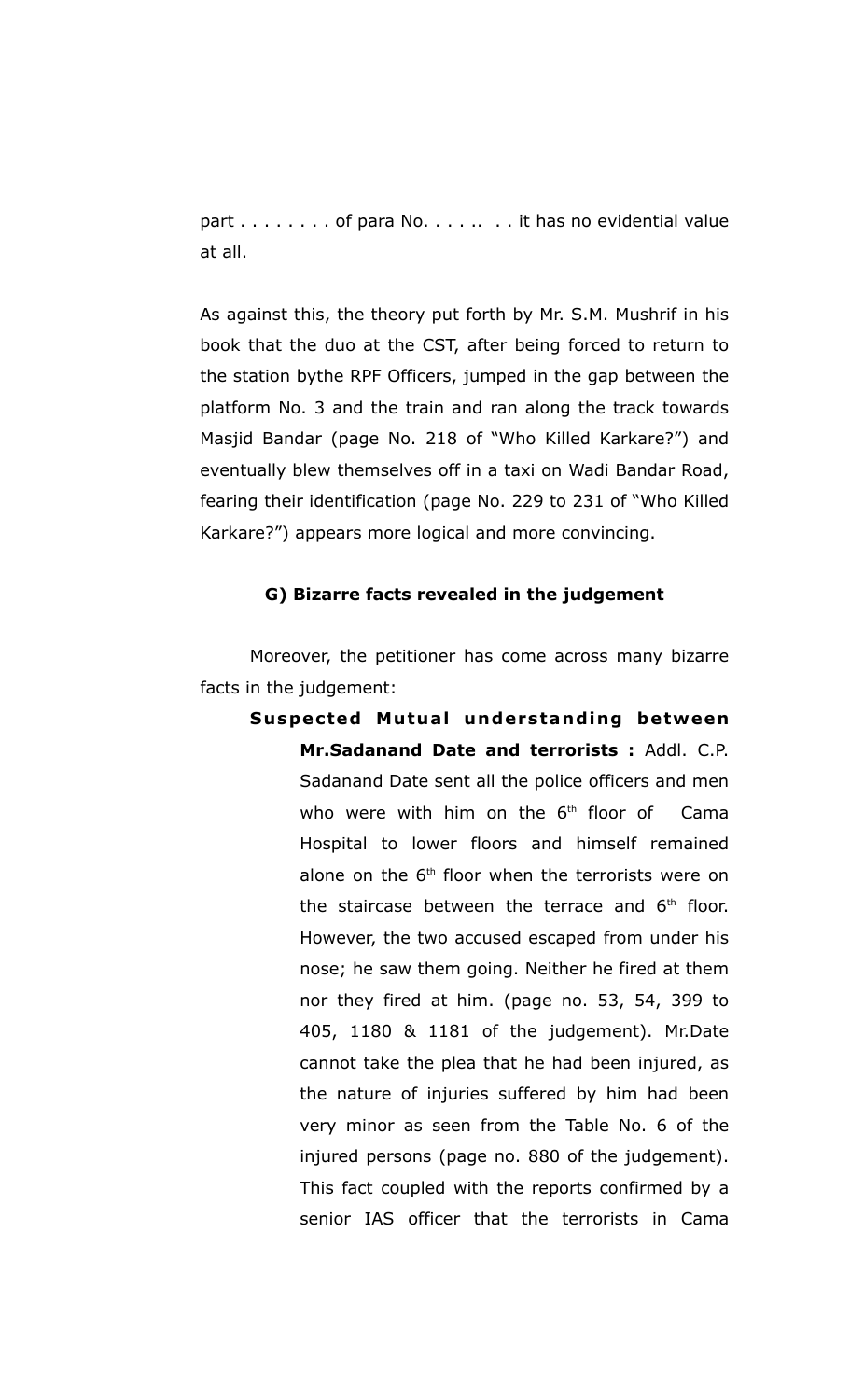Hospital spoke fluent Marathi gives credence to Mr. Mushrif's theory that the terrorists in the hospital were native right wing terrorists (page no. 196 to 198 of "Who Killed Karkare?"). This incident also gives rise to a natural suspicion whether some senior police officers had also been sympathetic to these native terrorists.

**Three mobiles in rexim bag on Cama Hospital Terrace :** After the terrorists had left the terrace of Cama Hospital, the police recovered a rexin bag containing three mobile phones. It is stated that the phones were returned to the witnesses (page no. 452 of the judgement). However there is no mention of the numbers of mobile phones, or of the names of the witnesses to whom they were returned or as to how they happened to be on the terrace and more importantly how all three mobiles were in one rexin bag.

## **Accused firing with AK 47 and police hitting him with lathis:**

While accused No. 1, Ajmal Kasab was firing at Police Officers with AK 47 rifle, the policeman were assaulting him with lathis (sticks). (page No. 479, 480, 493, 1084 of the judgement); thus giving rise to the suspicion that the story of 'encounter' at chowpatty and catching alive of a terrorist is false and fabricated.

### **Some shocking reports of the ballistic experts:**

a) Four emptees (Ext 15A to 15D) which had been seized from the Chowpatty after the encounter were found to have been fired from the rifle other than the one seized at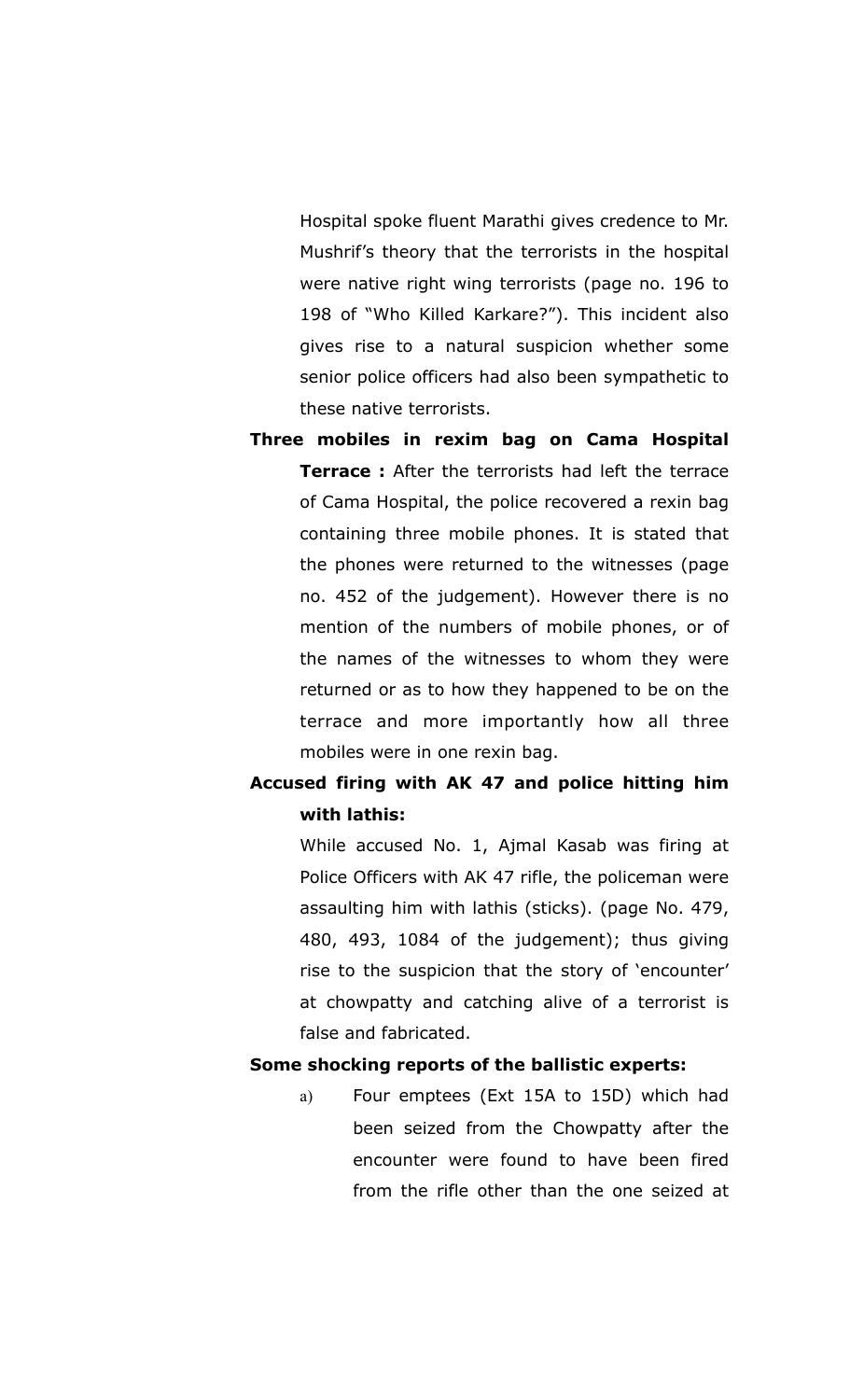the chowpatty (page 953 of the judgement). This report also puts a big question mark on the genuinness of the encounter as suspected by Mr. Mushrif in his book (page No. 219 to 224 of "Who Killed Karkare?")

- b) There are few emptees which have been opined as fired from the weapons of the accused, but the places from which they had been recovered are not known. (page 964 of the judgement), which means, they were recovered without panchnama.
- c) Some of the *emptees found at places other than the places visited by the two accused* were opined to have been fired from the rifle seized at Chowpatty from the two accused (page 1000 of the judgement), which proves that the rifles had been used by others before thrusting them on the "stock" terrorists produced in the 'Skoda'.

These Ballistic experts' reports are so bizarre as to render all the seizures of emptees of bullets in CST-Cama Hospital-Rangabhavan lane section and at the Girgaum Chowpatty null & void. It also shows the absolute honesty on the part of some of the Ballistic experts, who unmindful of the suspected manipulation by the investigation agency and undeterred to the extraneous pressure that might have been exerted on them stuck to the truth.

No definite opinion about bullets retrieved from Karkare's body.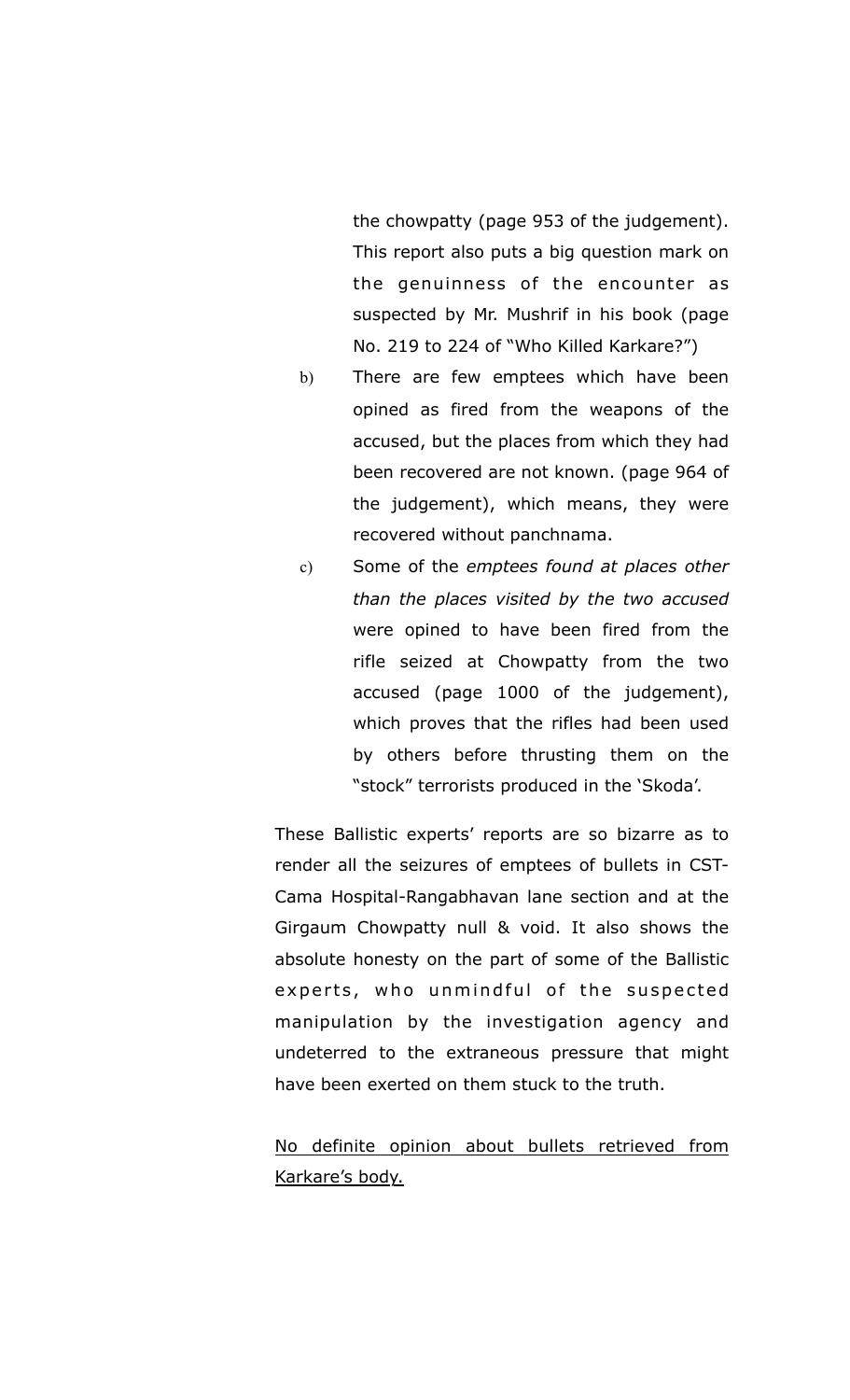The best example of some of these ballistic experts' honesty is manifested in the opinion give by them in respect of the bullets retrieved from Hemant Karkare's body. The relevant portion of the judgement in this connection is as give below:

"The bullets retried from the dead body (of Karkare) were sent to the ballistic experts. The comparison did not lead to any conclusion whether the bullets tallied with the test fired bullets from the weapons held by the accused No. 1 Ajmal Kasab or the deceased accused No. 1 Abu Ismail (page No. 920 of the judgement).

## **H) Trial badly vitiated by removing of defence advocate at crucial stage**

Moreover, the trial has been badly vitiated by the unceremonious removal of the defence advocate Mr. Abbas kazmi by the ld. Judge at the crucial stage of the trial on the ground that he had been insistent on the examination of some of the formal character witness whose testimony, according to him (Mr. Kazmi) was important & which went to the root of some incidents. The ld. Judge has erred in removing him on this ground as in case of formal character witnesses, though their nature depends from case to case, it is not the discretion of the court to decide whether a particular witness is a formal character witness or not. It is mandatory on the trial court to call the depodent if the party so desires (Supreme Court case reported at 2001 Cri. L.J. 4656: State of Punjab Vs. Naibdeen which has been quoted in the judgement itself).

Similarly it is unfair to remove the accused advocate without the approval of the accused concerned even though the advocate has been appointed by he Court.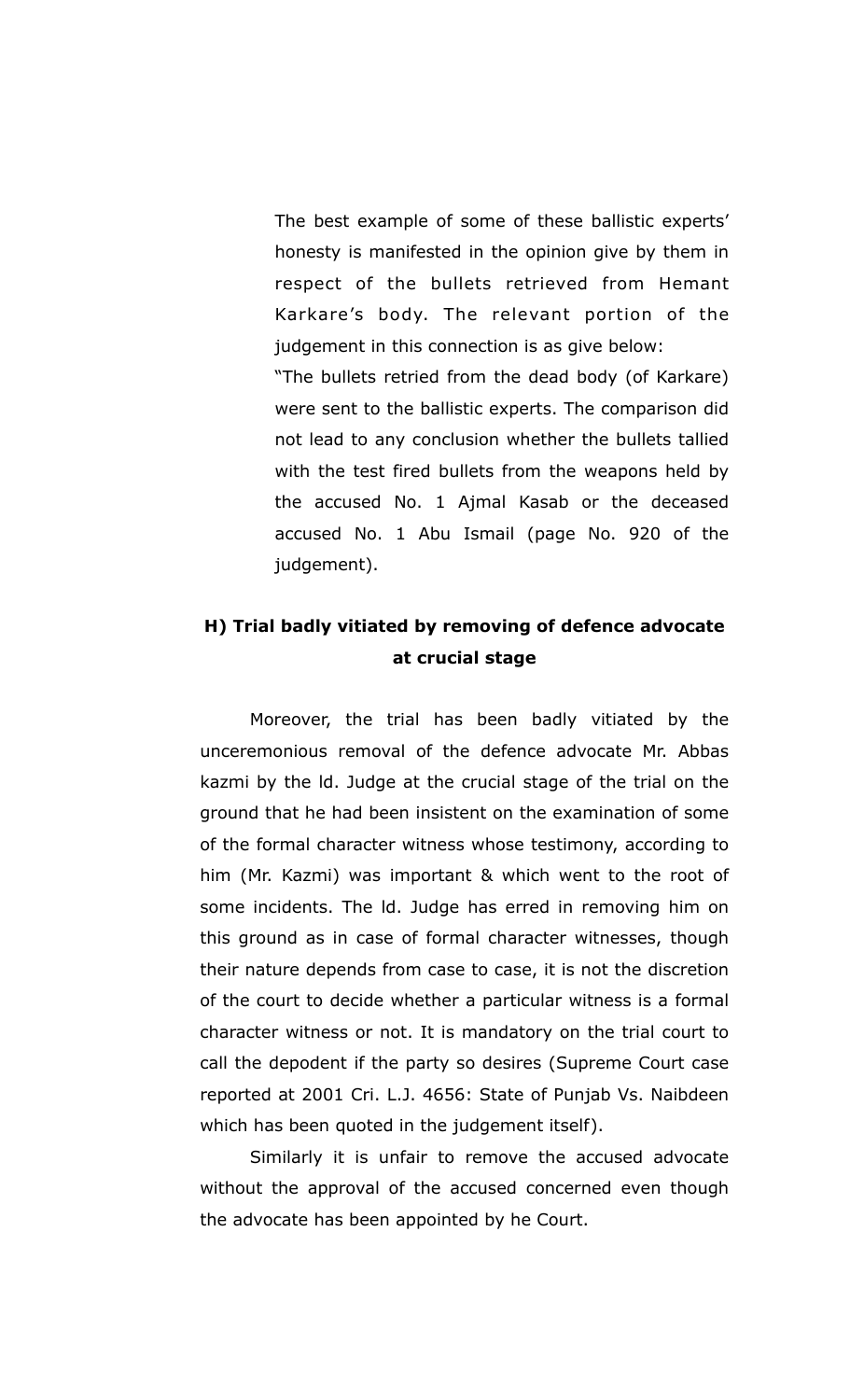Thus, the removal of the defence advocate at the end of the trial without valid reason has vitiated the whole trial very badly.

# **I) Some other important issues mentioned by Mr. Mushrif in his book not investigated at all**

Apart from the vital pieces of evidence as mentioned in part (D), some more important issues raised by Mr. Mushrif in his book "Who Killed Karkare?" viz. i) the terrorists in Cama Hospital speaking fluent Marathi (page 196 to 198); ii) A fisher woman, Anita Uddaiyya's confrontation with the terrorists & her being allegedly taken to U.S. (page 207 to 213) iii) the presence of a senior police officer in SB II office at the time of Rangabhavan lane incident. iv) the highly suspicious behaviour of the officer in charge of the main gate of the Cama Hospital. (page 240) v) the mysterious movement of the Peter D.B. Marg (the vehicle of the Sr. P.I. D.B. Marg, P.S.) from immediately prior to the carnage in Rangabhavan lane to the so called encounter at Girgaum Chowpatty (page 201) have not been inquired into at all by the investigation agency.

From the facts mentioned above, it is abundantly clear that so far as the investigation of the CST-Cama Hospital-Rangabhavan Lane part of the attack is concerned, the investigation agency i.e. the crime branch, Mumbai did not bring on record many important sources of information as pointed out in part-D of para No. 17, did not at all inquire into many vital aspects which would go to the root of the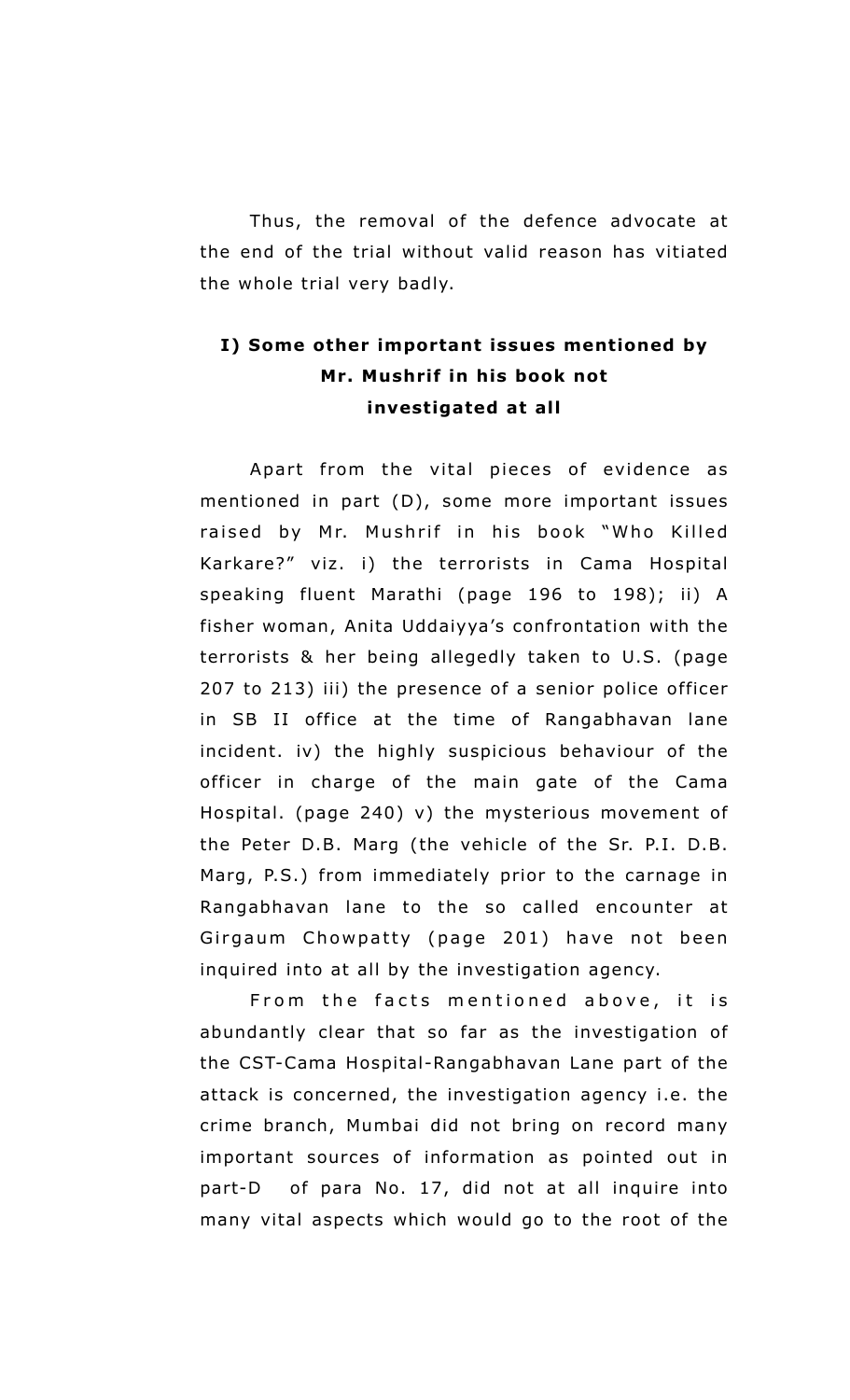case as pointed out in part-E of para 17, formed a false story by fabricating and manipulating evidence and thus by adopting a policy of *suppressio veri and suggestion falsi*, misguided the public and the court.

- 25. Apparently, the investigation agency was dictated and guided, all along, by the I.B. which had been frantically trying to hide certain facts, mainly the intentional and extremely serious omission on its part to save the right wing radical terrorist group "Abhinav Bharat" at the cost of jeopardizing the national security and its secret understanding with that terror group. The I.B. might have misled the crime branch officers either by using their oft repeated terminologies like "cover operation", "secret operation", "antiterrorist operation", "national security", "P.M.O's instructions" and so on, or by pressurising some officers by using their past unsavoury servicerecords or by promising to some others plump postings in future. However, notwithstanding the I.B's frantic efforts to hide the facts, it has, by now, become clear, thanks to Mr. Mushrif's book, that it was not for the sake of national security or for any other reason, but for saving its own skin that the I.B. has, with the help of the crime branch, Mumbai changed the whole complexion of the CST-Cama Hospital-Rangabhavan Lane part of the case.
- 26. In view of the facts mentioned above, the ends of jusice would meet only if this case, especially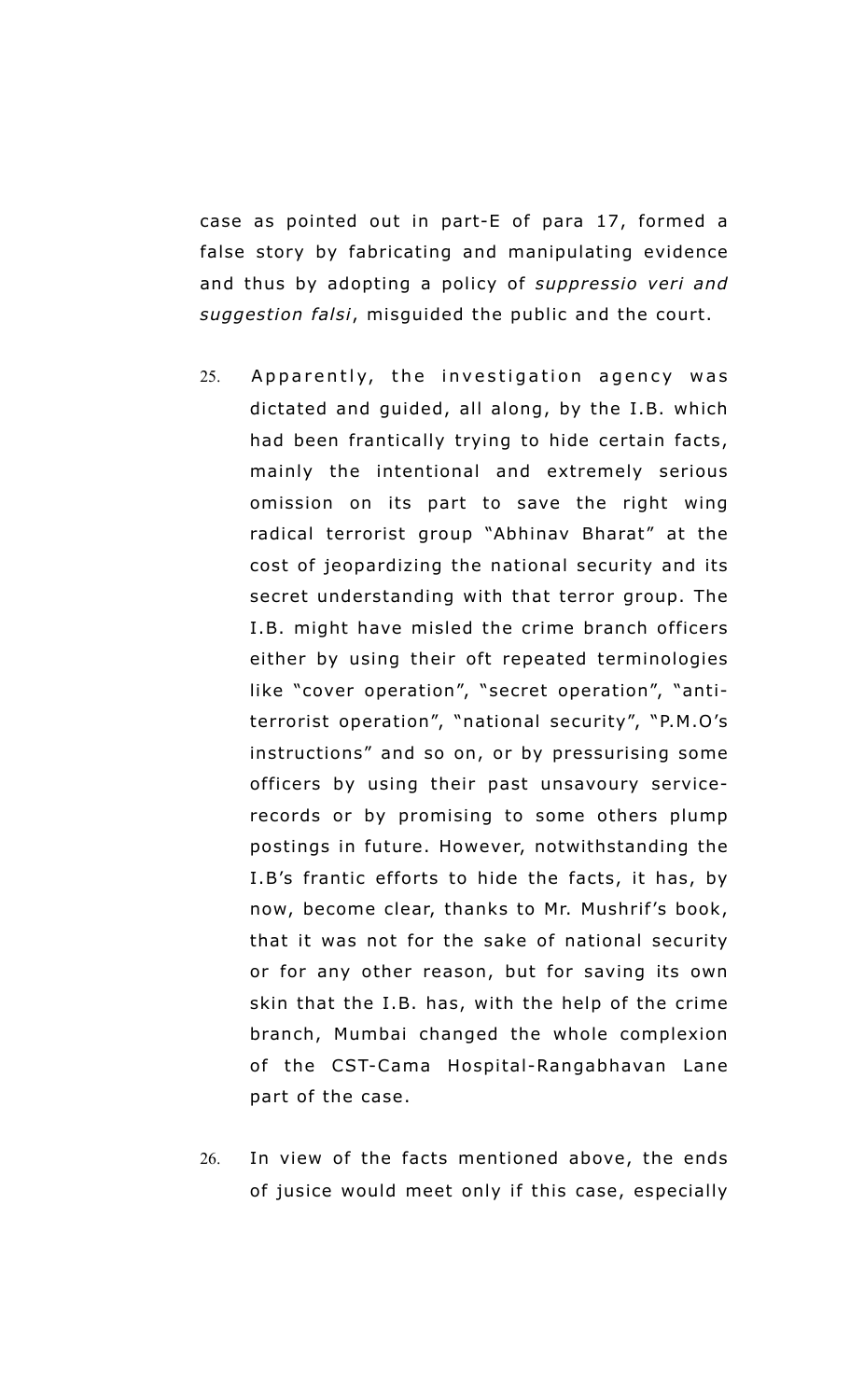the CST, Cama Hospital Rangabhavan part of it is reinvestigated on the following lines.

- 1) A new team comprising very competent senior police officers with impeccable integrity, and absolute im partiality, both political & communal, be formed and directed to complete the investigations of the two cases within a stipulated period.
- 2) The investigating team should be told to immediately take into possession (a) the police control room record of Mumbai police i.e. the C.D.s of W/L communication and the log books especially of the first day of the attack; (b) the original visuals recorded by the CCTVs installed at the CST, Municipal Corporation building and the Times of India building. (if the original visuals have been deleted, attempts may be made to retrieve the same), (c) The call records of the mobile phones of Hemant Karkare, K.P. Raghuvanshi, Sadanand Date, the Senior Officer who was in the SBII office, and the vehicle of the Sr. P.I. D.B. marg, (Peter D.B. marg) at the time of Rangbhavan Lane shoot out till the encounter and even thereafter, (d) the two mobile phones fallen from the terrorists and seized by the police at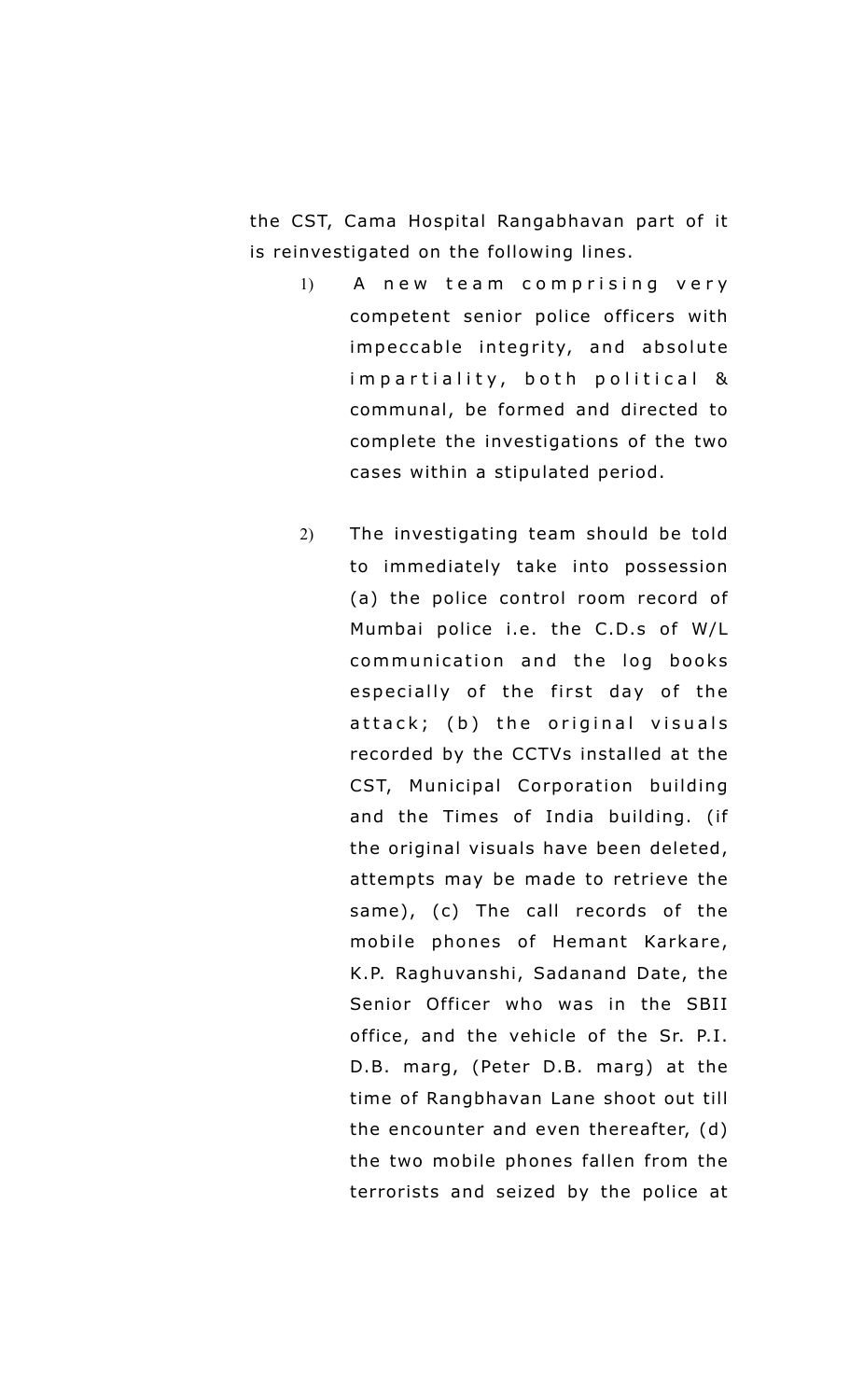the CST, (e) the three mobile phones kept in a rexin bag seized from the terrace of Cama Hospital, (f) the Video clippings of important T.V. news channels, especially of the first two days and (g) the press-cuttings of im p o r t a n t n e w s - p a p e r s, d a t e d 27-11-08 & 28-11-08, when there was no unofficial censorship. The investigating officers should ensure that the tapes,  $C.Ds$ , footages  $&$ clippings are not doctored.

- 3) The investigating team should make full use of the authentic cources of information as mentioned in part D of para No. 17.
- 4) One Anita Rajendra Uddaiya, who lived near Badhwar Park in Cuff Parade, had seen six terrorists alighting from an air-boat at about 8.30 p.m. on the night of the attack. She had seen them clearly and even had spoken to them. She may be interrogated thoroughly.
- 5) There are at least two witnesses who have clearly seen and talked to the terrorists in the Cama hospital. They are, i) An employee of CAMA hospital with whom the terrorists spoke in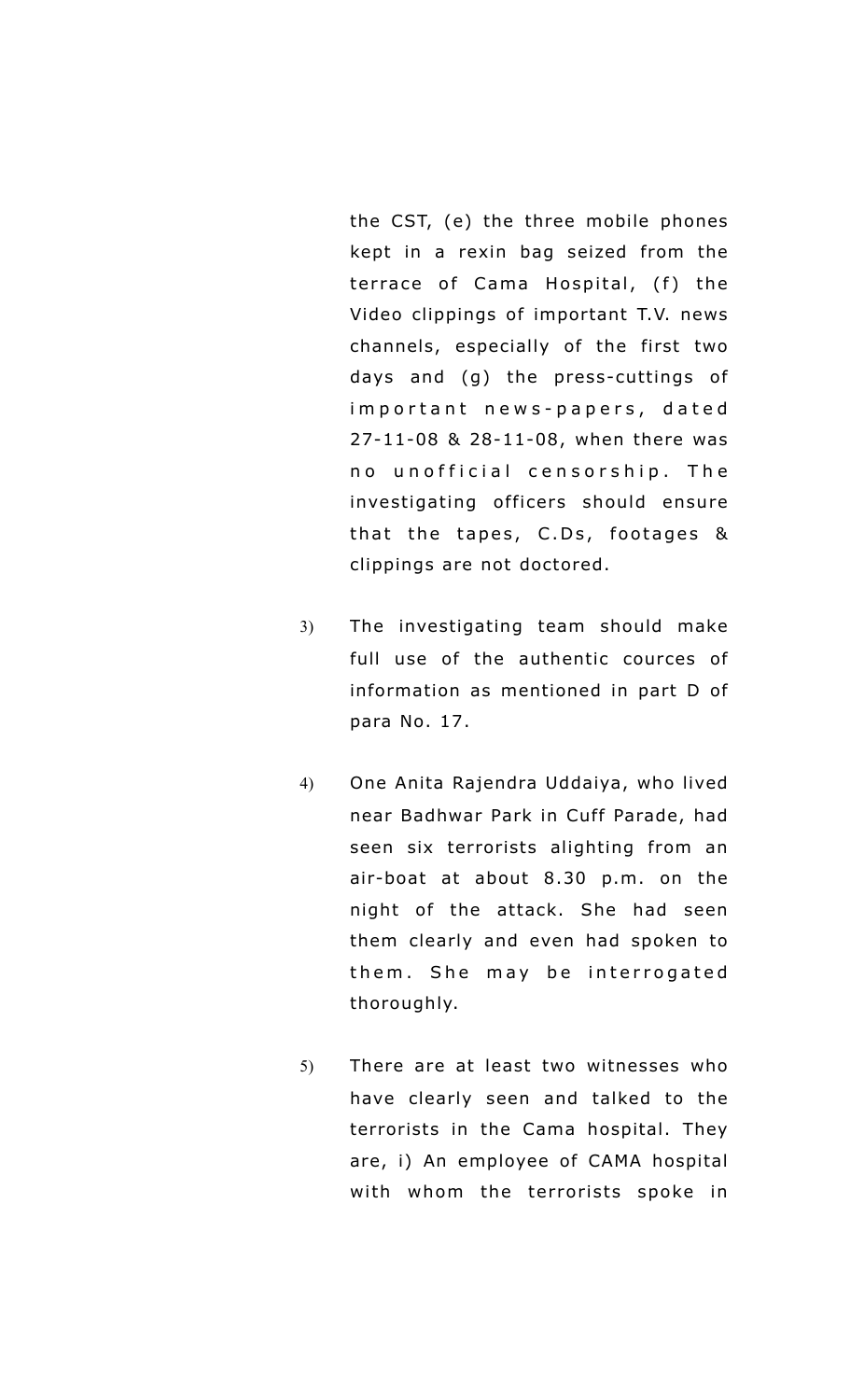fluent Marathi and (ii) Chandrakant Tikhe a generator operator at CAMA hospital to whom terrorists asked whether he was a Hindu or a Muslim. The crime branch might have recorded their statement to suite I.B's theory by telling them that it was the question of the country's security and prestige. They may be taken into confidence and their true & factual statements recorded in an absolutely free environment by giving them assurance that no action will be taken against them if they are found to have earlier given false statement under pressure from some quarters.

- 6) One Maruti Phad, the driver of Mr. Bhushan Gagrani, the Principle Secretary, Medical Education, has clearly seen at least one of the two terrorists in the Rangabhavan Lane, who Killed Hemant Karkare and o thers. He may likewise be interrogated by taking him into confidence and by giving assurance.
- 7) A detailed inquiry may be made about the two mobile phones seized at the CST and traced to Satara district of Maharashtra by obtaining their call records.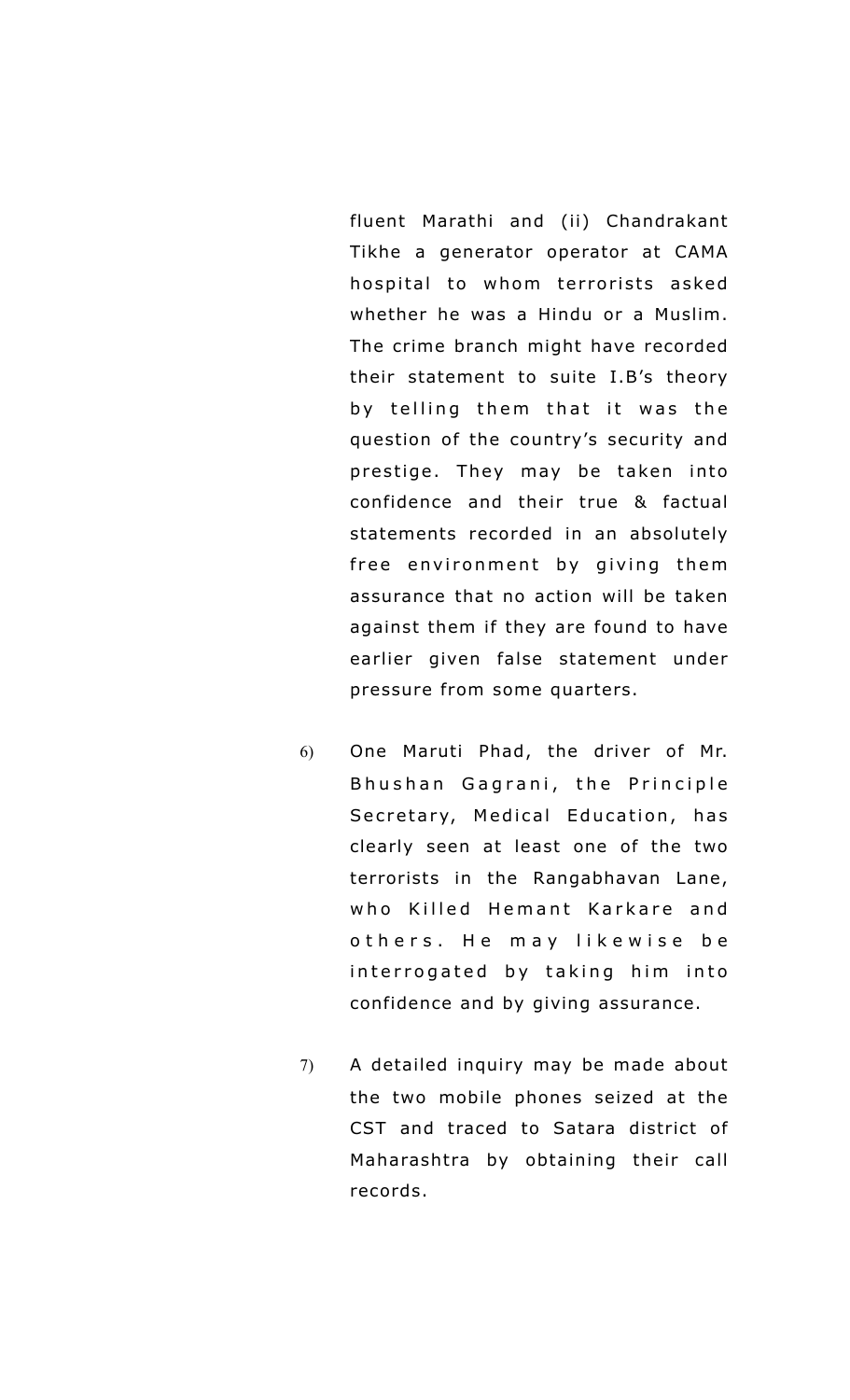- 8) To inquire as to why K.P. Raghuvanshi did not enter the lane by the side of the Times of India building, though he knew that the terrorists had entered that lane; why he was waiting for Hemant Karkare to come and as to why he did not accompany Karkare.
- 9) To inquire as to who was in charge of the 150 strong force at the front gate of the Cama Hospital; why he could not catch or eliminate the terrorists, who had been firing & causing explosions in the Hospital for over an hour and why he did not send the force inside the Rangabhavan lane which was a few metres away from him, even though he knew that the terrorists had been moving and firing in the lane at least since 15 minutes before the three senior officers were ambushed & killed by them.
- 10) To inquire why Addl. C.P. Sadanand Date remained alone on the sixth floor of Cama Hospital when two dreaded terrorists were present on the terrace, why he did not fire at them when they were running away and how was it that the terrorists also did not fire at him.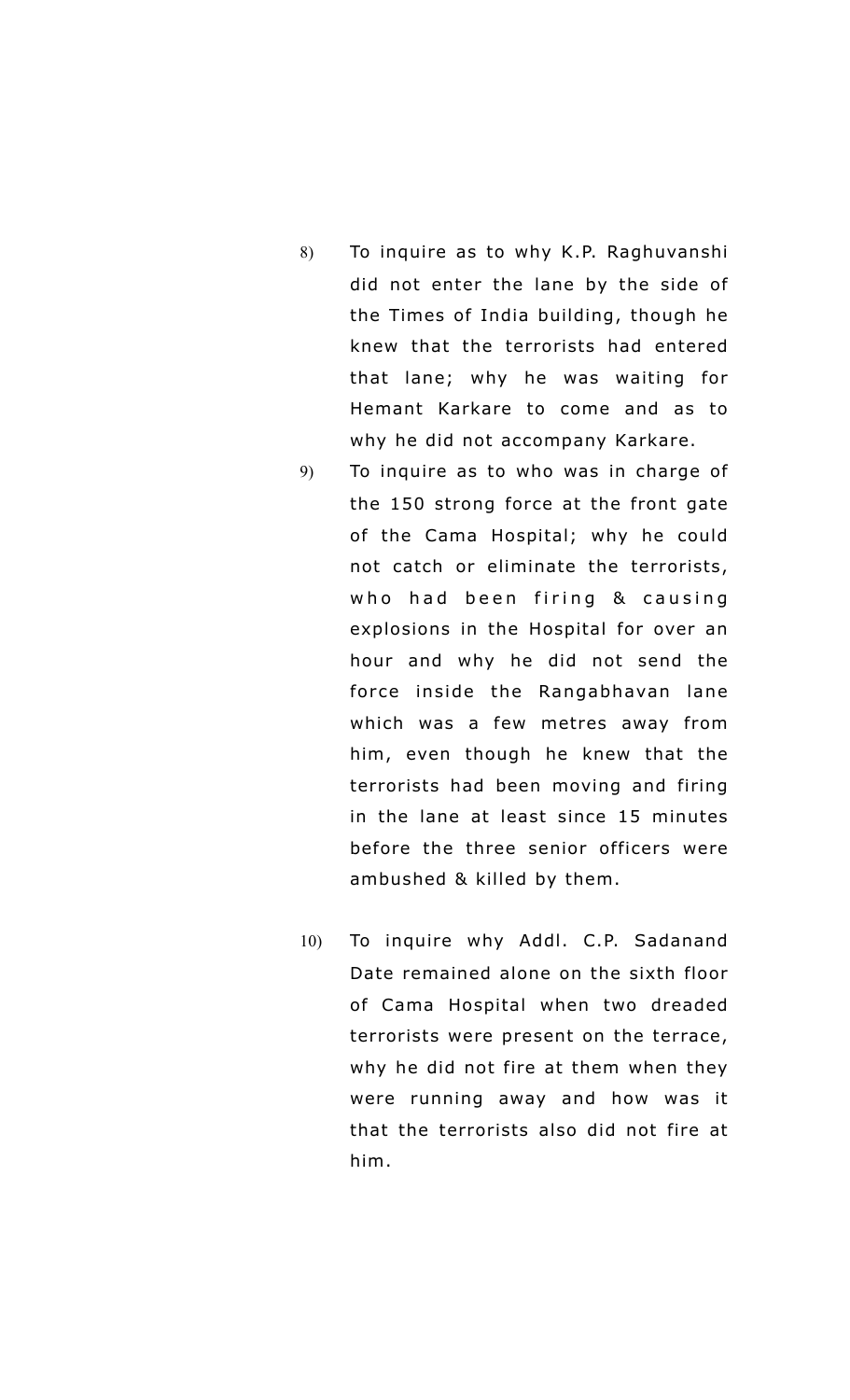- 11) To get to know as to who was the officer who was in the SB-II office during the period when a series of serious incidents had been taking place in Cama Hospital, in the lane passing by the rear gate of the hospital and in the Rangabhavan lane; what he was doing there and why did not come out and take any action.
- 12) To make inquiry as to why the vehicle of the senior police Inspector of D.B. Marg Police station was called near Metro Cinema & in the Rangabhavan lane, by-passing three police stations viz., L.T. Marg P.S., Marine Line P.S. and V.P. road P.S. in between and when the jurisdiction of that police station was far away from the place of incident.
- 13) To inquire as to who was the officer in that vehicle (Peter D.B. Marg) when it came in Rangabhavan Lane immediately after the incident and went away without waiting there and to get to know the officer's background.
- 14) To make enquiry about the names and addresses of 58 RSS-Bajrangdal terrorists, who had been trained in the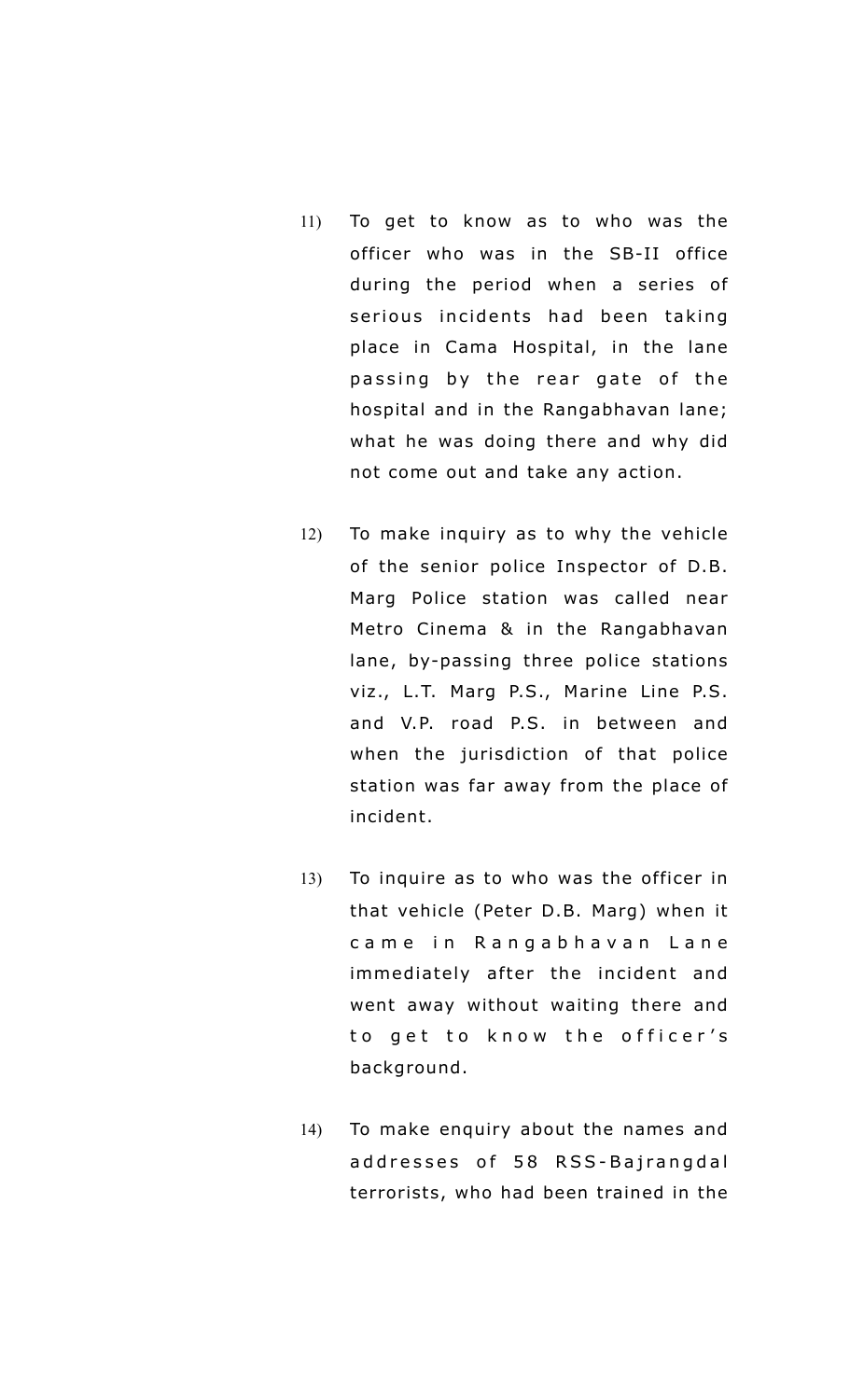terror-camps of Nagpur and Pune as disclosed in the investigation of Nanded and Malegaon blast cases, their present whereabout and verification of their movements at the time of the incident, as some of them are suspected in this case.

- 15) To thoroughly interrogate the following witnesses ;
	- i. The persons in the nurses' quarters and other buildings in the vicinity of the Rangabhavan Lane, who have witnessed the incidents in Cama Hospital and Rangabhavan lane.
	- ii. The officers and men who had been in the vehicle of D.B. Marg P.S. (Peter D.B. Marg) during the period from the time the vehicle received information about a red car of terrorist near Metro Cinema till the encounter at the Girgaum chowpatty.
	- iii. All the officers and men associated with the encounter at the Girgaum Chowpatty, and those who took the injured/dead accused and the injured/dead officers to hospital.
	- iv. The Police Officers and men of Vile Parley P.S. and also members of public who first visited the site of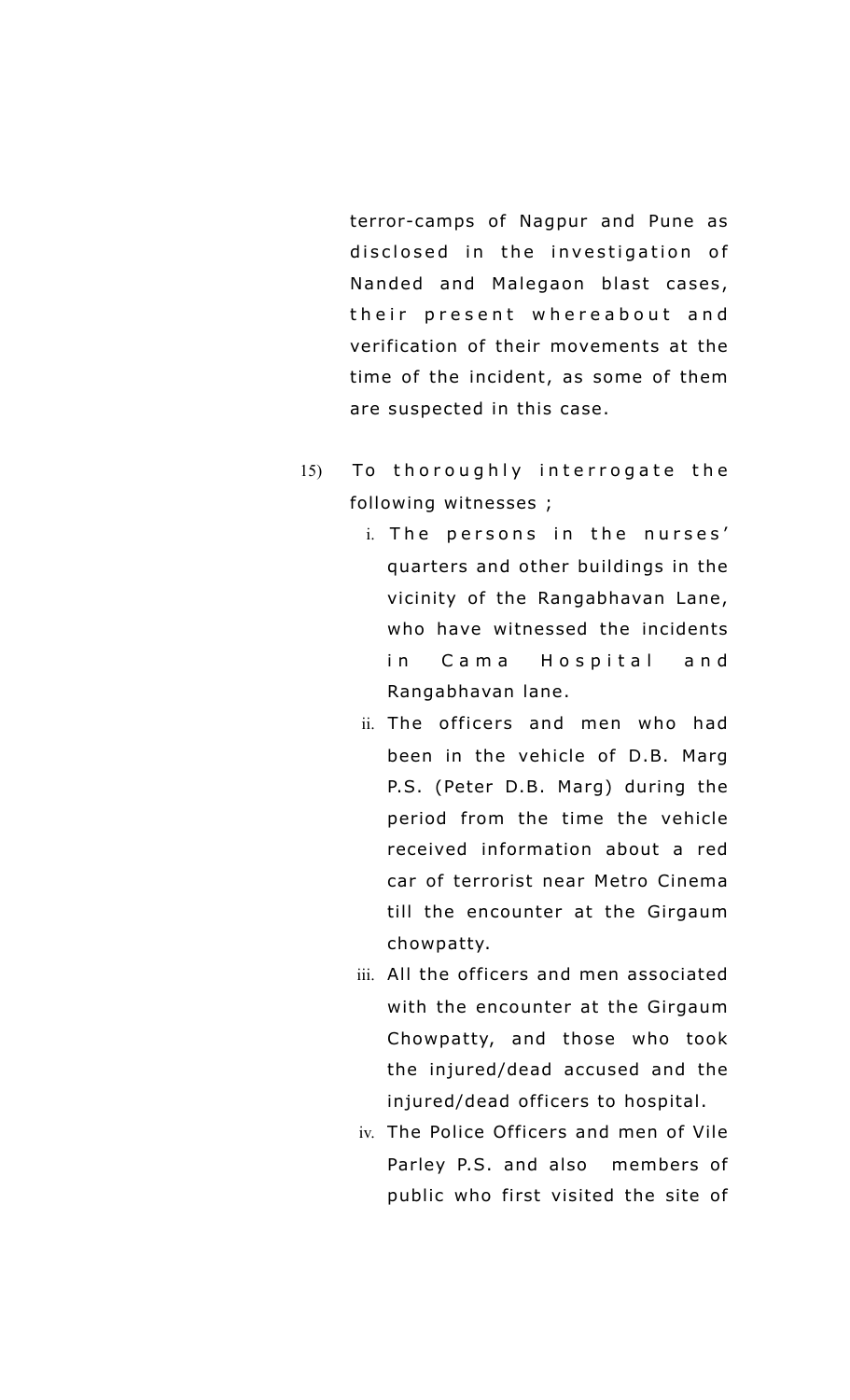taxi blast at Vile Parley and those police officers and men who were associated with the investigation of the case in the initial stage.

- v. The Officer and men of Byculla P.S. and also the members of public who first visited the site of taxi blast at Wadi Bandar and those police officers and men associated with the investigation of the case in the initial stage.
- 27. The Petitioner in the abovesaid facts and circumstances begs to approach this Hon'ble Court and file this Criminal Writ Petition under Article 226 of the Constitution of India praying for a writ of mandamus or any other writ, directing the Respondent Nos.1 to 3 to constitute a special investigation team consisting of highly reputed Senior Police Officers with unimpeachable integrity or to direct Central Bureau of Investigation or National Investigation Agency to reinvestigate the offences relating to the circumstances of killings at C.S.T., Cama Hospital and Rangbhavan Lane, as well as the two taxi blasts and the investigation be monitored by this Hon'ble Court and the team so constituted be directed to submit status report from time to time only to this Hon'ble Court and such a further order as may be necessary.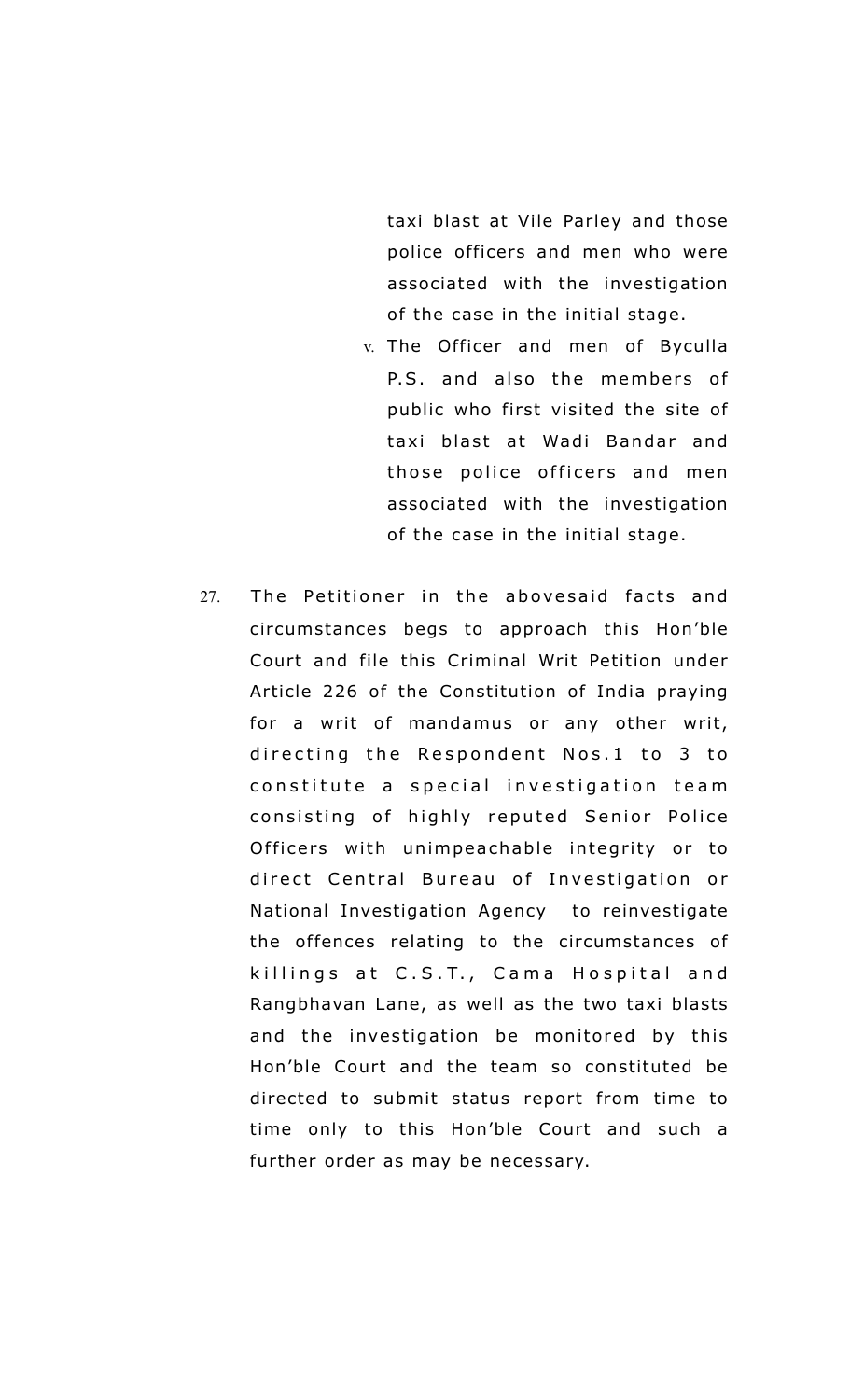- 28. The Petitioner as already said had filed Writ Petition (Civil) No.187 of 2010 before the Hon'ble Supreme Court of India praying for constitution of independent fact finding committee headed by a retired or a sitting Hon'ble Judge of the Supreme Court and/or directing the State to constitute Commission under the Commission of enquiry act. The Petitioner withdrew the Petition stating that, he intended to move the High Court under Article 226 of the Constitution of India. The Hon'ble Supreme Court dismissed the Writ Petition as withdrawn on 12.05.2010 and observed that, if the remedy was availed by the Petitioner, the matter shall be considered on its own merits uninfluenced by dismissal of the Petition. The Petitioner has therefore approach this Hon'ble Court as expeditiously as possible.
- 29. The Petitioner has no other equally efficacious and alternative remedy except by way of this Writ Petition under Article 226 of the Constitution of India.
- 30. The Petitioner has not filed any other Writ Petition for the reliefs prayed herein this Hon'ble Court.
- 31. The Petitioner craves leave to produce and rely upon the documents refer to in the petition.
- 32. The Petitioner therefore prays that,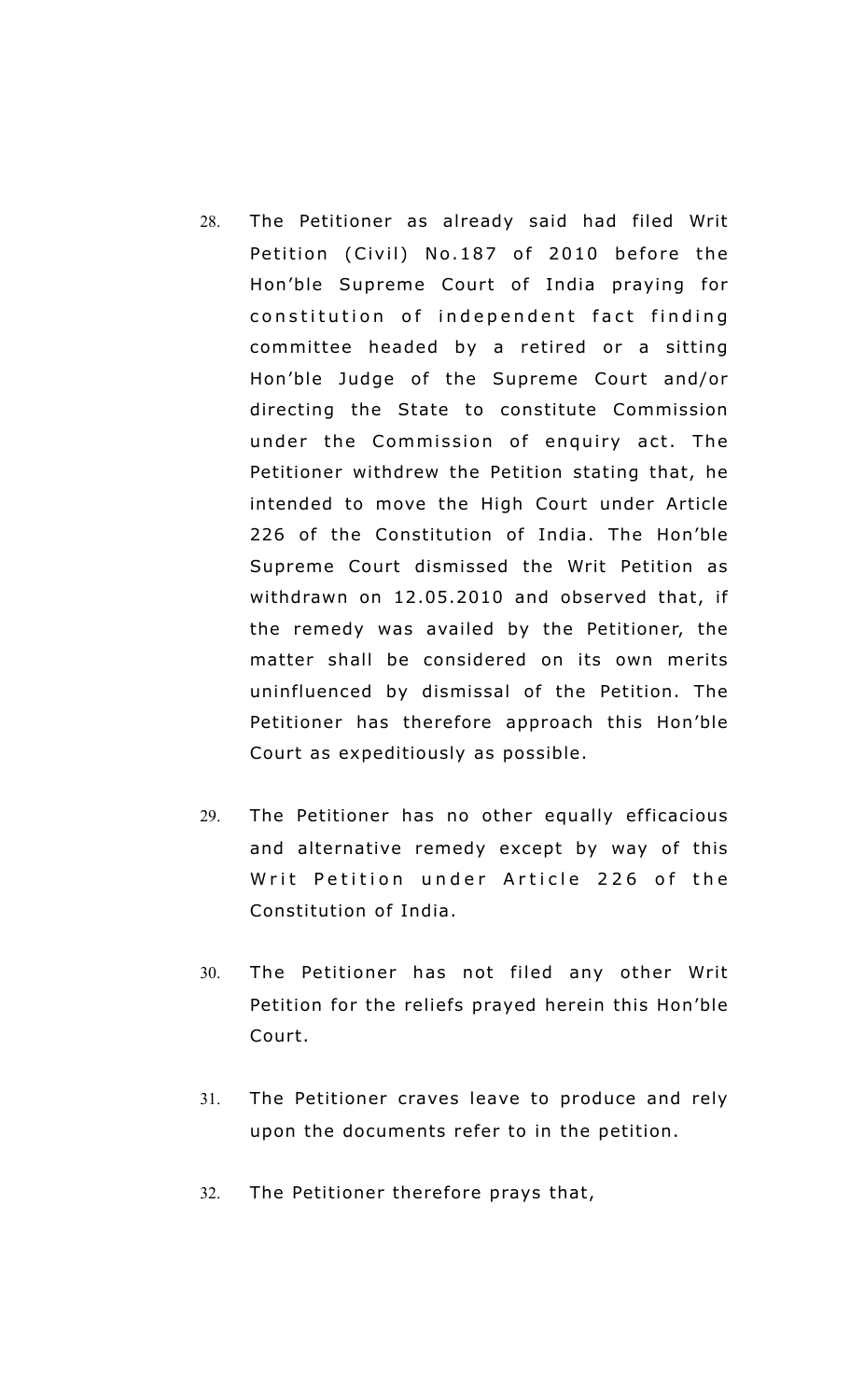- a) This Hon'ble Court be pleased to issue a writ of mandamus and/or any other writ, order or direction under Article 226 of the Constitution of India directing the Respondent Nos.1 to 3 to constitute a Special Investigation Team of professionally competent and impartial Police Officers or to direct Central Bureau of Investigation or National Investigation Agency to further investigate the circumstances leading to the killing of Late Hemant Karkare and other Police Officers in the terror cases of 26/11/2008 and the team so constituted and the Respondent Nos.1 to 3 be issued directions as are necessary and the investigation be monitored by this Hon'ble Court.
- b) Pass any other just equitable and incidental relief which are deemed fit be granted.

AND FOR THIS ACT OF KINDNESS, THE PETITIONER AS IN DUTY BOUND, SHALL FOR EVER PRAY.

Place: Mumbai Date : 4<sup>th</sup> day of August 2010 Advocate for Petitioner

**V E R I F I C A T I O N**